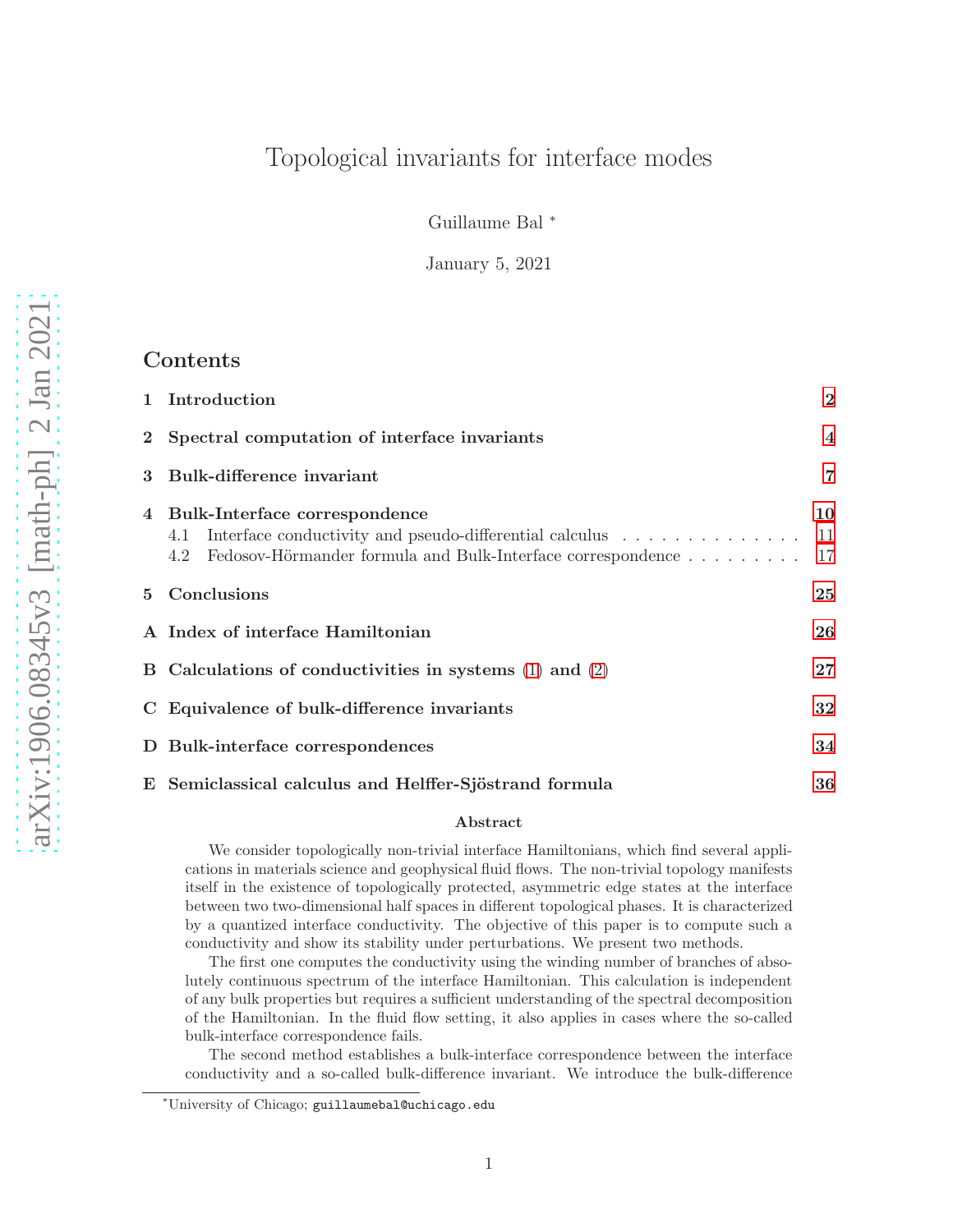invariants characterizing pairs of half spaces. We then relate the interface conductivity to the bulk-difference invariant by means of a Fedosov-Hörmander formula, which computes the index of a related Fredholm operator.

The two methods are used to compute invariants for representative  $2 \times 2$  and  $3 \times 3$ systems of equations that appear in the applications.

Keywords: Interface Hamiltonian, Fredholm operator, index theory, bulk-difference invariant, bulk-interface correspondence, semiclassical calculus, topological insulators, topological waves.

#### <span id="page-1-0"></span>1 Introduction

Topological invariants offer a useful description of phenomena that appear to be immune to large classes of perturbations. The macroscopic transport properties of topological insulators are for instance known to be dictated to a large extent by a topological invariant characterizing their phase [\[6,](#page-36-0) [21,](#page-37-0) [36\]](#page-38-0). More recently, the behavior of equatorial waves and that of other wave phenomena was also shown to afford a topological description [\[12,](#page-37-1) [38,](#page-38-1) [40,](#page-38-2) [42\]](#page-38-3). Its main practical consequence is the stability of some macroscopic transport properties in the presence of defects. This paper addresses the computation of these invariants and their relations to quantized physical observables for continuous two-dimensional models that appear in the analysis of topological insulators and topological waves.

We consider Hamiltonians generically denoted by  $H[\mu]$  with  $\mu$  an order parameter taking values in R (or more general manifolds). A typical Hamiltonian that appears in the analysis of topological insulators with  $\mu = m$  a mass term is the  $2 \times 2$  Dirac system

<span id="page-1-1"></span>
$$
H[m(y)] = D \cdot \sigma + m(y)\sigma_3, \qquad H[m] = k \cdot \sigma + m\sigma_3 = \begin{pmatrix} m & \xi - i\zeta \\ \xi + i\zeta & -m \end{pmatrix}, \tag{1}
$$

in the physical and Fourier variables (when m is constant), respectively. Here,  $\mathbf{x} = (x, y)$  are the spatial variables,  $k = (\xi, \zeta)$  the dual Fourier variables,  $D = (D_x, D_y)$  with  $D_x = \frac{1}{i} \partial_x$  and  $D_y = \frac{1}{i} \partial_y$  while  $\sigma = (\sigma_1, \sigma_2)$  and  $\sigma_{1,2,3}$  are the standard Pauli matrices. The above system as well as more general (and more physical) block-diagonal direct sums of such elementary blocks appear naturally (and generically) in the analysis of topological insulators [\[3,](#page-36-1) [4,](#page-36-2) [14,](#page-37-2) [16,](#page-37-3) [20\]](#page-37-4).

For equatorial waves,  $\mu = f$  is the Coriolis force (with as a possible second order parameter an odd viscosity term  $\epsilon$  in which case f below is replaced by  $f + \epsilon \Delta$  [\[12,](#page-37-1) [40,](#page-38-2) [42\]](#page-38-3)). The typical  $3 \times 3$  system we consider is

<span id="page-1-2"></span>
$$
H[f(y)] = (D_x, D_y, -f(y)) \cdot \Gamma, \qquad H[f] = (\xi, \zeta, -f) \cdot \Gamma = \begin{pmatrix} 0 & \xi & \zeta \\ \xi & 0 & if \\ \zeta & -if & 0 \end{pmatrix}, \qquad (2)
$$

where  $\Gamma = (\gamma_1, \gamma_4, \gamma_7)$  involves some of the Gell-Mann matrices used in the representation of the Lie algebra  $\mathfrak{su}(3)$ ; see [\[12,](#page-37-1) [40\]](#page-38-2) for derivations of such a fluid model and its applications.<sup>[1](#page-1-3)</sup> The above system applies to a vector field  $(\eta, u, v)$  with  $\eta$  the (variation of the) thickness of the two dimensional fluid and  $(u, v)$  its velocity components.

<span id="page-1-3"></span><sup>&</sup>lt;sup>1</sup>The physical system  $H[f(y)]$  is the same as in [\[12,](#page-37-1) [40,](#page-38-2) [42\]](#page-38-3) while its Fourier domain representation  $H[f]$  is not. Our convention for plane wave representations is  $e^{i(k \cdot x - E t)}$  (rather than  $e^{i(E t - k \cdot x)}$ ) so that  $k = (\xi, \zeta)$  is the Fourier multiplier of  $D = \frac{1}{i} \nabla$ , a non-negotiable convention in semiclassical analysis. This choice affects the numerical values of our topological invariants. The dispersion relations  $E = E(k)$  and group velocities  $\nabla_k E(k)$ are, however, the same in both representations.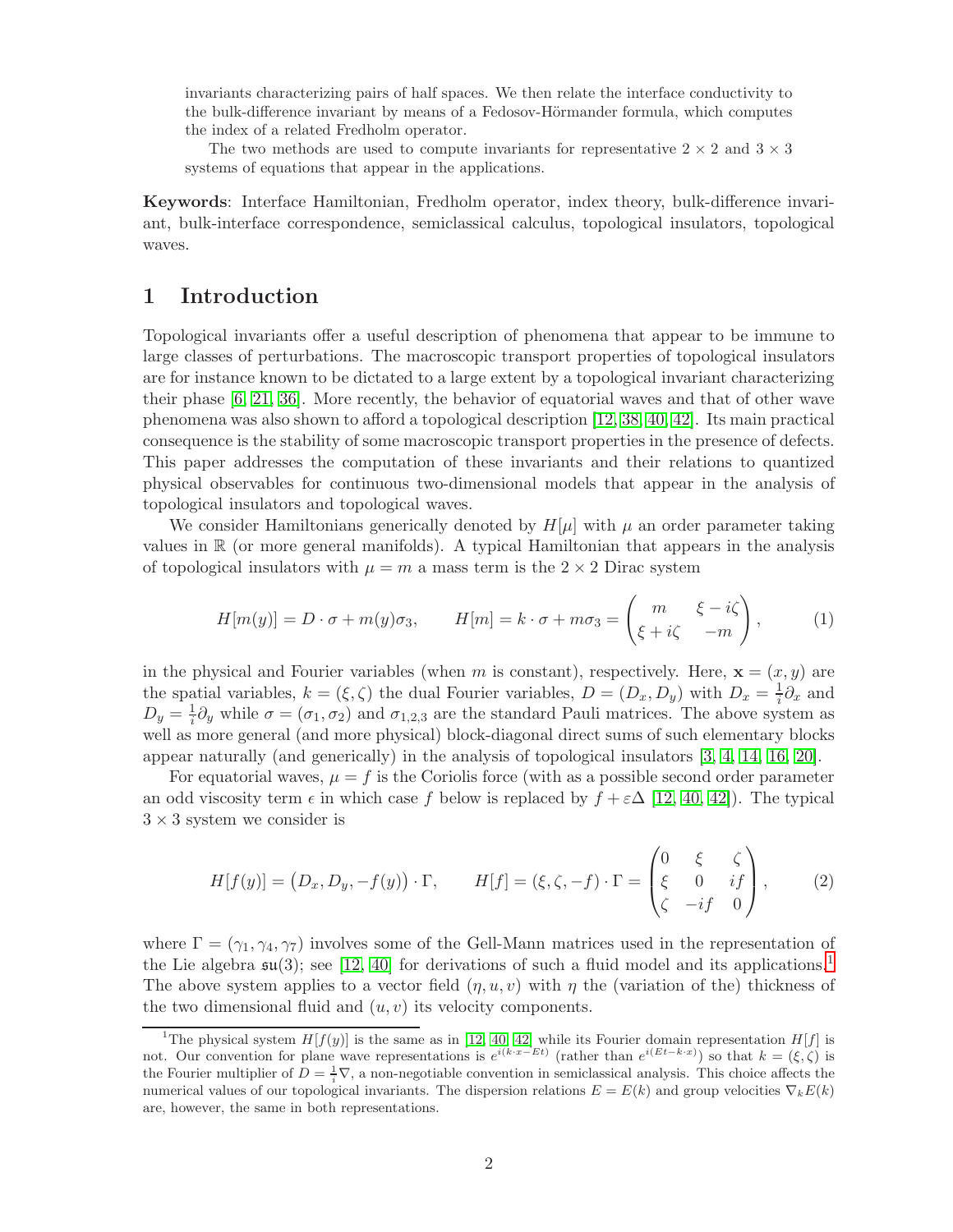The main objectives of the paper are to introduce an interface invariant describing the asymmetric transport along the interface and to devise means to compute it.

Physically interesting phenomena appear when insulating domains with different bulk topologies are brought next to each other. Consider a material modeled by a Hamiltonian  $H[\mu]$ . It is said to be insulating in the energy range  $[E_1, E_2]$  when the latter interval and the spectrum of  $H[\mu]$  do not intersect. A bulk topology may then be assigned to  $H[\mu]$  [\[6,](#page-36-0) [21,](#page-37-0) [36\]](#page-38-0); we do so in section [3](#page-6-0) below. Consider two materials modeled by  $H[\mu_{\pm}]$  in the half spaces  $\pm y > 1$  with bulk topologies characterized by integers  $I_{\pm} = I(\mu_{\pm})$  (with a (possibly) smooth transition between the two). The interface will be modeled more generally by a varying order parameter  $\mu = \mu(y)$  and corresponding interface Hamiltonian  $H[\mu(y)]$ . At the interface  $y \sim 0$ , the bulk invariant is not defined, the energy gap closes, and transport along the interface is allowed. Quite surprisingly, transport is typically asymmetric, with more modes moving in one direction than in the other one.

The domain walls  $\mu(y)$  and the construction of spatial truncations and of density of states within the bulk band gap  $[E_1, E_2]$  are all conveniently represented as switch functions  $f \in$  $\mathfrak{S}[f_-, f_+, x_-, x_+]$  which we define as the family of bounded functions from R to R such that

$$
f(x) = f_-\quad \forall x \le x_-\quad \text{and} \quad f(x) = f_+\quad \forall x \ge x_+\tag{3}
$$

We also denote by  $\mathfrak{S}[f_-, f_+]$  the union of the above switch functions over all  $x_-\leq x_+$ . A smooth switch function is a switch function in  $C^{\infty}(\mathbb{R})$ . A domain wall  $\mu(y)$  is then typically an element in  $\mathfrak{S}[\mu_-, \mu_+]$ . We also consider domain walls of the form  $\mu(y) = \lambda y$  for  $\mathbb{R} \ni \lambda \neq 0$ .

This topologically protected asymmetric transport is characterized by what we call an interface conductivity, in analogy to the linear response to radiation in condensed matter physics [\[6,](#page-36-0) [21,](#page-37-0) [36\]](#page-38-0). This conductivity is defined for a Hamiltonian  $H = H[\mu(y)]$  as

<span id="page-2-0"></span>
$$
\sigma_I = \sigma_I[H] := \text{Tr } i[H, P]\varphi'(H). \tag{4}
$$

Here,  $P = P(x)$  is a smooth switch function from R to [0, 1] in  $\mathfrak{S}[0, 1, x_0 - \beta, x_0 + \beta]$  for some  $β > 0$ . The conductivity  $σ_I$  is in fact independent of  $x_0$  and  $α$ . Above,  $φ(E)$  is constructed as a smooth switch function in  $\mathfrak{S}[0,1,E_1,E_2]$  such that  $\varphi'(E) \geq 0$  to afford an interpretation as a density of states while  $\varphi'(H)$  is then constructed by spectral calculus. The interval  $[E_1, E_2]$ is chosen to lie in a bulk band gaps of  $H[\mu_{\pm}]$ .

The interpretation of  $\sigma_I$  is as follows.  $\varphi'(H)$  may be seen as a (nonnegative) density of states (integrating to 1). The range of energies in the system is restricted to this interval to avoid leakage into the bulk. Then P may be seen as an observable with  $\langle \psi | P | \psi \rangle$  quantifying an amount of signals to the right of  $x_0$ . Its evolution  $\langle \psi | \dot{P} | \psi \rangle := \frac{d}{dt} \langle e^{-itH} \psi | P | e^{-itH} \psi \rangle =$  $\frac{d}{dt}\langle\psi|e^{itH}Pe^{-itH}|\psi\rangle$  in Hamiltonian dynamics results in the Heisenberg formalism as  $\dot{P}$  =  $i[H, P]$  with  $[A, B] = AB - BA$  the usual commutator. The above (operator) trace then has the clear physical interpretation (if defined) as a rate of signal moving from the left of  $x_0$  to the right of  $x_0$ . This conductivity has appeared in different contexts in many works on topological protection of edge states [\[3,](#page-36-1) [15,](#page-37-5) [17,](#page-37-6) [18,](#page-37-7) [36\]](#page-38-0).

It turns out that  $\sigma_I$  is often quantized  $(2\pi\sigma_I \in \mathbb{Z})$  with an invariant that is immune to perturbations in the definition of  $H$ . Moreover, the asymmetry is quantified by a general principle, the bulk-interface correspondence, which states that the excess of modes going in one direction versus the other is given by  $I(\mu_{+}) - I(\mu_{-})$ .

While appealing, this correspondence does not (quite) always apply in the case of equatorial waves [\[12\]](#page-37-1). In particular, the number of edge states depends on the structure of the Coriolis force term  $f(y)$  with a number of asymmetric interface modes equal to 2 when  $f(y) = \lambda y$  and equal to only one when  $f(y) = f_0 \text{sign}(y)$ . The main heuristic reason for such difficulties comes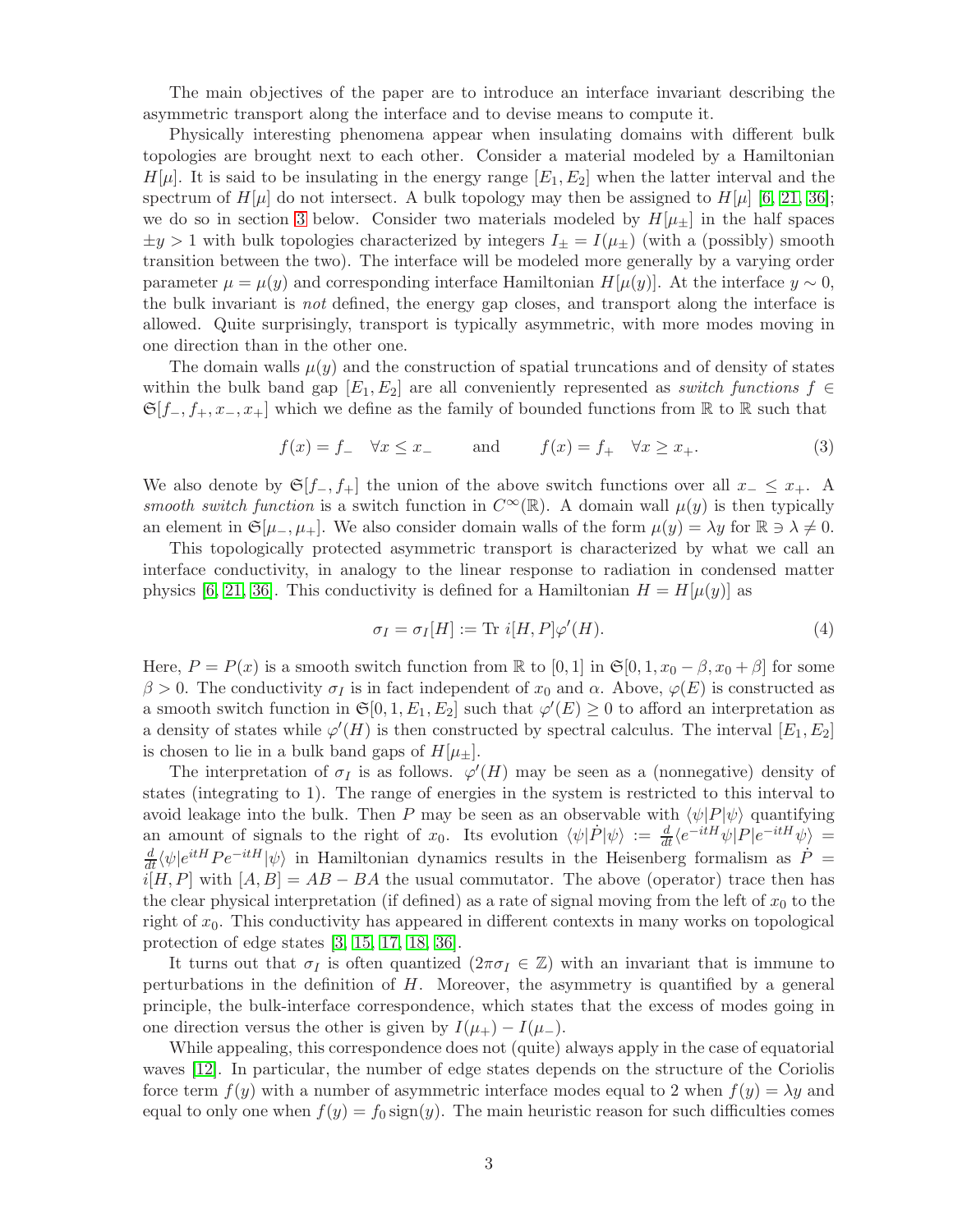from the fact that the topological change occurs when  $f(y)$  changes signs. For such a value, the gap closing of the Hamiltonian  $H[f]$  coincides with a sheet of infinitely degenerate spectrum (modes in geostrophic balance corresponding to an infinitely degenerate  $0 \in Sp(H[f=0]))$ , whose behavior is influenced by the profile of the variation  $f(y)$ .

This paper introduces two methodologies to compute the interface conductivity  $\sigma_I$ . The first one, presented in section [2,](#page-3-0) extends the work in [\[3\]](#page-36-1) on the system [\(1\)](#page-1-1) to more general Hamiltonians including the one in [\(2\)](#page-1-2). The method is based on mapping  $H[\mu(y)]$  to an appropriate Fredholm operators as in [\[3,](#page-36-1) [36\]](#page-38-0). The index of the operator is then related to a sequence of winding numbers associated to the Hamiltonian's continuous spectrum. Such invariants are defined independently of any bulk invariant. Moreover, the method allows us to compute  $\sigma_I$  for H defined in [\(2\)](#page-1-2) both when  $f(y) = \lambda y$  and when  $f(y) = f_0 \text{sign}(y)$ . The main drawback of the method is that it requires explicit knowledge of the structure of the branches of absolutely continuous spectrum. Once these invariants are computed, one shows as in [\[3\]](#page-36-1) that they are stable with respect to appropriate classes of perturbations  $H_V := H[\mu(y)] + V$ .

The second methodology is based on a new bulk-interface correspondence relating the above interface conductivity to the symbol of an appropriate Fredholm operator whose index is computed directly from its symbol in a Fedosov-Hörmander formula. This correspondence may be interpreted as a topological charge conservation as described in [\[27,](#page-38-4) [43\]](#page-38-5). A reinterpretation of the formula then relates the conductivity to several equivalent expressions of a quantity we call a bulk-difference invariant, which generalizes the difference of bulk invariants we mentioned above.

The bulk-difference invariant is introduced in section [3.](#page-6-0) We present in section [4](#page-9-0) a semiclassical analysis of the interface conductivity and show how to relate it to the bulk-difference invariant and to an index theory similar to that of Fedosov-Hörmander [\[30,](#page-38-6) Chapter 19]. The correspondence shares some similarities with the bulk-interface correspondence based on spectral flows and spectral asymmetry in the physics literature [\[22,](#page-37-8) [27,](#page-38-4) [43\]](#page-38-5); see Appendix [D.](#page-33-0) Our constructions also show that the interface conductivity is stable with against perturbations V .

As an application to the system [\(2\)](#page-1-2), we obtain that the bulk-interface correspondence applies provided that  $f(y)$  varies sufficiently slowly. This is consistent with the explicit computations obtained when  $f(y) = \lambda y$  and tends to indicate that the bulk-interface correspondence does not apply when  $f(y) = f_0 \text{sign}(y)$  because the latter is too singular.

## <span id="page-3-0"></span>2 Spectral computation of interface invariants

This section computes the interface conductivity  $\sigma_I$  defined in [\(4\)](#page-2-0) for Hamiltonians  $H =$  $H[\mu(y)]$  in terms of the winding number of their branches of absolutely continuous spectrum. This extends work in [\[3\]](#page-36-1) on the system [\(1\)](#page-1-1).

The order parameter  $\mu = \mu(y) \in \mathfrak{S}[\mu_-, \mu_+]$  generates a domain wall in the topologically non-trivial case  $\mu_+\mu_- < 0$ . The non-vanishing values of  $\mu$  act as insulators while the interface in the vicinity of  $y = 0$  where  $\mu$  changes signs becomes conducting. This is the physical origin for the topologically protected asymmetric transport.

The results in [\[3\]](#page-36-1) show that we can relate  $\sigma_I$  to the index of a Fredholm operator and that both remain quantized when H is replaced by  $H + V$  for V in an appropriate class of perturbations. The computation of  $\sigma_I$  based on branches of absolutely continuous spectrum is independent of any definition of bulk invariants and hence of any bulk-interface correspondence. However, it is useful in practice when the branches can be analyzed in sufficient detail. The analysis carried out in [\[3\]](#page-36-1) for the system [\(1\)](#page-1-1) applies to general mass terms  $m(y)$ . However, the algebra for the  $3 \times 3$  system in [\(2\)](#page-1-2) is more complex and carried out only in specific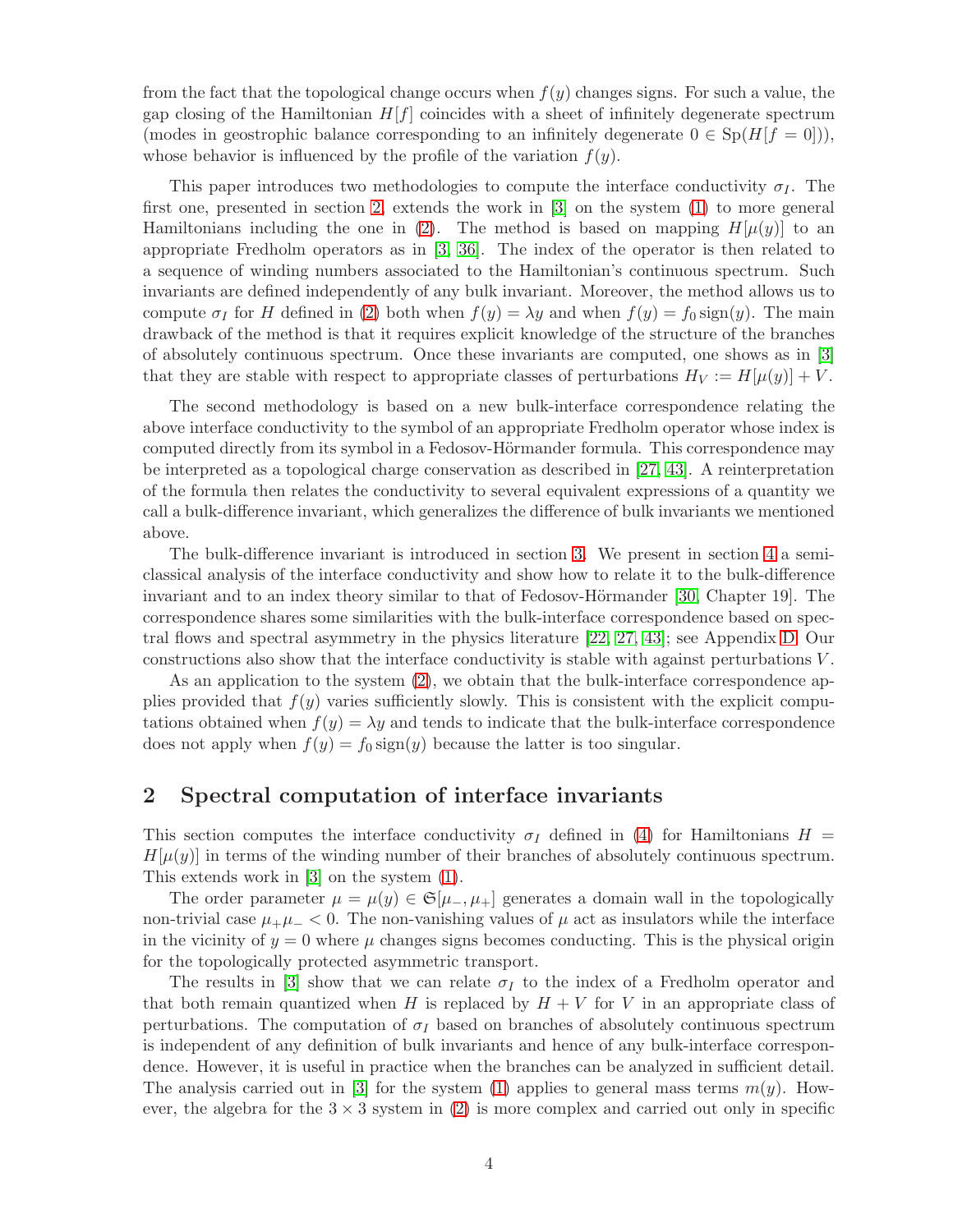situations such as when  $f(y) = \lambda y$  and  $f(y) = f_0 \text{sign}(y)$ . The details of these calculations are presented in Appendix [B.](#page-26-0)

We consider a Hamiltonian  $H = H[\mu(y)]$  acting on vectors  $(\psi_k(x, y))_{1 \leq k \leq N}$  with coefficients  $\mu = \mu(y)$  independent of x so that the following spectral decomposition holds:

<span id="page-4-1"></span>
$$
H = \mathcal{F}_{\xi \to x}^{-1} \int_{\mathbb{R}}^{\oplus} H[\xi] d\xi \mathcal{F}_{x \to \xi}.
$$
 (5)

Here  $\mathcal F$  is the one dimensional Fourier transform in the x-variable. We assume that H is an unbounded self-adjoint operator from its domain of definition  $\mathcal{D}(H)$  to  $L^2(\mathbb{R}^2) \otimes \mathbb{C}^N$ . The domain of definition is defined as  $(H \pm i)^{-1}(L^2(\mathbb{R}^2) \otimes \mathbb{C}^N)$ , which is a subspace of  $L^2(\mathbb{R}^2) \otimes \mathbb{C}^N$ independent of  $\pm$  [\[11,](#page-37-9) Theorem 1.2.7]. We verify in Appendix [B](#page-26-0) that this property holds [\(1\)](#page-1-1) and [\(2\)](#page-1-2). Since H is self-adjoint, we have access to the corresponding spectral calculus; see [\[11\]](#page-37-9) and Appendix [E.](#page-35-0)

Let  $(E_1, E_2)$  be a fixed interval. We assume:

[H-AC]: (i) for each  $\xi \in \mathbb{R}$ ,  $H[\xi]$  restricted to the interval  $[E_1, E_2]$  has finite rank and vanishes for  $\xi$  outside of a compact set; and (ii) the existence of smooth (in  $\xi$ ) corresponding eigenvalues  $E_j(\xi)$  and rank-one projectors  $\Pi_j(\xi)$  (with Schwartz kernel  $\psi_j(y,\xi)\psi_j^*(y',\xi)$  for normalized eigenvectors  $\int_{\mathbb{R}} |\psi(y,\xi)|^2 dy = 1$ ) parametrizing a finite number J of branches of absolutely continuous spectrum.

The above branches  $E_i(\xi)$  are so far defined on an implicit compact domain  $\Xi_i \ni \xi$ . They are extended by continuity to  $\xi \in \mathbb{R}$  as the unique continuous branches still called  $E_j(\xi)$  such that  $E_i(\xi) \in \{E_1, E_2\}$  for  $\xi \notin \Xi_i$ .

We now construct a unitary operator from the restriction of H to the interval  $[E_1, E_2]$ . Let  $\varphi(E)$  be a smooth switch function in  $\mathfrak{S}[0,1,E_1,E_2]$ . We then define the unitary operator

$$
U(H) = e^{i2\pi\varphi(H)}, \qquad W(H) = U(H) - I
$$

by spectral calculus [\[13\]](#page-37-10). Note that  $W(E)$  is compactly supported in  $(E_1, E_2)$ . By assumption, we have the decomposition

$$
W(H) = \mathcal{F}^{-1} \int_{(E_1, E_2)}^{\oplus} \sum_{j=1}^{J} W(E_j(\xi)) \Pi_j(\xi) d\xi \mathcal{F} = \mathcal{F}^{-1} \int_{\mathbb{R}}^{\oplus} \sum_{j=1}^{J} W(E_j(\xi)) \Pi_j(\xi) d\xi \mathcal{F}.
$$

Let finally  $P$  be either the function  $P$  defined in the introduction or a spatial projector onto  $x \geq x_0$  for  $x_0 \in \mathbb{R}$ , i.e., point-wise multiplication by  $H(x - x_0)$ , the Heaviside function. Then, as an extension of the results [\[3\]](#page-36-1), we have

**Theorem 2.1** Let P and  $U(H)$  be defined as above for H satisfying the hypothesis  $\left|H-AC\right|$ (i)-(ii). Then  $PU(H)P$  is a Fredholm operator on the range of P. Moreover,

$$
I[H] := \text{Index}(PUP) = -\text{Tr}[P, U]U^* = \sum_{j=1}^{J} \mathcal{W}_1(e^{i2\pi\varphi \circ E_j})
$$
(6)

with  $\mathcal{W}_1(f)$  the winding number of a unimodular complex function f with compactly supported gradient, given explicitly by

<span id="page-4-0"></span>
$$
\mathcal{W}_1(f) = \frac{1}{2\pi i} \int_{\mathbb{R}} \partial_{\xi} f f^*(\xi) d\xi.
$$
 (7)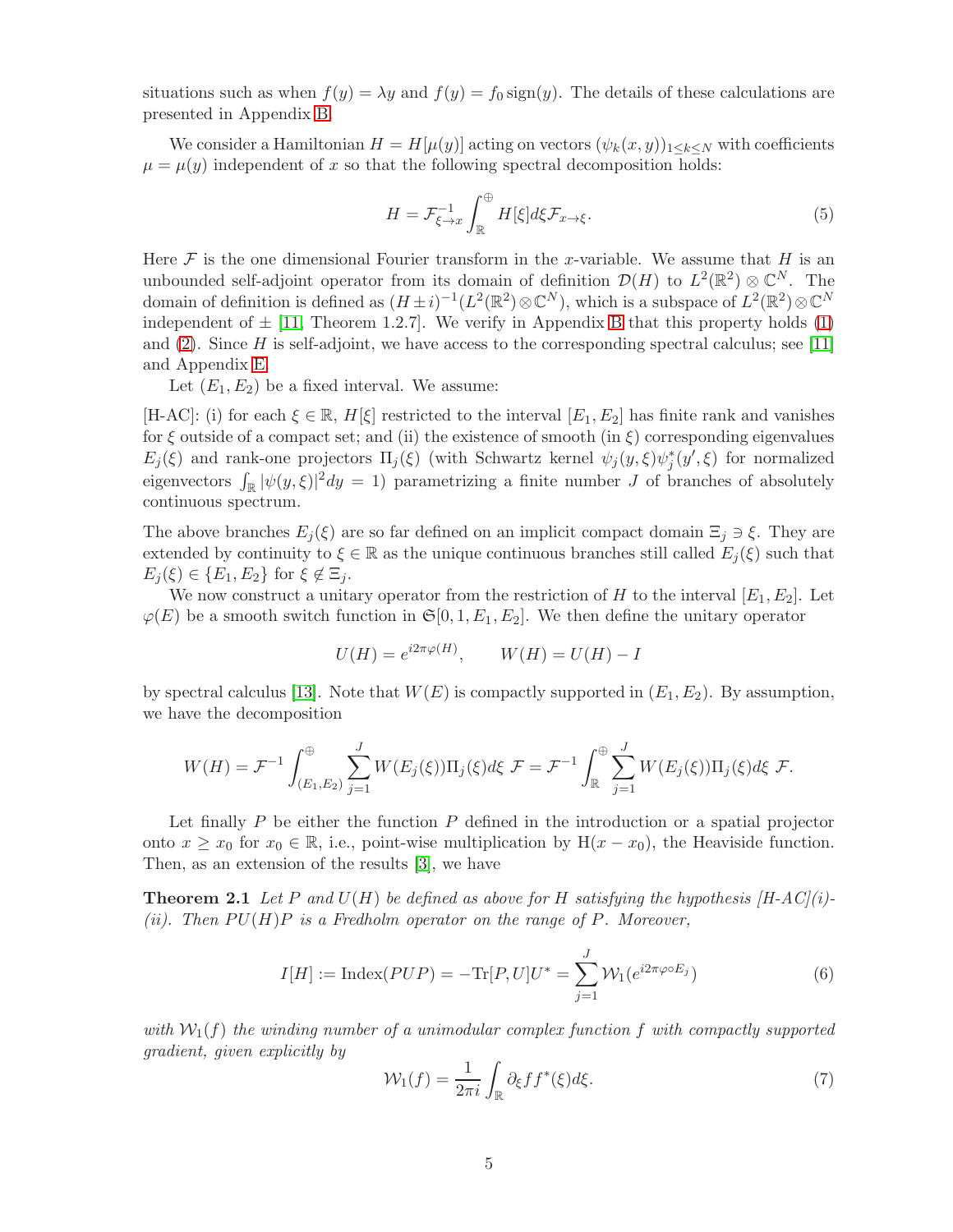The proof of this theorem is given in Appendix [A.](#page-25-0) Applying the above theorem yields

$$
I[H] = \text{Tr}[U, P]U^* = N_+ - N_-,
$$

where  $N_+$  is the number of branches  $E_j$  such that  $E_j(\xi) \in \mathfrak{S}[E_1, E_2]$  while  $N_-$  is the number of branches  $E_i$  such that  $E_i(\xi) \in \mathfrak{S}[E_2, E_1]$ . Branches such that  $E_i(\xi)$  belongs to  $\mathfrak{S}[E_1, E_1]$ or  $\mathfrak{S}[E_2, E_2]$  do not contribute to  $I[H]$ .

Stability and interface conductivity. One of the main reasons to develop the above apparatus borrowed from non-commutative geometry (see [\[3,](#page-36-1) [36\]](#page-38-0) and their references) is that it allows us to include spatial perturbations in the Hamiltonians. Let  $H$  be as above and  $H_V = H + V$  a perturbed Hamiltonian.

We recall results from [\[3\]](#page-36-1) for completeness. Stability of the interface conductivity  $\sigma_I$  is guaranteed when V is relatively compact with respect to H, which means that  $V(H + i)^{-1}$  is a compact operator in the  $L^2$  sense. For the  $2 \times 2$  problem [\(1\)](#page-1-1), any  $V = V(x, y)$  an operator of point-wise multiplication by a bounded function that decays to 0 at infinity satisfies such hypotheses since the symbol of  $(H + i)^{-1}$  decays to 0 as  $(\xi, \zeta) \to \infty$ ; this is essentially an application of Rellich's compactness criterion [\[39\]](#page-38-7). In other words, the topology is fixed by our assumptions 'at infinity' but  $V$  can be arbitrarily large (bounded) so long as it decays at infinity. For the 3 × 3 system [\(2\)](#page-1-2), the symbol of  $(H+i)^{-1}$  does not converge to 0 as  $(\xi, \zeta) \to \infty$ and it is more difficult to characterize operators  $V$  for which the above criterion holds.

Let us define  $U[H_V] = e^{i2\pi\varphi(H_V)}$  spectrally. Then we have [\[3\]](#page-36-1)

**Theorem 2.2**  $PU|H_V|P$  on the range of P is a Fredholm operator and

$$
I[H_V] := \text{Index}(PU[H_V]P) = I[H].\tag{8}
$$

The interface index is thus independent of any relatively compact perturbation.

Still following [\[3\]](#page-36-1), we now relate the above index to the interface conductivity in [\(4\)](#page-2-0). The latter is also stable with respect to perturbations  $V$  although it is less stable than the above index  $I[H_V]$ . Let us now impose that V is of the form  $V = V_1V_2$  with

<span id="page-5-0"></span>
$$
||V_j|| \le C \text{ and } ||(z - H)^{-1}V_j||_{HS} \le C|\Im z|^{-1} \quad j = 1, 2,
$$
 (9)

where HS is the Hilbert-Schmidt norm. It is then proved in [\[3\]](#page-36-1) that  $[H_V, P]\varphi'(H_V)$  is indeed a trace-class operator and we have:

**Theorem 2.3** Let H be as above and V a perturbation satisfying  $(9)$ . Then the operator  $i[H_V, P] \varphi'(H_V)$  is trace-class and

$$
\sigma_I := i \text{Tr}[H_V, P] \varphi'(H_V) = \frac{1}{2\pi} I[H_V].
$$

This provides a means to compute the topologically protected conductivity  $\sigma_I$  by spectral analysis of the unperturbed Hamiltonian  $H[\mu(y)]$  using Theorem [2.1](#page-4-0) above.

That the interface conductivity is quantized is consistent with the numerical simulations presented in, e.g., [\[12,](#page-37-1) [40\]](#page-38-2). The calculations of interface conductivities for the systems [\(1\)](#page-1-1) and [\(2\)](#page-1-2) are presented in Appendix [B.](#page-26-0) A summary for system [\(1\)](#page-1-1) is that  $2\pi\sigma_I = -\text{sign}(m_+)$  when  $m(y)$  is a domain wall between  $m_-\text{ and }m_+\text{ when }m_+m_-<0$  (with  $\sigma_I=0$  when  $m_+m_->0$ ) while  $2\pi\sigma I = -\text{sign}(\lambda)$  when  $m(y) = \lambda y$ . For system [\(2\)](#page-1-2), we find that  $2\pi\sigma I$  is given by  $sign(f_0)$  when  $f(y) = f_0 sign(y)$  while it is given by  $2 sign(\lambda)$  when  $f(y) = \lambda y$ .

This discrepancy is reminiscent of correction terms in Levinson's theorem caused by the presence of resonances for the Hamiltonian at energy 0 [\[23,](#page-37-11) [31\]](#page-38-8).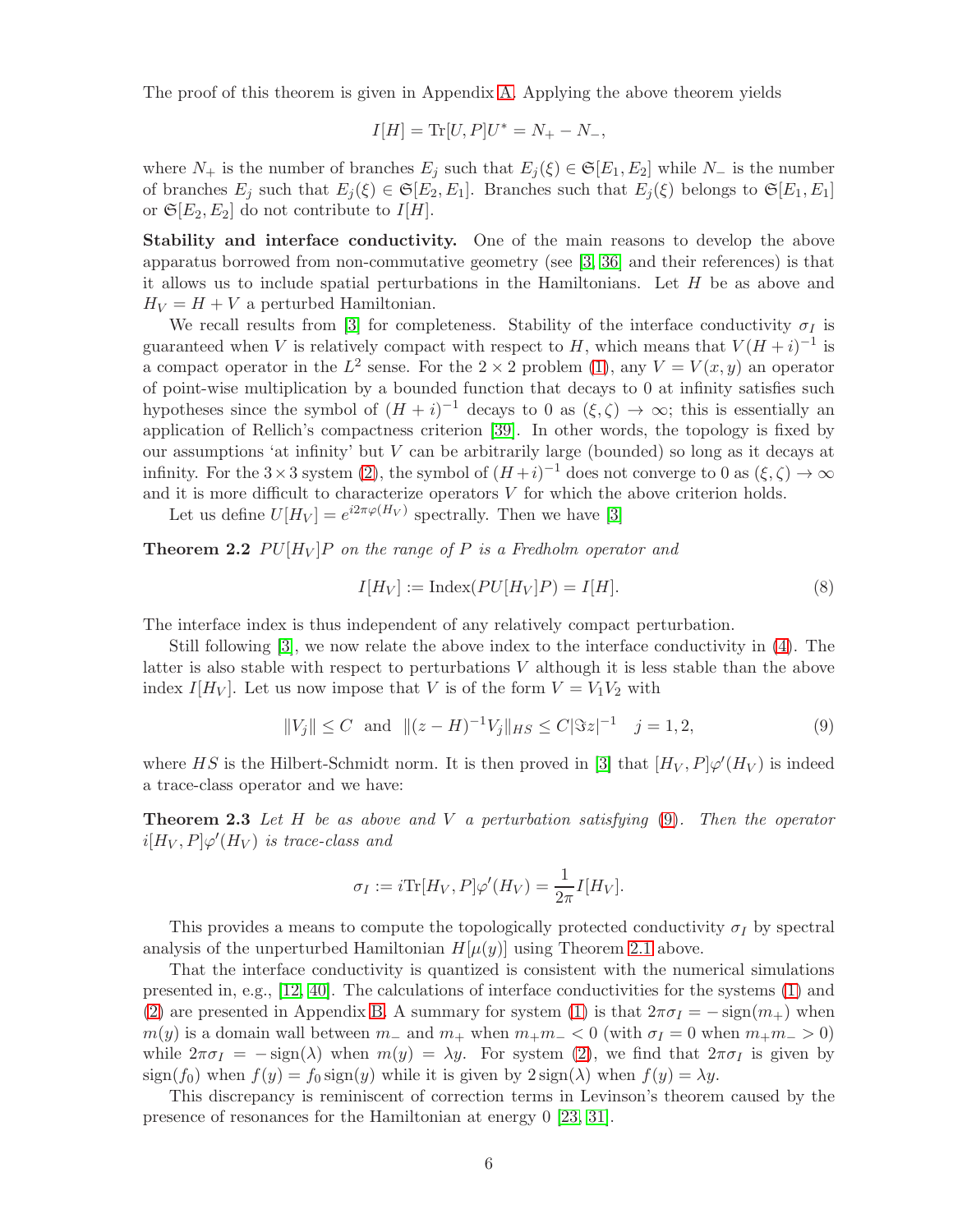#### <span id="page-6-0"></span>3 Bulk-difference invariant

Bulk invariants are defined when the coefficients  $\mu$  such as m or f above are constant. They are of interest in their own right and may be extended to operators with spatially varying coefficients as in [\[3\]](#page-36-1) and in a variety of other settings [\[36\]](#page-38-0). They are also instrumental in bulk-boundary correspondences [\[8,](#page-37-12) [9,](#page-37-13) [14,](#page-37-2) [17,](#page-37-6) [24,](#page-37-14) [25,](#page-38-9) [28,](#page-38-10) [32,](#page-38-11) [33,](#page-38-12) [36\]](#page-38-0), which relate them to the interface conductivity  $\sigma_I$ .

With  $\mathcal{F} = \mathcal{F}_{(x,y)\to k=(\xi,\zeta)}$  the two-dimensional Fourier transform, we may then write the spectral decomposition

$$
H = \mathcal{F}^{-1} \int_{\mathbb{R}^2}^{\oplus} H(k)dk \mathcal{F}
$$

where  $H(k)$  is  $M_n(\mathbb{C})$ -valued (square matrices of dimension n) with  $n = 2$  and  $n = 3$  in [\(1\)](#page-1-1) and [\(2\)](#page-1-2), respectively. We then have the spectral decomposition

<span id="page-6-1"></span>
$$
H(k) = \sum_{i=1}^{n} h_i(k) \Pi_i(k)
$$
\n(10)

with eigenvalues  $h_i(k) \in \mathbb{R}$  for  $k \in \mathbb{R}^2$  ordered with increasing values and rank-one orthogonal projectors  $\Pi_i(k) = \psi_i(k)\psi_i^*(k)$  for  $1 \leq i \leq n$ . We assume that  $h_i(k)$  and  $\Pi_i(k)$  are sufficiently smooth (e.g.  $C^2$ ) in the variable k. This holds for  $H(k)$  smooth and in the presence of (local) spectral gaps separating the energies  $i \mapsto h_i(k)$ .

For the 2 × 2 problem in [\(1\)](#page-1-1), we even have global spectral gaps since  $h_{1,2}(k) = \pm \sqrt{|k|^2 + m^2}$ with one spectral gap given by  $(-|m|, |m|)$  while for the 3 × 3 problem in [\(2\)](#page-1-2),  $h_{1,2,3}(k)$  =  $(-\sqrt{|k|^2 + f^2}, 0, \sqrt{|k|^2 + f^2})$  with two global spectral gaps given by  $(-|f|, 0)$  and  $(0, |f|)$ . The (smooth) rank-one projectors are also well known; see [\(34\)](#page-32-0) below for the  $3 \times 3$  system as well as [\[12,](#page-37-1) [21,](#page-37-0) [40,](#page-38-2) [42\]](#page-38-3). In both cases,  $\Pi_1 \equiv \Pi_-$  corresponds to the projection of the Hamiltonian onto its (strictly) negative spectrum.

Let  $\Pi(k)$  be any sum  $\Pi(k) = \sum_{i \in I} \Pi_i(k)$  for I a subset of  $\{1, \ldots, n\}$  independent of k. Then  $k \mapsto \Pi(k)$  defines a vector bundle over the base manifold  $\mathbb{R}^2$  [\[21,](#page-37-0) [34\]](#page-38-13). When  $\mathbb{R}^2$  is replaced by a compact manifold M, then vector bundles over M admit topological classifications based on their Chern classes. For the above projectors, living in spaces of matrices over  $M$ , such classes integrated over the base manifold give rise to integer-valued objects called Chern numbers:

$$
\tilde{c}[\Pi] = \frac{i}{2\pi} \int_M \text{tr}\Pi d\Pi \wedge d\Pi = \frac{i}{2\pi} \int_M \text{tr}\Pi[\partial_1 \Pi, \partial_2 \Pi] d^2 k \in \mathbb{Z}.
$$

Here,  $[A, B] = AB - BA$  and tr refers to the standard matrix trace.

When M is not compact, for instance  $\mathbb{R}^2$ , the domain of interest in this paper, the above integrals can often still be evaluated but are no longer guaranteed to be integer-valued [\[3,](#page-36-1) [12,](#page-37-1) [21,](#page-37-0) [40,](#page-38-2) [42\]](#page-38-3). For instance, for the  $2 \times 2$  problem,  $\tilde{c}[\Pi_1] = \frac{1}{2} \operatorname{sign}(m)$ . A possible solution to this issue is to regularize the Hamiltonian and its projectors in such a way that they take a unique value as  $|k| \to \infty$ . This allows one to compactify the plane around the unit sphere mapping  $\infty$  to the south pole, say, and still obtain a continuous family of projectors on the sphere. The above integral, which is manifestly invariant by change of variables from its  $PdP \wedge dP$  form, may then be computed for  $M = \mathbb{S}^2$  and shown to be integral. A typical regularization consists in replacing m by  $m - \eta |k|^\alpha$  for  $\alpha > 1$  and  $\eta \neq 0$ . We may then show that  $\tilde{c}[\Pi_1] = \frac{1}{2}(\text{sign}(m) + \text{sign}(\eta)) \in \mathbb{Z}$  [\[3\]](#page-36-1).

A similar regularization, based on replacing f by  $f - \eta |k|^2$  in the  $3 \times 3$  model [\(2\)](#page-1-2), also allows one to define a topological invariant on the sphere  $\mathbb{S}^2$ . One then finds that  $\tilde{c}[\Pi_3] =$  $-\tilde{c}[\Pi_1] = (\text{sign}(f) + \text{sign}(\eta)) \in \mathbb{Z}$  [\[40,](#page-38-2) [42\]](#page-38-3).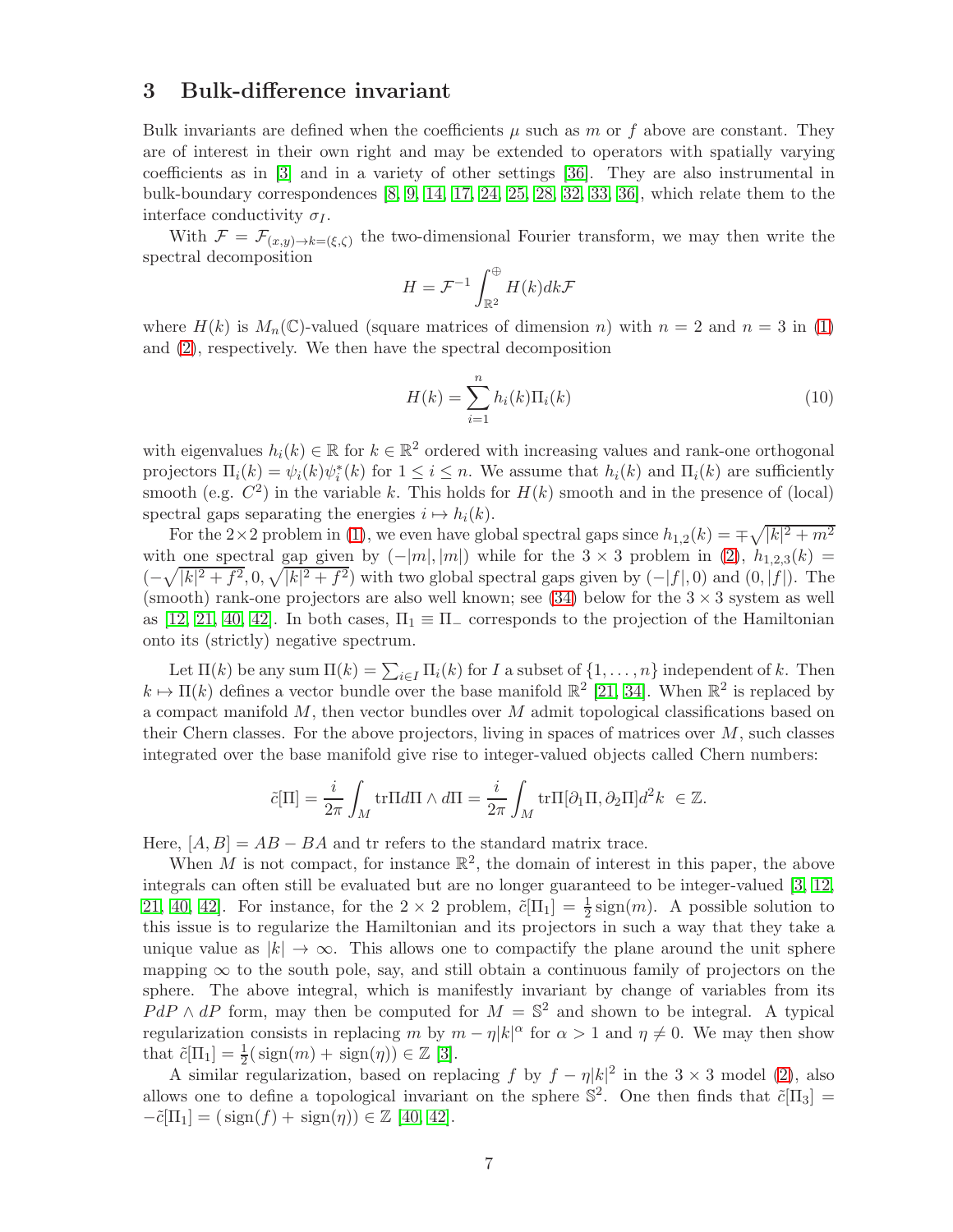The bulk invariants of such regularized operators therefore depend on the sign of the regularization. The main advantage of this regularization is that it still applies in the setting where  $H$  is no longer translationally invariant [\[3\]](#page-36-1). We now propose a different method to bypass this somewhat artificial regularization term and define topological invariants in the specific situation of interest here, namely the analysis of interface Hamiltonians, with one half space essentially corresponding to a bulk invariant coming from  $m_+$  or  $f_+$  and the other half space corresponding to a (possible) sign change of the mass terms  $m_$  or  $f_$ . More generally, let us assume the existence of two Hamiltonians

<span id="page-7-1"></span>
$$
H^{\pm}(k) = \sum_{i=1}^{n} h_i^{\pm}(k) \Pi_i^{\pm}(k)
$$
\n(11)

with smooth projectors  $k \to \Pi_i^{\pm}(k)$ . The structure of the energies  $h_i^{\pm}(k)$  is irrelevant beyond the existence of well-defined gaps and each  $h_i(k)$  may be continuously modified (homotopically transformed) to a single value  $h_i$  (flat band) that depends on neither k nor  $\pm$ . In the applications of interest here, the two Hamiltonians are identical except for the value of their mass terms  $\mu_{\pm}$ .

Construction of the bulk-difference invariants. Let  $\Pi^{\pm}(k) = \sum_{i \in I} \Pi^{\pm}_i(k)$  for  $I \subset$  $\{1,\ldots,n\}$  independent of  $k \in \mathbb{R}^2$  be two smooth families of projectors. Defining  $k = |k|\theta$ , we assume the continuous matching (gluing condition) of the projectors in all directions at infinity:

<span id="page-7-0"></span>
$$
\lim_{|k| \to \infty} \Pi^+(|k|\theta) = \lim_{|k| \to \infty} \Pi^-(|k|\theta) \qquad \text{for all } \theta \in \mathbb{S}^1. \tag{12}
$$

We assume that these limits exist and are continuous in  $\theta$ . In our applications, the projectors at  $\infty$  do not depend on the mass terms m or f and thus satisfy the above hypothesis.

We then *define* a new projector  $\Pi(k)$  for k an element in the union of two planes  $P_{\pm} \simeq \mathbb{R}^2$ that are wrapped around the unit sphere  $\mathbb{S}^2 \simeq (P_+ \sqcup P_-)/\sim$  so that the circles at infinity are glued (identified by  $\sim$ ) along the sphere's equator. For  $k \in P_{\pm}$ , we define  $\Pi(k) = \Pi^{\pm}(k)$ . For a point  $\phi$  on the sphere, a form of stereographic projection  $\pi$  maps  $\phi$  in the upper half sphere to  $k \in P_+$  and  $\phi$  in the lower half sphere to  $k \in P_-$ . More precisely, with  $\phi \in \mathbb{S}^2$  parametrized by  $(x, y, z)$ , we have

$$
(x, y) = \frac{k}{\sqrt{1 + |k|^2}}, \quad z = \frac{\pm 1}{\sqrt{1 + |k|^2}}, \quad k \in P_{\pm},
$$

with  $\pi$  the inverse map, i.e.,  $k = \pi(\phi)$ . We then define  $\pi^* \Pi(\phi) = \Pi(\pi(\phi))$  the pull back by  $\pi$  (still called  $\Pi(\phi) \equiv \pi^* \Pi(\phi)$  to simplify notation) a projector that is now continuous on  $\mathbb{S}^2$ thanks to the continuity assumption [\(12\)](#page-7-0). We may therefore define the Chern numbers as integrals over the sphere, a compact cycle, which written on the sphere and then pushed by  $\pi$ to the planar variables, are given by

<span id="page-7-2"></span>
$$
c[\Pi] = \frac{i}{2\pi} \int_{\mathbb{S}^2} \text{tr}\Pi d\Pi \wedge d\Pi = \frac{i}{2\pi} \int_{\mathbb{R}^2} \text{tr}\Big(\Pi^-[{\partial}_1 \Pi^-, {\partial}_2 \Pi^-] - \Pi^+[{\partial}_1 \Pi^+, {\partial}_2 \Pi^+]\Big) dk,\tag{13}
$$

where the – sign above is necessary to ensure that  $\mathbb{S}^2$  has a given orientation, here inherited from that of the lower plane  $P_-\$  and opposite that of the upper plane  $P_+$ . This ensures that  $\mathbb{S}^2$ also inherits its orientation from the  $dx \wedge dy \wedge dz > 0$  positive orientation of  $\mathbb{R}^3$  it is embedded in.

**Definition 3.1 (Bulk-difference invariant)** Let  $H^{\pm}(k)$  be decomposed as in [\(11\)](#page-7-1) and let  $\Pi^{\pm}(k) = \sum_{i \in I} \Pi_i^{\pm}(k)$  for  $I \subset \{1, ..., n\}$  satisfying the gluing condition [\(12\)](#page-7-0). Then the above integrals  $c[\Pi]$  are well defined integers we call the bulk-difference invariants. We define  $c_i =$  $c[\Pi_i]$  when  $I = \{i\}.$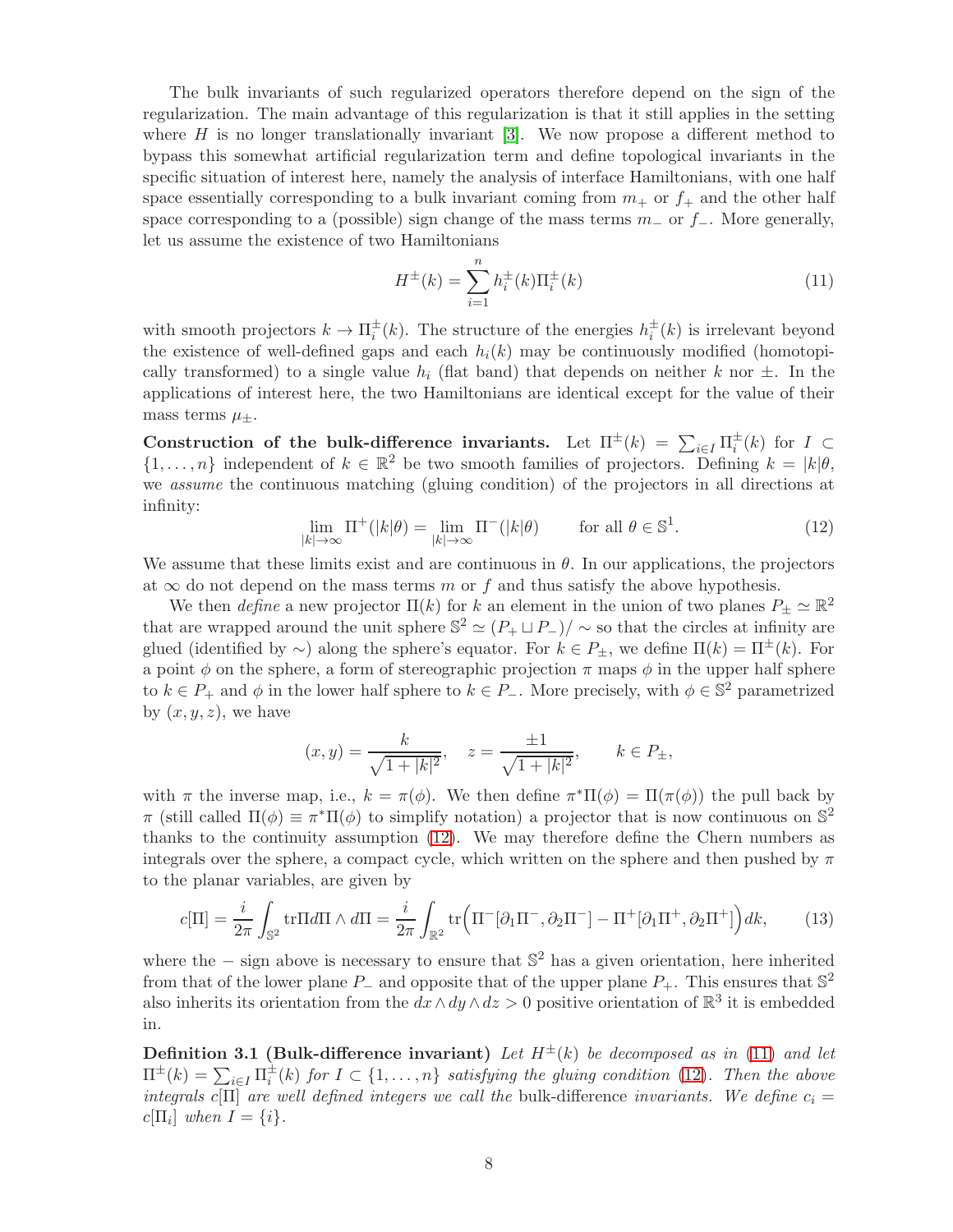These invariants are by construction immune to any (continuous) perturbation of  $H(k)$  that maintains the spectral gaps and the gluing assumptions as  $|k| \to \infty$  and satisfy the general additivity property of Chern numbers [\[2\]](#page-36-3) resulting from the additivity property of Chern classes [\[34\]](#page-38-13):

$$
c[\Pi_i + \Pi_{i+1}] = c[\Pi_i] + c[\Pi_{i+1}].
$$

When the two Hamiltonians satisfy  $H_+ = H_-$ , then the above integral vanishes. However, for the system  $H_{\pm} = k \cdot \sigma + m_{\pm} \sigma_3$ , which satisfies all the above assumptions, we find, following calculations as in e.g. [\[3\]](#page-36-1) that

<span id="page-8-2"></span>
$$
c_{-} := c[\Pi_1] = -c_{+} := -c[\Pi_2] = \frac{1}{2}\operatorname{sign}(m_{-}) - \frac{1}{2}\operatorname{sign}(m_{+}) \in \mathbb{Z}
$$
(14)

which is a bona fide invariant even in the absence of regularization  $(\eta = 0$  above). For the system [\(2\)](#page-1-2), which also satisfies the above assumptions, we find that

<span id="page-8-0"></span>
$$
c_+ := c[\Pi_3] = c_0 + c_+ := c[\Pi_3 + \Pi_2] = -c_- := -c[\Pi_1] = \text{sign}(f_-) - \text{sign}(f_+) \in \mathbb{Z}.
$$
 (15)

The calculations are given in some detail in Appendix [C;](#page-31-0) see [\(34\)](#page-32-0) and the following computations. For the above problem, only  $c_+$  needs to be computed since  $c_- = -c_+$  by symmetry and  $c_{+} + c_{0} + c_{-} = 0$ .

Explicit calculations of Chern numbers may be obtained in several ways. The first one is to compute the Berry curvature itr  $\Pi_i d\Pi_i \wedge d\Pi_i$  directly (from  $\psi_i(k)$ ) and integrate it over the plane(s)  $\mathbb{R}^2$ , as done for instance in [\[3,](#page-36-1) [12,](#page-37-1) [40\]](#page-38-2). The second method consists in directly looking at the line bundle generated by  $\psi_i(k)$  and how charts covering the sphere need to be glued by an appropriate transition of connections to respect the twists of the eigenvectors [\[6,](#page-36-0) [21,](#page-37-0) [42\]](#page-38-3). The third method, which is the most versatile when it applies, recasts the Chern number as the degree of a map  $k \to h(k) = (\xi, \zeta, m) \in \mathbb{R}^3 \setminus \{0\}$  [\[3,](#page-36-1) [21,](#page-37-0) [23\]](#page-37-11). In particular, it applies to system [\(2\)](#page-1-2) seen as a spin-1 representation and provides the computations in [\(15\)](#page-8-0) [\[23\]](#page-37-11).

Green's function invariant. We now consider a different form of the bulk-difference invariant based on the notion of resolvent or Green's function [\[27,](#page-38-4) [43\]](#page-38-5) and similar to calculations based on the Kubo formula [\[6\]](#page-36-0). It is given by

$$
G = G_{\alpha}(\omega, k) = (z - H(k))^{-1} = \sum_{i=1}^{n} (z - h_i(k))^{-1} \Pi_i(k)
$$

for k in a domain K and  $z = \alpha + i\omega$  with  $\alpha$  a fixed real number in a global spectral gap, i.e.,  $\alpha \neq h_i(k)$  for all  $1 \leq i \leq n$  and  $k \in K$ . Therefore, G and  $G^{-1}$  are well-defined with obviously  $G^{-1}(k) = z - H(k).$ 

Here, we consider  $K = \mathbb{S}^2 \simeq (\mathbb{R}^2 \sqcup \mathbb{R}^2)/\sim$ , the sphere introduced earlier. We thus assume that for each  $1 \leq i \leq n$ ,  $\Pi_i^{\pm}(k)$  satisfy the gluing conditions [\(12\)](#page-7-0). In addition, we assume that  $(z - h_i^{\pm}(k))^{-1}$  also satisfy the gluing conditions [\(12\)](#page-7-0). Thus, the resulting  $(z - h_i)^{-1} \Pi_i$ is continuous on  $\mathbb{S}^2 \simeq (\mathbb{R}^2 \sqcup \mathbb{R}^2)/\sim$ . We identify  $\omega \in \mathbb{R}$  with its one point compactification  $\mathbb{R}/\sim\simeq$  S<sup>1</sup> where the points at infinity  $\omega\to\pm\infty$  are identified. We observe that  $(z-h_i)^{-1}$ and hence G is also continuous on  $\mathbb{R}/\sim \simeq \mathbb{S}^1$ . We have thus constructed a continuous function from  $M = \mathbb{S}^1 \times \mathbb{S}^2 \simeq (\mathbb{R}/\sim) \times (\mathbb{R}^2 \sqcup \mathbb{R}^2)/\sim$  to  $GL_n(\mathbb{C})$  the space of *n*-dimensional invertible matrices.

Associated to the Green's function is the three dimensional (generalized) winding number

<span id="page-8-1"></span>
$$
W_{\alpha} = \frac{1}{24\pi^2} \int_M \text{tr}(dG^{-1}G)^{\wedge 3} = \frac{1}{8\pi^2} \int_M \text{tr}\partial_{\omega}G^{-1}G[\partial_1 G^{-1}G, \partial_2 G^{-1}G]d\omega d^2k,\tag{16}
$$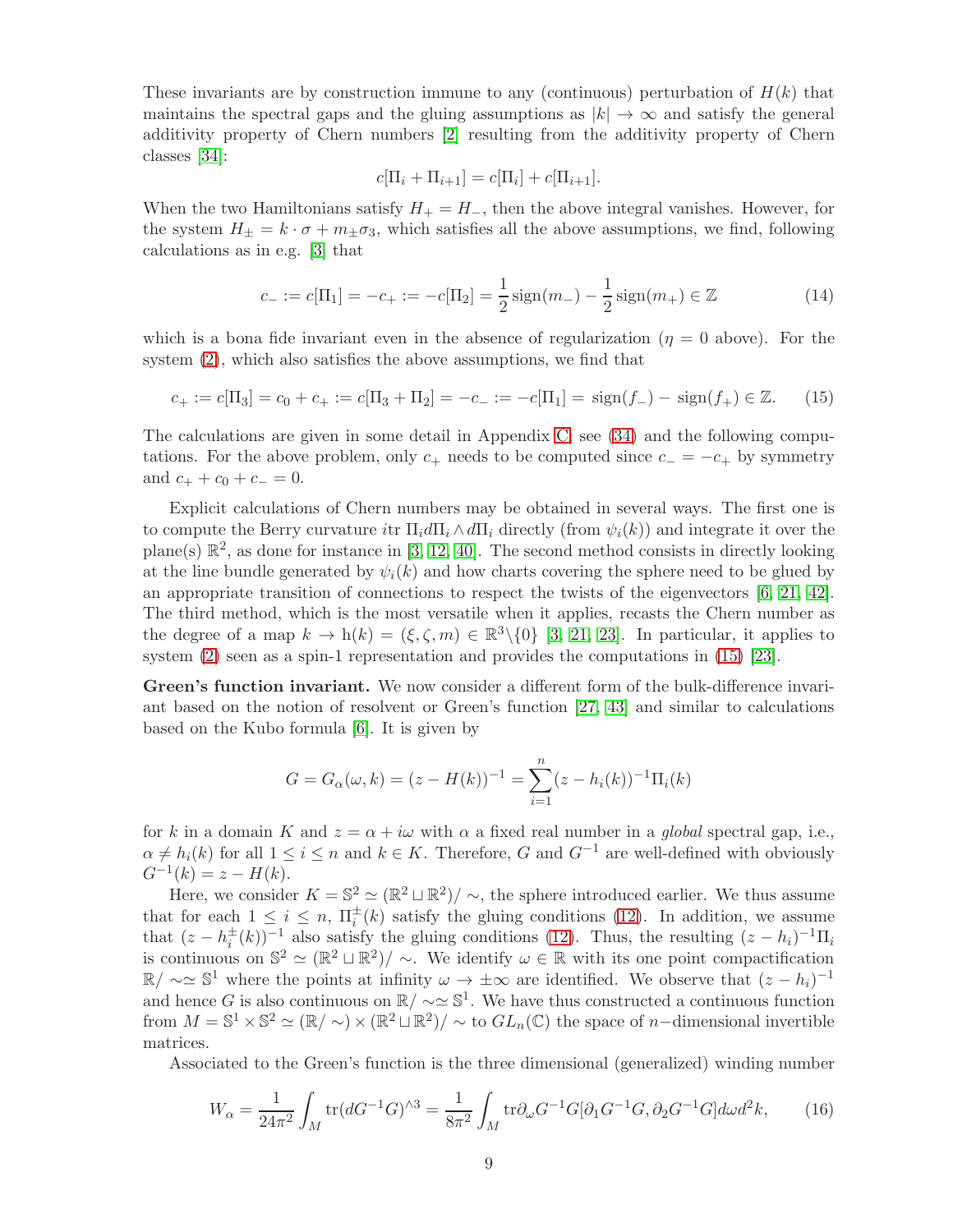where by a slight abuse of notation, the above right-hand side should be interpreted as an integration over the two half planes  $P_{\pm}$  as in [\(13\)](#page-7-2). Since the groups [\[34\]](#page-38-13)  $\pi_3(\mathbb{S}^1 \times \mathbb{S}^2)$  $\pi_3(\mathbb{S}^1)\oplus\pi_3(\mathbb{S}^2)=\mathbb{Z}$ , the (generalized) three-dimensional winding number of G is a well-defined integer.

<span id="page-9-2"></span>The above winding number is related to the Chern numbers we previously defined [\[27,](#page-38-4) [36,](#page-38-0) [43\]](#page-38-5) by:

**Lemma 3.2** For  $\alpha$  in a global spectral gap, let  $G = G_{\alpha}$  be constructed from  $H^{\pm}(k)$  as described above. Let  $W_{\alpha}$  and  $c_i = c[\Pi_i]$  be defined in [\(16\)](#page-8-1) and [\(13\)](#page-7-2), respectively. Then we have the relation

<span id="page-9-1"></span>
$$
W_{\alpha} = -\sum_{h_i < \alpha} c_i = \sum_{h_i > \alpha} c_i.
$$
\n(17)

The proof of the lemma is given in Appendix [C.](#page-31-0)

Note that the Chern numbers  $c[\Pi_i]$  have been defined for sufficiently smooth projectors without conditions on the energies  $h_i(k)$  besides local gaps ensuring the regularity of  $k \rightarrow$  $\Pi_i(k)$ . In contrast,  $G_\alpha$  is defined only for  $\alpha$  in a global spectral gap. The global spectral gap condition is satisfied in the applications considered here, with a global gap  $\alpha \in (-|m|, |m|)$  for [\(1\)](#page-1-1) and two global gaps  $\alpha \in (-|f|, 0) \cup (0, |f|)$  for [\(2\)](#page-1-2).

The form of the invariant [\(16\)](#page-8-1) appears naturally in the subsequent analysis of the bulkinterface correspondence. It also offers a convenient computational tool, in particular [\(33\)](#page-31-1) below that appears in the proof of the above lemma. The formula is used to compute the bulk-difference invariant for the system [\(2\)](#page-1-2) in Appendix [C.](#page-31-0)

# <span id="page-9-0"></span>4 Bulk-Interface correspondence

We return to the computation of the interface invariant  $\sigma_I$ .

The bulk-interface correspondence stipulates that the amount of asymmetric current, or equivalently the number of topologically protected edge states, is given by the bulk-difference invariant. For the system [\(1\)](#page-1-1), the difference therefore equals  $c_ - = 2\pi\sigma_I = -\text{sign}(m)$  in the topologically nontrivial case, whereas for the system [\(2\)](#page-1-2), it is given by  $c_ = 2\pi\sigma_I = 2\,\text{sign}(f)$ . In both cases,  $\mu(y)$  is a smooth switch function in  $\mathfrak{S}[-\mu, +\mu]$ .

Many techniques have been developed to prove or at least build intuition on the correspondence between bulk invariants and the number of edge or interface modes. The edge problem considers bulk Hamiltonians in the plane and their restriction to a half plane with appropriate boundary conditions along the edge. The relation between the bulk invariant and the number of topological edge states is then referred to as a bulk-boundary correspondence [\[8,](#page-37-12) [9,](#page-37-13) [17,](#page-37-6) [24,](#page-37-14) [25,](#page-38-9) [28,](#page-38-10) [32,](#page-38-11) [33,](#page-38-12) [36\]](#page-38-0).

This paper considers a similar problem, the domain wall problem, where the order parameter  $\mu(y)$  transitions, smoothly or not, from one bulk topology to another. The relation between the two bulk invariants, and more precisely the bulk-difference as established in the preceding section, and the number of protected interface modes is the bulk-interface correspondence [\[22,](#page-37-8) [19,](#page-37-15) [43\]](#page-38-5). A brief discussion on these works on spectral flows and spectral asymmetries and their relation to the results of this paper is presented in Appendix [D.](#page-33-0)

The main advantage of deriving a bulk-interface correspondence is that it avoids the explicit spectral decomposition and the search for topologically non-trivial branches of continuous spectrum that we carried out in section [2.](#page-3-0) The computation of  $\sigma_I$  is directly obtained from calculations of presumably simpler bulk invariants.

The main result of this section is to recast the interface conductivity as an appropriate integral of the symbol of the Hamiltonian  $H$  that is familiar in index theory [\[1,](#page-36-4) [30,](#page-38-6) [35\]](#page-38-14). This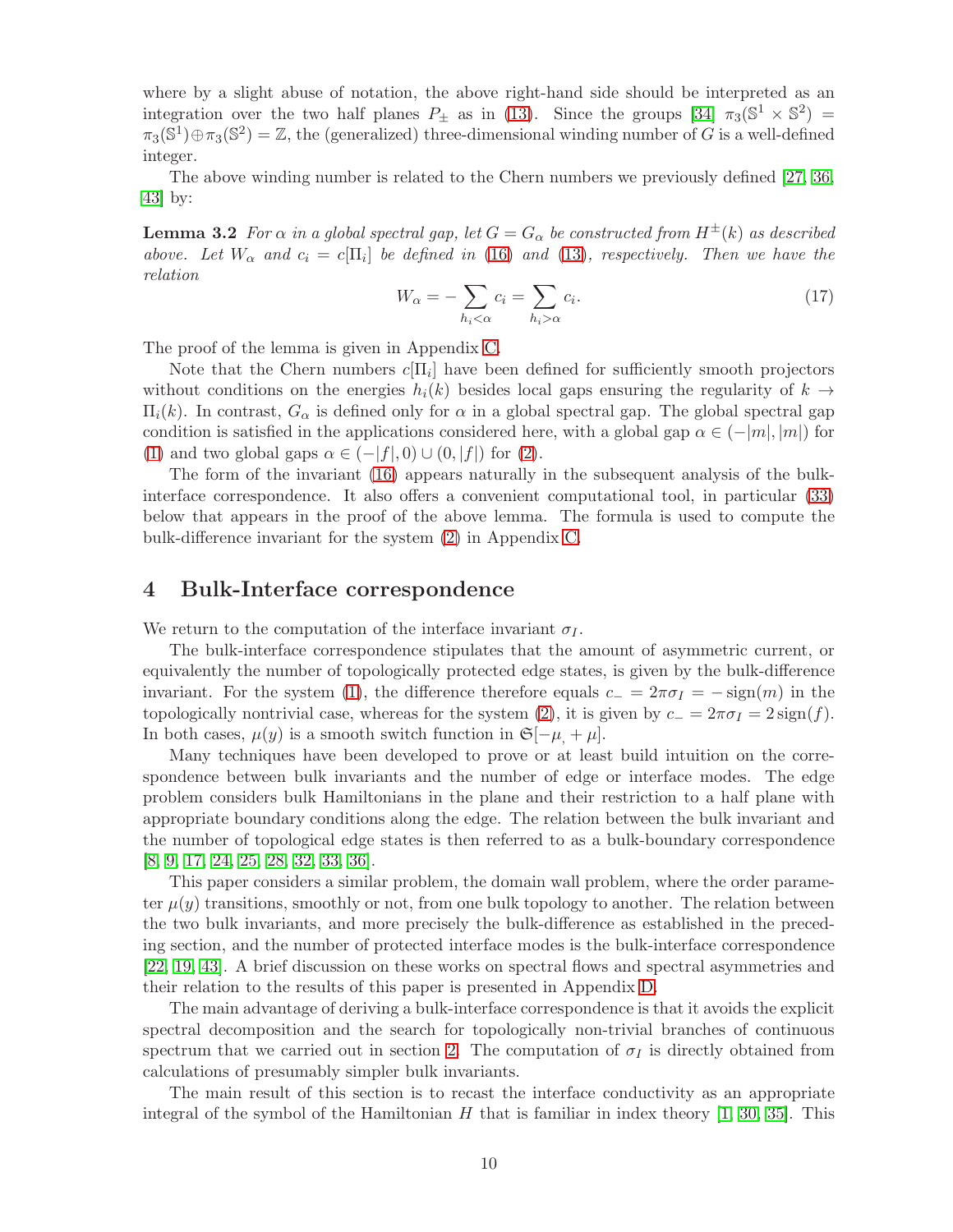integral is in the form of a Fedosov-Hörmander formula and computes the index of a Fredholm operator naturally related to  $H$ . By an application of the Stokes' theorem, it is also related to the bulk-difference invariant in [\(16\)](#page-8-1). This correspondence essentially realizes the topological charge conservation of [\[19,](#page-37-15) [43\]](#page-38-5).

We recall the chain of relations obtained under different assumptions in section [2:](#page-3-0)

<span id="page-10-1"></span>
$$
2\pi\sigma_I = 2\pi \text{Tr } i[H, P]\varphi'(H) = -\text{Tr}[P, U(H)]U^*(H) = \text{Index } PU(H)P_{\text{RanP}} =: I[H]. \tag{18}
$$

We recall that  $\varphi$  is a smooth function increasing from 0 to 1 with  $\varphi' \geq 0$  supported in a spectral gap while  $U(H) = e^{i2\pi\varphi(H)}$ . The main objective of the section [4.1](#page-10-0) is to find sufficient conditions on the symbol of  $H$  such that  $(18)$  holds.

Once  $2\pi\sigma_I$  will be guaranteed to be integer-valued and constant over continuous deformations of H, we will evaluate the trace defining  $\sigma_I$  by applying semiclassical calculus tools similar to those used to derive the index of elliptic pseudo-differential operators on  $\mathbb{R}^2$  [\[30,](#page-38-6) Chapter 19] in section [4.2.](#page-16-0)

#### <span id="page-10-0"></span>4.1 Interface conductivity and pseudo-differential calculus

The terminology used in the rest of the paper on pseudo-differential operator (ΨDO) and semiclassical pseudo-differential operators  $(h\Psi DO)$  is borrowed from [\[13\]](#page-37-10); see also [\[7\]](#page-37-16) for the extension of results to matrix-valued symbols. Appendix [E](#page-35-0) summarizes the notation and  $\sqrt{1+X^2}$  for  $X \in \mathbb{R}$  and  $\langle X \rangle^{-\infty}$  as a quantity bounded by  $C_N \langle X \rangle^{-N}$  for every  $N \in \mathbb{N}$ . results on ΨDO and  $h\Psi$ DO we use in this paper. Throughout, we use the notation  $\langle X \rangle =$ 

We now find sufficient criteria ensuring that  $[H, P]\varphi'(H)$  and  $[P, U(H)]U^*(H)$  are traceclass. Let  $H = \text{Op}^w(\sigma)$  be a self-adjoint ΨDO with symbol  $\sigma = \sigma(x, y, \xi, \zeta)$  in  $S(m_n)$  with  $m_n(x, y, \xi, \zeta) := (\langle x \rangle + \langle y \rangle + \langle \xi \rangle + \langle \zeta \rangle)^n$  for  $n \in \mathbb{N}$ . Let  $\alpha \in \mathbb{R}$  be an energy level. We want to show that  $(H - \alpha)^2 = \text{Op}^w(\tau_\alpha)$  with symbol  $\tau_\alpha = (\sigma - \alpha) \sharp (\sigma - \alpha)$  is well-approximated by a positive-definite operator  $G_{\alpha} = \text{Op}^w(\tilde{\tau}_{\alpha}).$ 

<span id="page-10-2"></span>**Proposition 4.1** Let  $\alpha \in \mathbb{R}$  and  $E_0 > 0$ . Let  $H = \text{Op}^w(\sigma)$  with  $\sigma \in S(m_n)$  and  $(H - \alpha)^2 =$  $Op^{w}(\tau_{\alpha})$  as above.

We assume the existence of  $G_{\alpha} = Op^{w}(\tilde{\tau}_{\alpha})$  a self-adjoint operator such that  $G_{\alpha}$  has no spectrum in  $(-\infty, E_0^2]$  and such that either:

(H1)  $\tilde{\tau}_{\alpha} = \tau_{\alpha}$  for  $y^2 + \zeta^2 + \xi^2 > R^2$ ; or:

(H2)  $\tau_{\alpha} - \tilde{\tau}_{\alpha}$  in  $S(m)$  with  $m = \langle y \rangle^{-\infty} (\langle \xi \rangle + \langle \zeta \rangle)^{2n}$  and  $(I + (H - \alpha)^2)^{-1}$  has Weyl symbol in  $S(m)$  with  $m = (\langle \zeta \rangle + \langle \xi \rangle)^{-s}$  for  $s > 0$ .

Let  $\phi$  be a smooth function with compact support in  $(-E_0, E_0)$  and P a smooth switch function in  $\mathfrak{S}[0,1]$ .

Then  $[P, \phi(H - \alpha)]$  and  $[P, H] \phi(H - \alpha)$  are trace-class operators with traces computed as the integral of their Schwartz kernel along the diagonal.

*Proof.* By hypothesis,  $G_{\alpha}$  has no spectrum in  $(-\infty, E_0^2 + \delta)$  for some  $\delta > 0$  and we can thus construct a smooth function compactly supported  $\psi : [0, \infty) \to \mathbb{R}$  such that  $\psi(G_{\alpha}) = 0$ and  $\psi(E) = 1$  for  $0 \le E \le E_0$ . This implies that  $\psi(\lambda^2)\phi(\lambda) = \phi(\lambda)$  by assumption on  $\phi$ .

By spectral calculus and following a similar construction in [\[29\]](#page-38-15), we have

$$
\phi(H-\alpha) = \psi(H_1)\phi(H-\alpha) = (\psi(H_1) - \psi(H_2))\phi(H-\alpha),
$$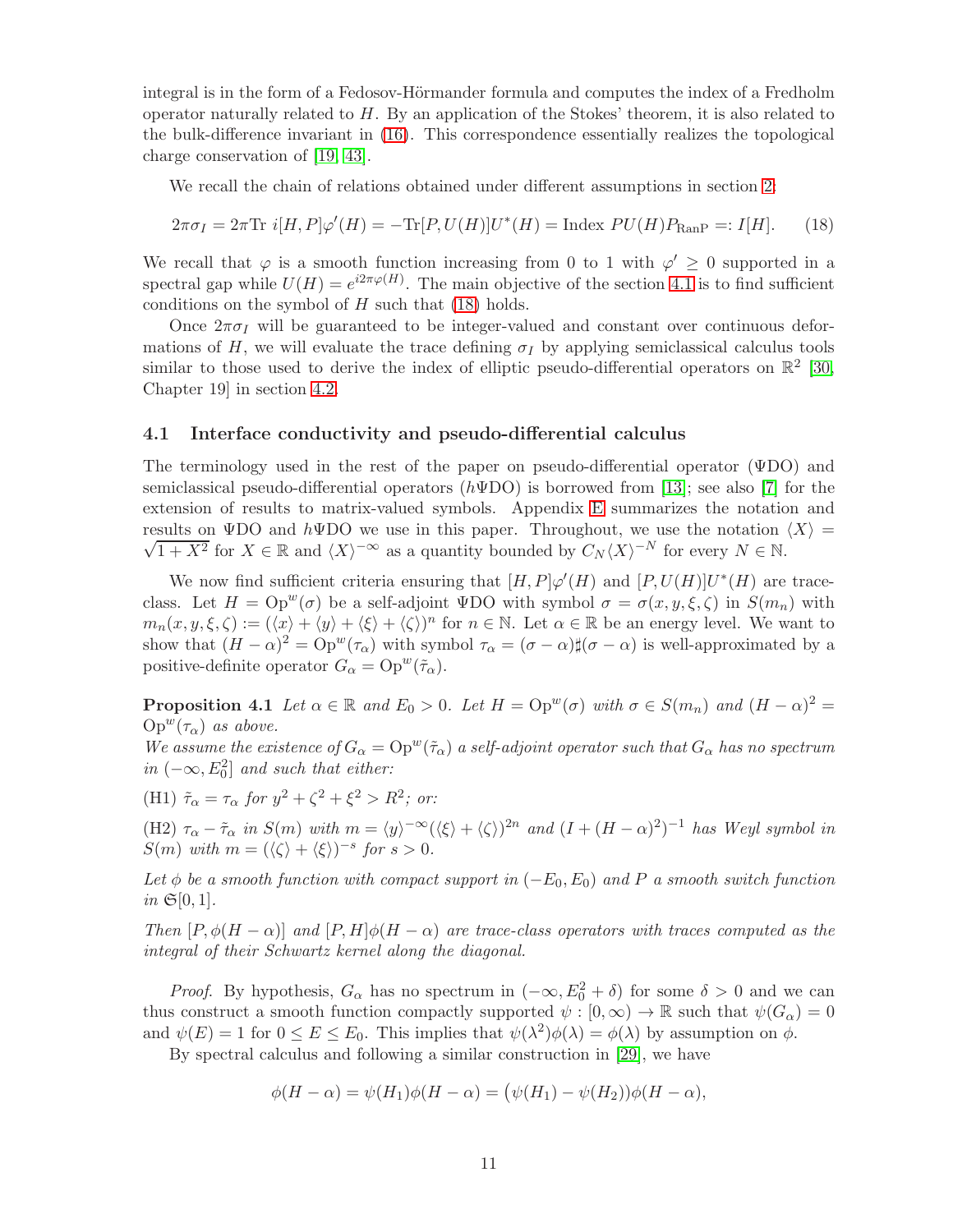with  $H_1 = (H - \alpha)^2$  and  $H_2 = G_\alpha$ . Therefore,  $[P, H] \phi(H - \alpha)$  is trace-class when  $[P, H] \psi(H_1)$ is since  $\phi(H - \alpha)$  is bounded. Taking a commutator with P provides localization in x since

$$
[P, A] = \chi(x)A(1 - \chi(x)) - (1 - \chi(x))A\chi(x),
$$

with  $\chi(x)$  a multiplication operator with symbol bounded by  $\langle x \rangle^{-\infty}$  for  $x < 1$  and  $1 - \chi(x)$  and operator with symbol bounded by  $\langle x \rangle^{-\infty}$  for  $x > -1$ . For A a ΨDO with symbol in  $S(m_A)$ , then [P, A] has a symbol in  $S(m_A\langle x \rangle^{-\infty})$  by composition of three ΨDO; see [\[13,](#page-37-10) Chapter 7] and [\[15\]](#page-37-5).

Let us first prove the results under hypothesis  $(H1)$ . The Helffer-Sjöstrand formula  $(42)$ (see also [\[11,](#page-37-9) [13\]](#page-37-10) and [\[13,](#page-37-10) Eq.  $(9.11)$ ]) gives the expression:

$$
\psi(H_1) = \psi(H_1) - \psi(H_2) = -\frac{1}{\pi} \int_{\mathbb{C}} \bar{\partial} \tilde{\psi}(z - H_1)^{-1} (H_1 - H_2)(z - H_2)^{-1} d^2 z,
$$

where  $d^2z = d\lambda d\omega$  for  $z = \lambda + i\omega$ , and  $\tilde{\psi}$  is an almost analytic extension of  $\psi$  as in [\(42\)](#page-36-5); see also Appendix [E.](#page-35-0) The operators  $(z - H_k)^{-1}$  have symbols in  $S(1)$  bounded by  $C|\text{Im}z|^{-1}$ uniformly on the compact support of  $\overline{\partial}\tilde{\psi}$ , itself satisfying  $|\overline{\partial}\tilde{\psi}| \leq C_N |\text{Im}z|^N$  for any  $N \geq 1$ , while the symbol of  $(H_1 - H_2)$  is in  $S((\langle y \rangle + \langle \xi \rangle + \langle \zeta \rangle)^{-\infty})$ . By composition calculus,  $\psi(H_1)$ is also a  $\Psi$ DO with symbol in  $S((\langle y \rangle + \langle \xi \rangle + \langle \zeta \rangle)^{-\infty})$ . As a consequence,  $[P, H]\psi(H_1)$  has a symbol in  $S(\langle x \rangle^{-\infty}(\langle y \rangle + \langle \xi \rangle + \langle \zeta \rangle)^{-\infty})$ .

The operator  $\phi(H - \alpha) = \phi(H - \alpha)\psi(H_1)$  also has a symbol in  $S((\langle y \rangle + \langle \xi \rangle + \langle \zeta \rangle)^{-\infty})$ . Therefore,  $[P, \phi(H - \alpha)]$  has a symbol in  $S(\langle x \rangle^{-\infty}(\langle y \rangle + \langle \xi \rangle + \langle \zeta \rangle)^{-\infty})$ . Both operators are thus trace-class by [\[13,](#page-37-10) Theorems 9.3&9.4] with traces computed by integrating the symbols in  $(x, \xi)$  or equivalently the Schwartz kernels along the diagonal.

Let us now assume hypothesis (H2). Then, for  $p > 0$ ,

<span id="page-11-0"></span>
$$
\phi(H - \alpha) = \phi(H - \alpha)(I + H_1)^p (I + H_1)^{-p} (\psi(H_1) - \psi(H_2))
$$

with  $\phi(H-\alpha)(I+H_1)^p$  a bounded operator and by the Helffer-Sjöstrand formula

$$
(I+H_1)^{-p}(\psi(H_1)-\psi(H_2))=-\frac{1}{\pi}\int_{\mathbb{C}}\bar{\partial}\tilde{\psi}(z-H_1)^{-1}(I+H_1)^{-p}(H_1-H_2)(z-H_2)^{-1}dz.
$$

On the compact support of  $\bar{\partial}\tilde{\psi}$ , the symbols of  $(z - H_k)^{-1}$  and  $\bar{\partial}\tilde{\psi}$  are bounded as described above and the symbol of  $(I + H_1)^{-p}(H_1 - H_2)$  is in  $S(\langle y \rangle^{-\infty}(\langle \xi \rangle + \langle \zeta \rangle)^{2n-sp})$ . The symbols of both  $[P, \phi(H-\alpha)]$  and  $[P, H]\phi(H-\alpha)$  are therefore in  $S(\langle x \rangle^{-\infty} \langle y \rangle^{-\infty} (\langle \xi \rangle + \langle \zeta \rangle)^{2n-sp})$  for any  $p > 0$  and since  $s > 0$ , [\[13,](#page-37-10) Theorems 9.3 & 9.4] apply again.  $\square$ 

For  $\alpha \in \mathbb{R}$  and  $E_0 > 0$ , let  $\varphi$  be a smooth switch function in  $\mathfrak{S}[0, 1, \alpha - E_0, \alpha + E_0]$  and  $U(H) = e^{i2\pi\varphi(H)}$ . We prove the relations in [\(18\)](#page-10-1) as follows.

Corollary 4.2 Let H as in the preceding proposition with either  $\phi(H) = W(H) = U(H) - I$ or  $\phi(H) = \varphi'(H)$ . Let  $G_{\alpha}$  as in the above proposition with no spectrum in  $(-\infty, E_0^2]$  and such and either  $(H1)$  or  $(H2)$  holds.

Then all terms in [\(18\)](#page-10-1) are defined and equal.

*Proof.* The above proposition implies that  $[P, U(H)]$  and  $[P, H]\varphi'(H)$  are trace-class. The first equality in [\(18\)](#page-10-1) is a definition. The last equality (not counting the definition of  $I[H]$ ) holds as an application of a Fedosov formula provided that  $[P, U(H)]$  is compact; see [\[3\]](#page-36-1). The middle inequality has been shown to hold using a variety of derivations [\[3,](#page-36-1) [15,](#page-37-5) [17,](#page-37-6) [36\]](#page-38-0). Following [\[3\]](#page-36-1), we recall that the above middle equality holds provided  $[H, P]\varphi'(H)$  and  $[P, U(H)]U^*(H)$  are trace-class. **D**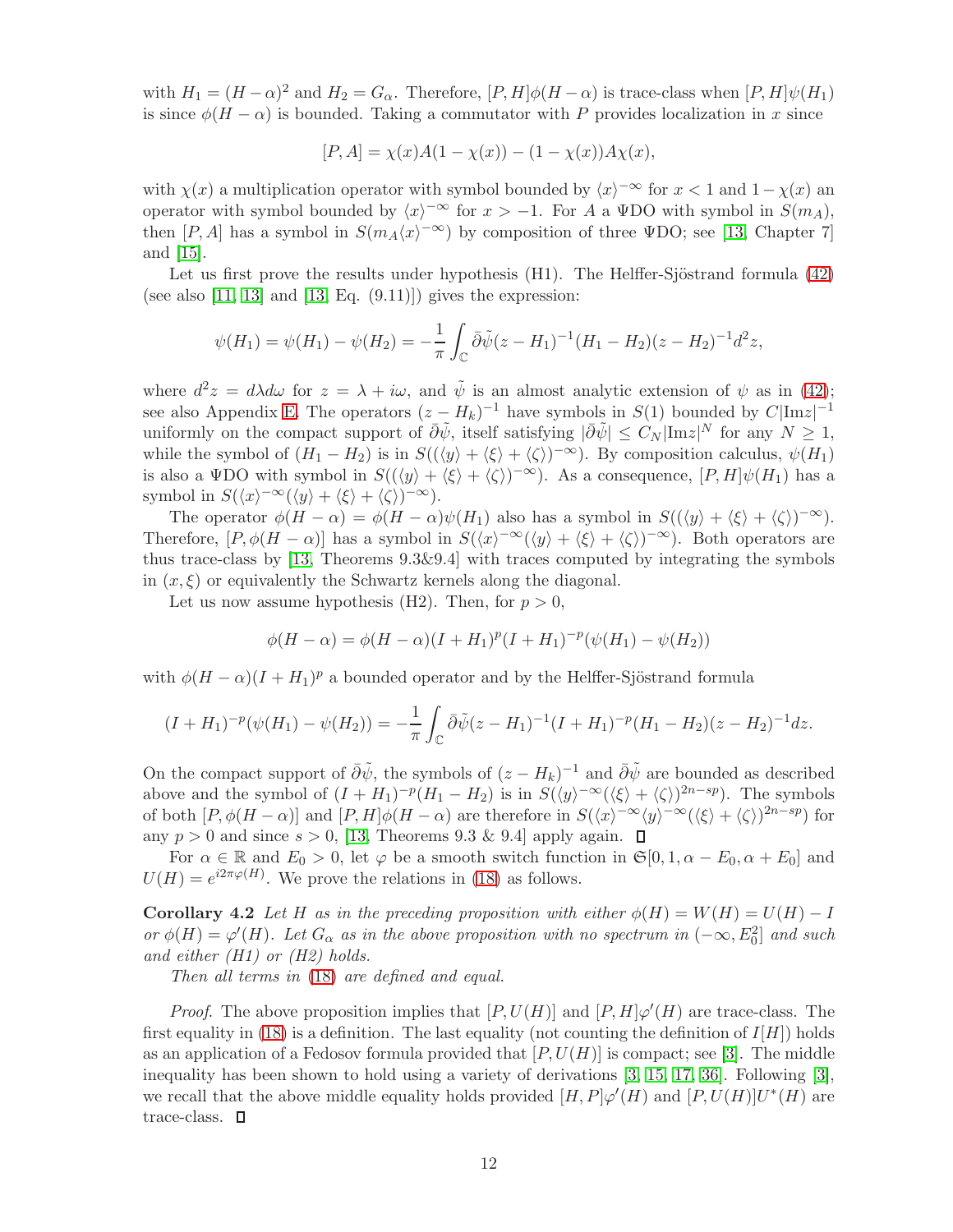The previous result shows that [\(18\)](#page-10-1) holds when  $(H - \alpha)^2$  is well approximated by some  $G_{\alpha}$  such that  $||G_{\alpha}|| > E_0^2$ . We will find sufficient criteria ensuring either (H1) or (H2) for the systems [\(1\)](#page-1-1) and [\(2\)](#page-1-2). Before doing so, we prove several results showing that the conductivity  $\sigma_I$  is stable against changes in P,  $\varphi'$ , and H.

**Proposition 4.3** Let  $P_i$  for  $j = 1, 2$  be two smooth switch functions in  $\mathfrak{S}[0,1]$  and  $\varphi_i$  for  $j = 1, 2$  be two smooth switch functions in  $\mathfrak{S}[0, 1, \alpha - E_0, \alpha + E_0]$  for  $\alpha \in \mathbb{R}$  and  $E_0 > 0$ . Assume that H satisfies the hypotheses of Corollary [4.2.](#page-11-0) Then we have

<span id="page-12-2"></span>
$$
\sigma_I = \text{Tr } i[P_1, H]\varphi_1'(H) = \text{Tr } i[P_2, H]\varphi_2'(H).
$$

*Proof.* Both traces are defined and [\(18\)](#page-10-1) applies thanks to Corollary [4.2.](#page-11-0) Since  $P_j$  for  $j = 1, 2$  have the same behavior at infinity, they belong to the same homotopy class of such functions and we find a continuous family of smooth functions  $[1, 2] \ni t \mapsto P_t \in \mathfrak{S}[0, 1]$  with continuity for instance in the uniform norm. Similarly, we construct  $[1, 2] \ni t \mapsto \varphi_t$  smooth switch functions in  $\mathfrak{S}[0, 1, \alpha - E_0, \alpha + E_0]$ . Using [\(18\)](#page-10-1), we know that  $2\pi\sigma_I(t)$  is the index of  $P_tU_t(H)P_t$  and is therefore an integer for all  $t \in [1,2]$ . By construction of  $P_t$ ,  $t \mapsto P_tU_{\tau}(H)P_t$ is continuous in operator norm for any fixed value of  $\tau \in [1,2]$ .

Also,  $U_t(E) = e^{i2\pi\varphi_t(E)}$  is a smooth function of t. This translates, for instance by invoking the Helffer-Sjöstrand formula [\(42\)](#page-36-5), into a continuous map  $t \to U_t(H)$  in operator norm.

As a consequence,  $t \mapsto P_tU_t(H)P_t$  is continuous in operator norm and the index of these Fredholm operators is therefore independent of  $t$  [\[30,](#page-38-6) Chapter 19]. Appealing to [\(18\)](#page-10-1) concludes the proof of the proposition.  $\Box$ 

We now extend the above results to families of operators  $H = H(t)$  for  $t \in [0, 1]$  such that the invariants in  $(18)$  are independent of t. This allows us to include the presence of perturbations  $V(x, y)$  in the Hamiltonian and to vary semiclassical parameters in the next section. We first recall the following result:

<span id="page-12-1"></span>**Lemma 4.4** Let A be trace-class operator on  $L^2(\mathbb{R}^n)$  and  $\Lambda$  a linear invertible transform in  $GL(n,\mathbb{R})$ . Then  $\Lambda^{-1}A\Lambda$  is also trace-class and Tr  $A = Tr \Lambda^{-1}A\Lambda$ .

The proof is a direct consequence of the cyclicity of the trace. The only such linear transform we use in this paper is the scaling  $Y \mapsto y = hY$  for  $h > 0$  so that  $hD_y$  and  $\mu(y)$  are pulled back to  $D_Y$  and  $\mu(hY)$ . Recall the notation  $I[H] := \text{Index}PU(H)P$ . Let  $H = \text{Op}^{w}(a(x, y, \xi, \zeta))$  and  $\tilde{H}_h = \text{Op}^w(a(x, hy, \xi, h^{-1}\zeta)).$  Then the lemma and identities such as  $U(\Lambda^{-1}H\Lambda) = \Lambda^{-1}U(H)\Lambda$ imply that  $I[H] = I[\tilde{H}_h]$  when either one is defined. What we need is a different equality. Let  $H_h = \text{Op}^{w}(a(x, y, \xi, h\zeta))$  the semiclassical rescaling (in the variable y). We want to show that  $I[H_h] = I[H]$ . The above lemma states that  $I[H_h] = I[H]$  with  $H = \text{Op}^w(a(x, hy, \xi, \zeta))$ . It thus remains to show that transforming a coefficient  $\mu(y)$  to  $\mu(hy)$  does not modify the invariants in [\(18\)](#page-10-1). Similarly, let  $H_t = H + tV$ . We want to show that  $I[H_t]$  is independent of t. A sufficient condition is as follows.

<span id="page-12-0"></span>**Proposition 4.5** Let  $H_t$  be as in corollary [4.2](#page-11-0) for all t in a connected interval  $I \subset \mathbb{R}$ . Let us assume that  $H(t) - H(s) = (t - s)B(s, t)$  for  $B(s, t)$  a bounded operator in uniform norm on  $L^2(\mathbb{R}^2; \mathbb{M}_n)$  uniformly in  $(s, t) \in I^2$ . Then  $I[H_t] = \text{Index } PU(H_t)P$  is independent of  $t \in I$ .

*Proof.* Let  $H_t$  be as above and consider the unitary  $U(H_t)$ . By the Helffer-Sjöstrand formula [\(42\)](#page-36-5), we have

$$
U(H_t) - U(H_s) = W(H_t) - W(H_s) = -\frac{1}{\pi} \int_{\mathbb{C}^2} \bar{\partial} \tilde{U}(z - H_t)^{-1} (H(t) - H(s))(z - H_s)^{-1} d^2 z.
$$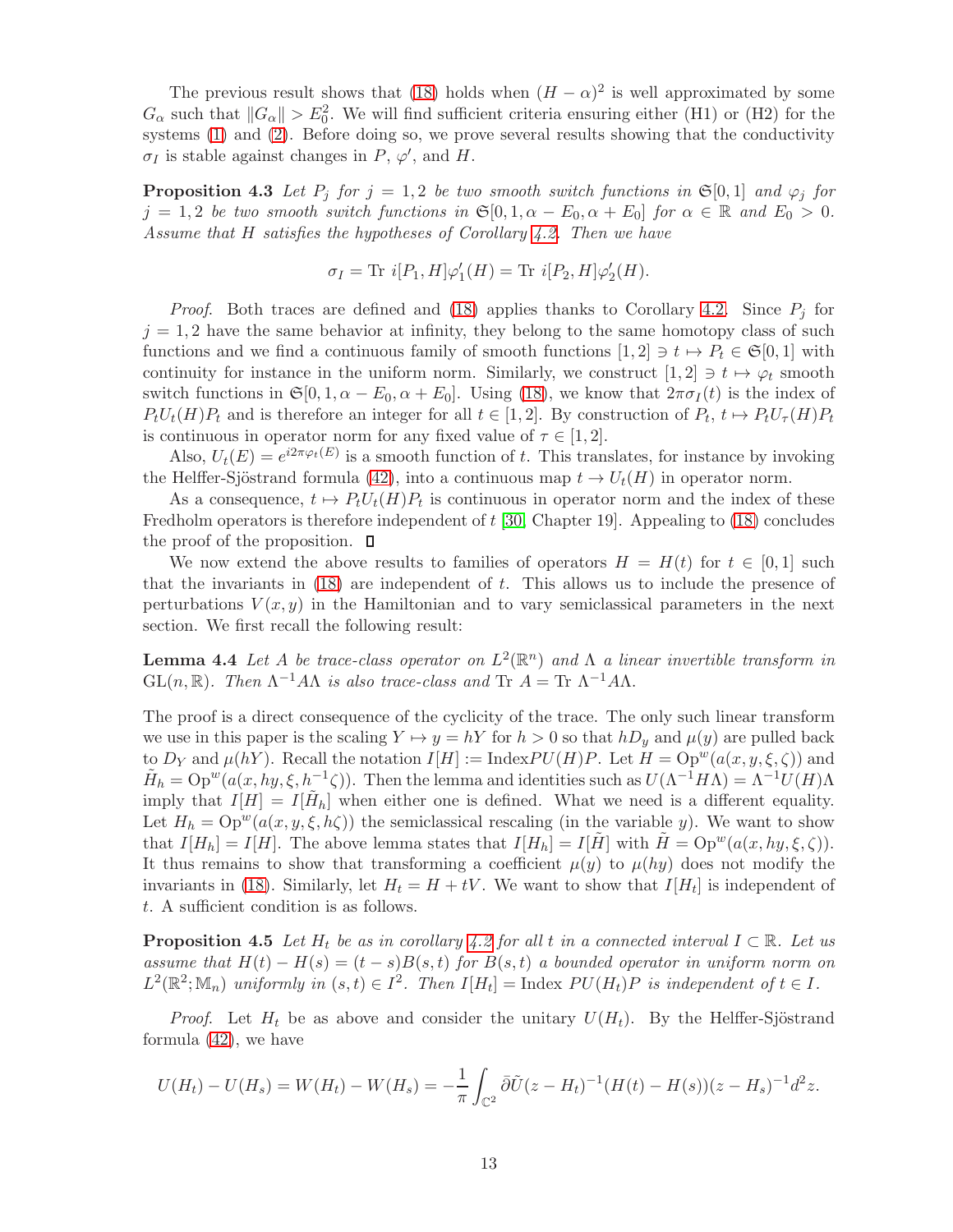By hypothesis,  $H(t)-H(s) = (t-s)B(t, s)$  with  $B(t, s)$  bounded. Since  $(z-H_t)$  is bounded by  $|Imz|^{-1}$  uniformly in t (at least locally) and  $\overline{\partial}\tilde{U} \leq C_N |Imz|^N$  for a well-chosen almost analytic extension U, we find that  $U(H_t)-U(H_s)$  is bounded in the operator norm by a constant times  $(t - s)$ . This ensures that  $t \mapsto U(H_t)$  is continuous in the operator norm and hence so is the Fredholm operator  $PU(H_t)P$ . By continuity of the index of Fredholm operators [\[30,](#page-38-6) Chapter 19, the index is independent of  $t$ .  $\Box$ 

The above result addresses the question of stability under perturbation  $H_V = H + V$ . Assuming that V is bounded and that the index  $I[H + tV]$  is defined for  $0 \le t \le 1$ , the above proposition directly implies that  $I[H] = I[H+V]$ . The above result also allows us to address stability in the semiclassical regime. Let  $H_h = H_0 + \mu(hy)$  with  $\mu$  multiplication by a bounded (matrix-valued) function and  $h > 0$ . Let us assume that  $\mu(y)$  takes constant values for y large and  $-y$  large. Then  $\mu(hy) - \mu(ly) = (h - l)y\mu'(\tilde{h}y)$  for  $\tilde{h}$  between h and l. By assumption on  $\mu$ ,  $y\mu'(\tilde{h}y)$  is bounded and proposition [4.5](#page-12-0) applies. We collect the above results as:

<span id="page-13-0"></span>**Corollary 4.6** Let  $H_{h,t} = H_0 + \mu(hy) + tV$  be an operator with  $H_0$  independent of y, V a bounded multiplication operator, and  $\mu(y)$  a smooth domain wall taking constant values outside of a compact interval. Assume that  $H_{h,t}$  is as in corollary [4.2](#page-11-0) for all  $h_0 \leq h \leq h_1$  and  $0 \leq t \leq 1$ . Then the index  $I[H_{h,t}]$  is an integer independent of h and t in these ranges.

The main difficulty in applying the corollary [4.2](#page-11-0) is therefore to show the existence of a positive definite operator  $G_{\alpha}$  satisfying either (H1) or (H2). If one such operator  $G_{\alpha}$  may be found for each  $H_{h,t}$  in corollary [4.6,](#page-13-0) then  $I[H_{h,t}]$  is an integer independent of h and t. It thus remains to construct such an operator  $G_{\alpha}$ . The construction is reasonably explicit in the favorable situation when (H2) is satisfied.

<span id="page-13-1"></span>**Proposition 4.7** Let  $\alpha \in \mathbb{R}$  be fixed and H a self-adjoint unbounded differential operator on  $L^2(\mathbb{R}^2; \mathbb{M}_n)$  such that  $(I + (H - \alpha)^2)^{-1}$  is a  $\Psi DO$  with symbol in  $S^0(m)$  with  $m = (\langle \zeta \rangle + \langle \xi \rangle)^{-s}$ for s > 0 and such that  $H - \alpha$  has constant coefficients when  $y \ge R$  and when  $y \le -R$  for some  $R \geq 0$ . Let  $H_{\pm} - \alpha$  be the constant coefficient operators such that  $(H - \alpha)f_{\pm} = (H_{\pm} - \alpha)f_{\pm}$ for any test function  $f_+$  supported on  $y \geq R$  and  $f_-$  supported on  $y < -R$ . We assume that  $H_{\pm} - \alpha$  have a spectral gap  $[-m, m]$  for some  $m > 0$ . Let now  $\varphi(H)$  be a smooth switch function in  $\mathfrak{S}[0,1,\alpha-m,\alpha+m]$ .

Then there is a differential operator  $G_{\alpha}$  with no spectrum in  $(-\infty, m^2]$  and such that hypothesis  $(H2)$  in proposition [4.1](#page-10-2) holds. As a consequence, [\(18\)](#page-10-1) holds.

*Proof.* By assumption,  $(I + (H - \alpha)^2)^{-1}$  has a (Weyl) symbol with the required decaying assumption. It remains to construct  $G_{\alpha}$ . Let  $(\phi_1(y), \phi_2(y))$  be a partition of unity such that  $\phi_1^2(y) + \phi_2^2(y) = 1$  and such that  $\phi_1(y)$  is compactly supported and equal to 1 on  $(-R, R)$ . We then construct

$$
G_{\alpha} = \phi_2 (H - \alpha)^2 \phi_2 + m^2 \phi_1^2.
$$

The (Weyl) symbols of  $(H - \alpha)^2$  and  $G_{\alpha}$  agree for |y| sufficiently large (outside of the support of  $\phi_1$ ). The hypothesis on  $\tau_\alpha - \tilde{\tau}_\alpha$  is therefore clear. Moreover, we find that for any function  $f \in L^2(\mathbb{R}^2; \mathbb{R}^n)$  that

$$
(f, G_{\alpha} f) = (f \phi_2, (H - \alpha)^2 f \phi_2) + m^2 (f \phi_1, f \phi_1) \ge m^2 ||f||^2
$$

since  $(H - \alpha)$  is given by  $(H_{\pm} - \alpha)$  on the support of  $f\phi_2$  and these operator have a spectral gap in  $[-m, m]$ . Here,  $(\cdot, \cdot)$  and  $\|\cdot\|$  are the inner product and norm on  $L^2(\mathbb{R}^2) \otimes \mathbb{C}^n$ . This shows the existence of  $G_{\alpha}$  with the required properties. We deduce from Corollary [4.2](#page-11-0) that  $(18)$  holds.  $\Box$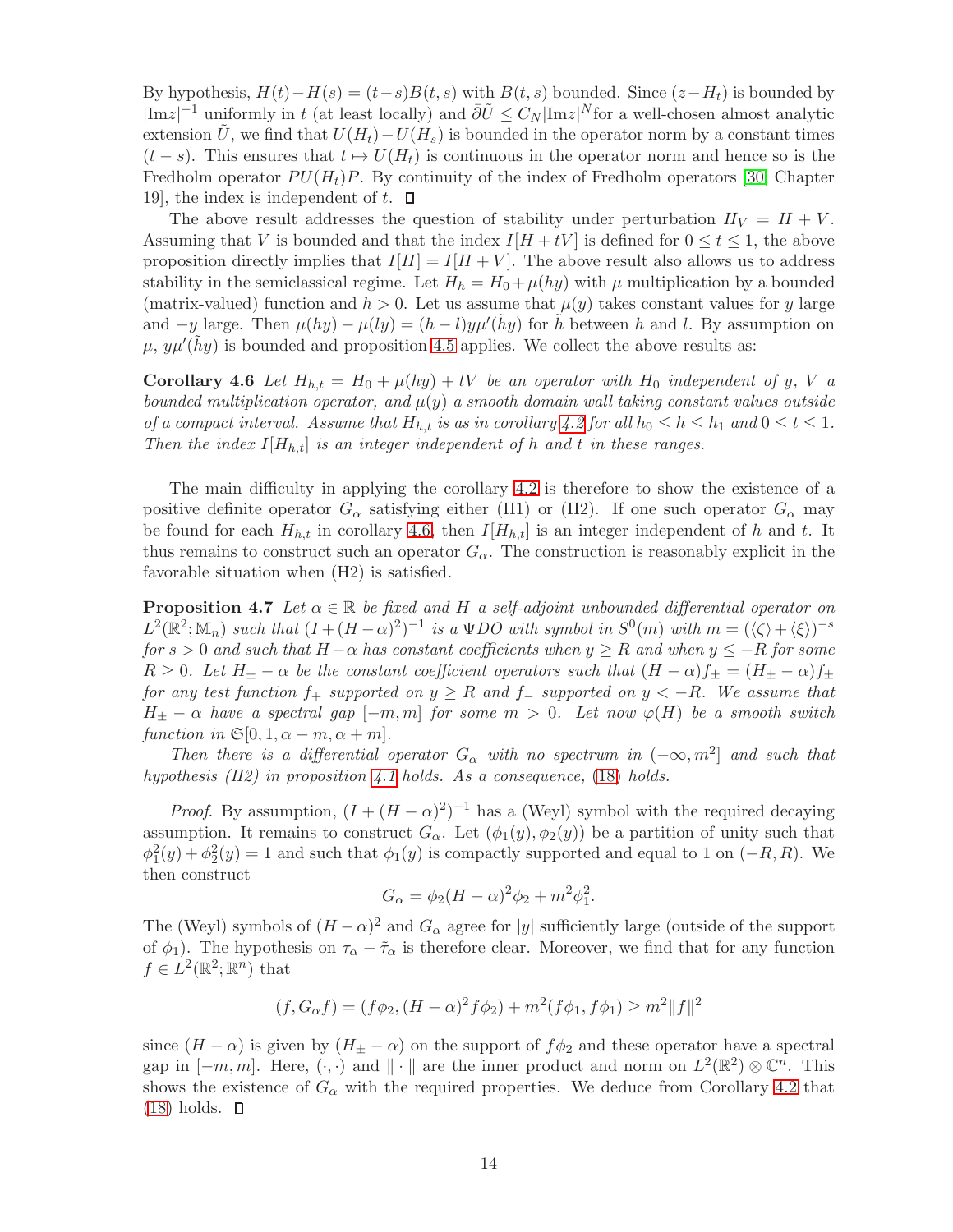It is straightforward to apply the above result to the  $2 \times 2$  system [\(1\)](#page-1-1) assuming that  $m(y) = \pm m_0$  away from a compact domain and  $-|m_0| < \alpha < |m_0|$  so that  $E_0 = |m_0| - |\alpha|$ . The result also clearly holds with  $D_y$  replaced by  $hD_y$  for any  $h > 0$ . It continues to hold if H is replace by  $H + V$  for any compactly supported function  $V(x, y)$ . Indeed, for any of these operators, we find that  $(I + (H - \alpha)^2)^{-1}$  has symbol in  $S((\langle \xi \rangle + \langle \zeta \rangle)^{-2})$ .

The  $3 \times 3$  system in [\(2\)](#page-1-2) is more challenging. The reason is the presence of the flat band  $E_0(\xi) = 0$  observed when f is constant. There is therefore no reason for  $(I + (H - \alpha)^2)^{-1}$  to be a negative-order ΨDO. Only when the coefficients are sufficiently slowly varying can one expect to leverage the presence of a spectral gap.

<span id="page-14-1"></span>The construction of  $G_{\alpha}$  under hypothesis (H1) is done microlocally and proceeds as follows.

**Proposition 4.8** Let  $H = \text{Op}^w(\sigma(x, y, \xi, \zeta))$  be a differential operator and assume that for some  $\alpha > 0$ ,  $(H - \alpha)^2 = \text{Op}^w(\tau_\alpha(x, y, \xi, \zeta))$  is such that as a symmetric matrix,  $\tau_\alpha(x, y, \xi, \zeta) \ge$  $E_0^2 > 0$  uniformly in  $|(y,\xi,\zeta)| \ge R$  for some  $R > 0$  and in  $x \in \mathbb{R}$ .

Then for any  $\delta > 0$ , there exists  $G_{\alpha} = \text{Op}^{w}(\tilde{\tau}_{\alpha}(x, y, \xi, \zeta))$  with  $\tilde{\tau}_{\alpha}(x, y, \xi, \zeta) \geq (E_0 - \delta)^2$ uniformly in  $(x, y, \xi, \zeta)$  and  $\tilde{\tau}_{\alpha} = \tau_{\alpha}$  when  $|(y, \xi, \zeta)| \ge R$ .

Let  $h > 0$  and define  $H_h = \text{Op}^w(\sigma(x, y, h\xi, h\zeta))$  as well as  $G_{h,\alpha} = \text{Op}^w(\tilde{\tau}_\alpha(x, y, h\xi, h\zeta)).$ Then there is  $h_0 > 0$  (sufficiently small) and a constant C independent of  $0 < h \le h_0$  such that  $\tilde{\tau}_{\alpha}(x, y, h\xi, h\zeta) = \tau_{\alpha}(x, y, h\xi, h\zeta)$  when  $|(y, \xi, \zeta)| \ge R/h$  and  $G_{h,\alpha} \ge F^2 := (E_0 - \delta - Ch_0)^2 > 0$ .

Let  $\varphi \in \mathfrak{S}[0,1,\alpha - F, \alpha + F]$  and define  $\tilde{H}_h = \text{Op}^w(\sigma(hx, hy, \xi, \zeta))$  for  $0 < h \leq h_0$ . Then hypothesis (H1) in Proposition [\(4.1\)](#page-10-2) holds for  $H_h$  and Lemma [4.4](#page-12-1) implies that [\(18\)](#page-10-1) holds for H replaced by  $\tilde{H}_h$ .

This result thus states that [\(18\)](#page-10-1) holds for Hamiltonians  $\tilde{H}_h = \text{Op}^w(\sigma(hx, hy, \xi, \zeta))$  with spatial coefficients of the form  $c(hx, hy)$  for h sufficiently small.

*Proof.* By hypothesis, we can construct a matrix-valued symbol  $\tilde{\tau}_{\alpha} = \tau_{\alpha} \geq E_0^2$  when  $|(y,\xi,\zeta)| \ge R$ . This symbol can then be extended to  $\mathbb{R}^4$  smoothly such that  $\tilde{\tau}_\alpha \ge (E_0 - \delta)^2$ . The positivity of the symbol is not sufficient to ensure that the operator  $G_{\alpha} = \text{Op}^{w}(\tilde{\tau}_{\alpha}(x, y, \xi, \zeta))$ itself is positive. Replacing H by  $H_h$ , with  $(H_h - \alpha)^2 = \text{Op}^w(\tau_\alpha(x, y, h\xi, h\zeta))$ , we observe that  $\tilde{\tau}_{\alpha}(x, y, h\xi, h\zeta) = \tau_{\alpha}(x, y, h\xi, h\zeta)$  when  $|(y, h\xi, h\zeta)| \ge R$  and hence certainly when  $|(y, \xi, \zeta)| \ge R$ R/h. Moreover, we still have that  $\tilde{\tau}_{\alpha}(x, y, h\xi, h\zeta) \ge (E_0 - \delta)^2$ . The Gårding inequality [\(41\)](#page-36-6) allows us to conclude that  $G_{h,\alpha} \geq (E_0 - \delta - Ch)^2$  and hence is bounded below by a positive constant when  $h$  is sufficiently small.

We therefore obtain that (H1) in Proposition [4.1](#page-10-2) holds for  $H_h$  and hence that the index  $I[Op^w(\sigma(x, y, h\xi, h\zeta))]$  is defined by corollary [4.2.](#page-11-0) We now invoke Lemma [4.4](#page-12-1) to observe that  $I[Op^w(\sigma(x, y, h\xi, h\zeta))] = I[Op^w(\sigma(hx, hy, \xi, \zeta))]$ , which proves that [\(18\)](#page-10-1) holds for H replaced by  $\tilde{H}_h$ .

In the remainder of this section, we apply the above result to the system [\(2\)](#page-1-2)

<span id="page-14-0"></span>
$$
H = D_x \gamma_1 + D_y \gamma_4 - f(y)\gamma_7 + V(x, y) \tag{19}
$$

with  $f(y)$  a smooth switching function in  $\mathfrak{S}[-f_0, f_0]$  and  $h > 0$ . We assume that  $V(x, y)$  is multiplication by a smooth compactly supported function (still called  $V(x, y)$ ). Let  $\tau_{\alpha}$  be the symbol of  $(H-\alpha)^2$  for  $\alpha \in (-f_0, 0] \cup (0, f_0)$ .  $H_\alpha$  has a bulk gap given by  $E_0 = \min(|\alpha|, f_0-|\alpha|)$ . Our objective is to find constraints on f and V such that the matrix  $\tau_{\alpha}(x, y, \xi, \zeta)$  is bounded uniformly below by a positive constant when  $|(y,\xi,\zeta)| \geq R$ . The construction of the operator  $G_{\alpha}$  then proceeds as in the above proposition.

Let  $(y, \xi, \zeta) = \rho(y_0, \xi_0, \zeta_0)$  with  $|(y_0, \xi_0, \zeta_0)| = 1$  and the scaling factor  $\rho \in \mathbb{R}_+$ . Consider  $|y_0|^2 \geq \frac{1}{2}$  $\frac{1}{2}$  first. Then for  $\rho$  sufficiently large, the symbol of  $(H_{h,V} - \alpha)^2$  becomes constant with eigenvalues bounded below by min( $|\alpha|, f_0 - |\alpha|$ ) as expected.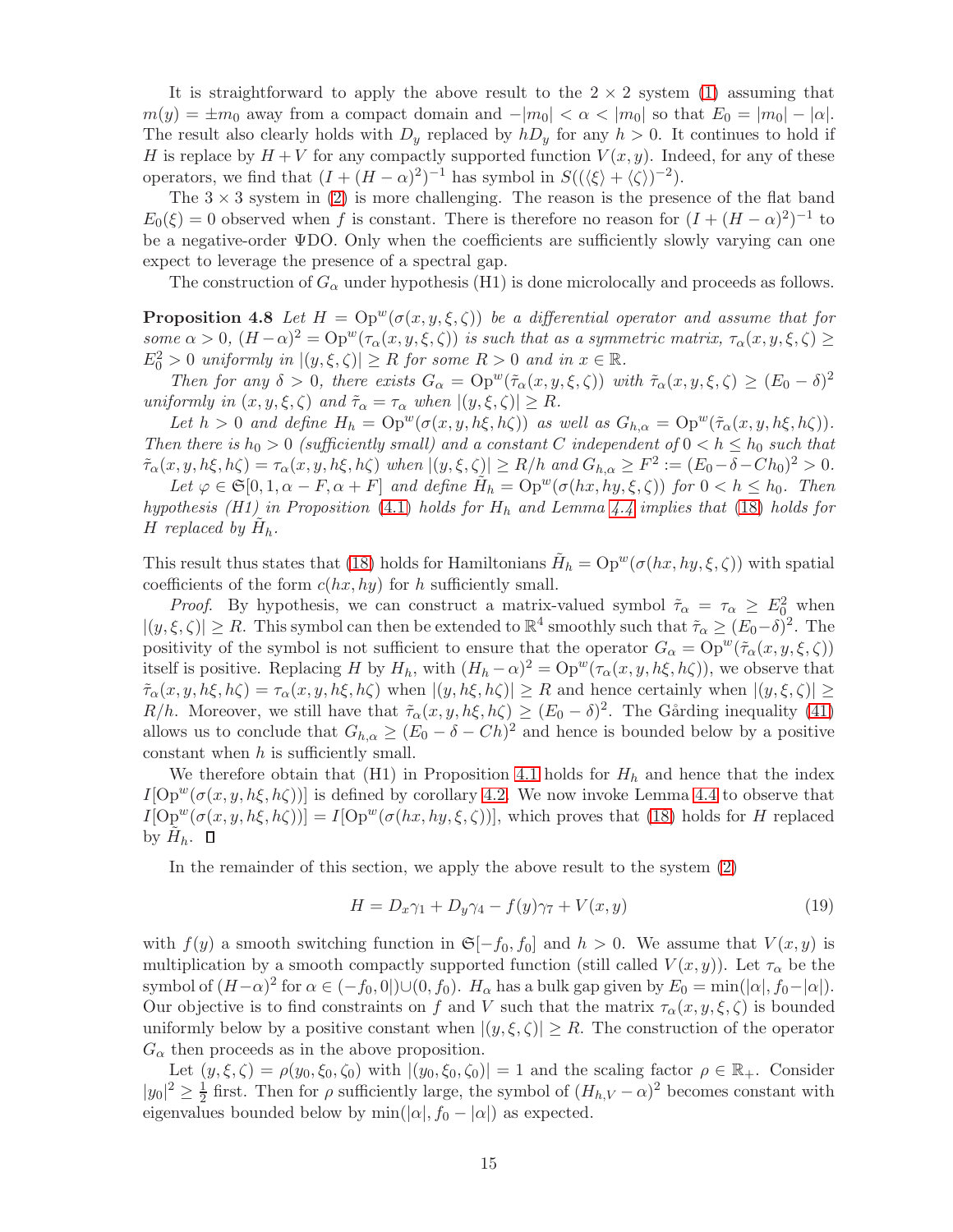The region  $|y_0|^2 \leq \frac{1}{2}$  $\frac{1}{2}$  is more challenging. We have  $(\xi, \zeta) \to \infty$  as  $\rho \to \infty$  in that sector. However, only two out of three eigenvalues of the symbol of  $(H - \alpha)^2$  are bounded below now. The third eigenvalue remains bounded and large fluctuations in  $V(x, y)$  or  $f(y)$  may force it to vanish or become arbitrarily small. In such a case, we cannot construct a positive definite approximation of  $(H - \alpha)^2$ . Constraints on V and f thus need to be imposed. The Hermitian operator  $(H - \alpha)^2$  is given explicitly by

$$
\begin{pmatrix}\nW_{11}^2 + \delta_x \delta_x^* + \delta_y \delta_y^* & W_{11} \delta_x + \delta_x W_{22} + \delta_y g^* & W_{11} \delta_y + \delta_x g + \delta_y W_{33} \\
* & \delta_x^* \delta_x + W_{22}^2 + |g|^2 & \delta_x^* \delta_y + W_{22} g + g W_{33} \\
* & * & \delta_y^* \delta_y + |g|^2 + W_{33}^2\n\end{pmatrix},
$$

where we have defined  $W = V - \alpha$  for  $V = (V_{i,j})_{1 \leq i,j \leq 3}$ ,  $\delta_x = D_x + V_{12}$ ,  $\delta_y = D_y + V_{13}$ , and  $g = if_h + V_{23}$ . The full Weyl symbol of  $(H - \alpha)^2$  is obtained by using identities implying that the symbol of  $D_y g(y)$  is  $\zeta g(y) - \frac{i}{2}$  $\frac{i}{2}\partial_y g(y)$  and that of  $g(y)D_y$  is  $\zeta g(y) + \frac{i}{2}\partial_y g(y)$ . We wish to show that the eigenvalues  $\lambda_{1,2,3}$  of the above symbol are positive independently of the scaling factor  $\rho \ge R$  for  $(y, \xi, \zeta) = \rho(y_0, \xi_0, \zeta_0)$  and  $|(\xi_0, \zeta_0)|^2 \ge \frac{1}{2}$  $\frac{1}{2}$ .

Let us assume that  $V_{12}$  and  $V_{13}$  are real-valued and  $V_{23}$  is purely imaginary. Assuming constant coefficients (independent of  $(x, y)$ ), the symbol of  $(H - \alpha)^2$  is the square of

$$
\begin{pmatrix} W_1 & \tilde{\xi} & \tilde{\zeta} \\ \tilde{\xi} & W_2 & g \\ \tilde{\zeta} & -g & W_3 \end{pmatrix},
$$

where  $\tilde{\xi}$  and  $\tilde{\zeta}$  are the symbols of  $\delta_x$  and  $\delta_y$ , respectively, and  $W_j$  stands for  $W_{jj}$ . Therefore,  $|(\tilde{\xi}, \tilde{\zeta})| \to \infty$  as  $\rho \to \infty$ . The invariants of the above matrix satisfy

$$
\lambda_1 \lambda_2 \lambda_3 = -W_3 \tilde{\xi}^2 - W_2 \tilde{\zeta}^2 + O(1), \quad \sum_{i \neq j} \lambda_i \lambda_j = -(\tilde{\xi}^2 + \tilde{\zeta}^2) + O(1), \quad \lambda_1 + \lambda_2 + \lambda_3 = O(1),
$$

where  $O(1)$  means independent of  $\rho$ . This implies that two eigenvalues are asymptotically equal to  $\pm \rho$  while the third eigenvalue is asymptotically given by  $\frac{W_3 \xi^2 + W_2 \zeta^2}{\rho^2}$  $\frac{W_2S^2}{\rho^2}$ . When  $V_{22} = V_{33} = 0$ , the latter term equals  $-\alpha \neq 0$ . In order for that term not to vanish, we need  $V_{22}$  and  $V_{33}$  to be sufficiently small compared to  $\alpha$ . Large variations in  $V_{22}$  and  $V_{33}$  prevent the approximation of  $(H - \alpha)^2$  by a positive definite operator. Note that we do not have any constraint on  $V_{11}$ . Similar calculations show that the imaginary part of  $V_{12}$  and  $V_{13}$  and the real part of  $V_{23}$  also need to be small for the above eigenvalues to remain bounded away from 0.

The full symbol of  $(H - \alpha)^2$  is given by the square of the above matrix plus contributions coming from differentiations of the coefficient such as  $\partial_{x,y}g$  or  $\partial_{x,y}V_{i,j}$ . For instance, the term  $\partial_y g$ , which involves  $f'(y)$ , modifies the determinant and the sum of squares of eigenvalues by a quantity of order  $(\xi^2 + \zeta^2)\zeta^2$ , which is leading-order in  $\rho^4$ . Such terms have to be sufficiently small for the symbol of  $(H - \alpha)^2$  to have positive eigenvalues uniformly.

Let  $\varepsilon > 0$  and assume the coefficients in [\(19\)](#page-14-0) are of the form  $f := f(\varepsilon y)$  scalar-valued and  $V := V(\varepsilon y)$  Hermitian-valued. Let  $\sigma_{\varepsilon}$  be the Weyl symbol of  $H = \text{Op}^w(\sigma_{\varepsilon})$ . We introduce the following hypothesis:

(H3 × 3): The coefficients  $V_{22}$ ,  $V_{33}$ , Im $V_{12}$ , Im $V_{13}$  and Re $V_{23}$  are sufficient small in  $S(1)$  and  $\varepsilon$ is sufficiently small.

Under (H3 × 3), the above calculations show that the symbol of  $(H + V - \alpha)^2$  has eigenvalues bounded away from 0 uniformly in  $|(y,\xi,\zeta)| > R$  for R sufficiently large. Therefore,  $H =$  $Op^{w}(\sigma_{\varepsilon})$  satisfies the hypotheses of Proposition [4.8.](#page-14-1) Let  $F = E_0 - \delta$  for  $\delta > 0$  and consider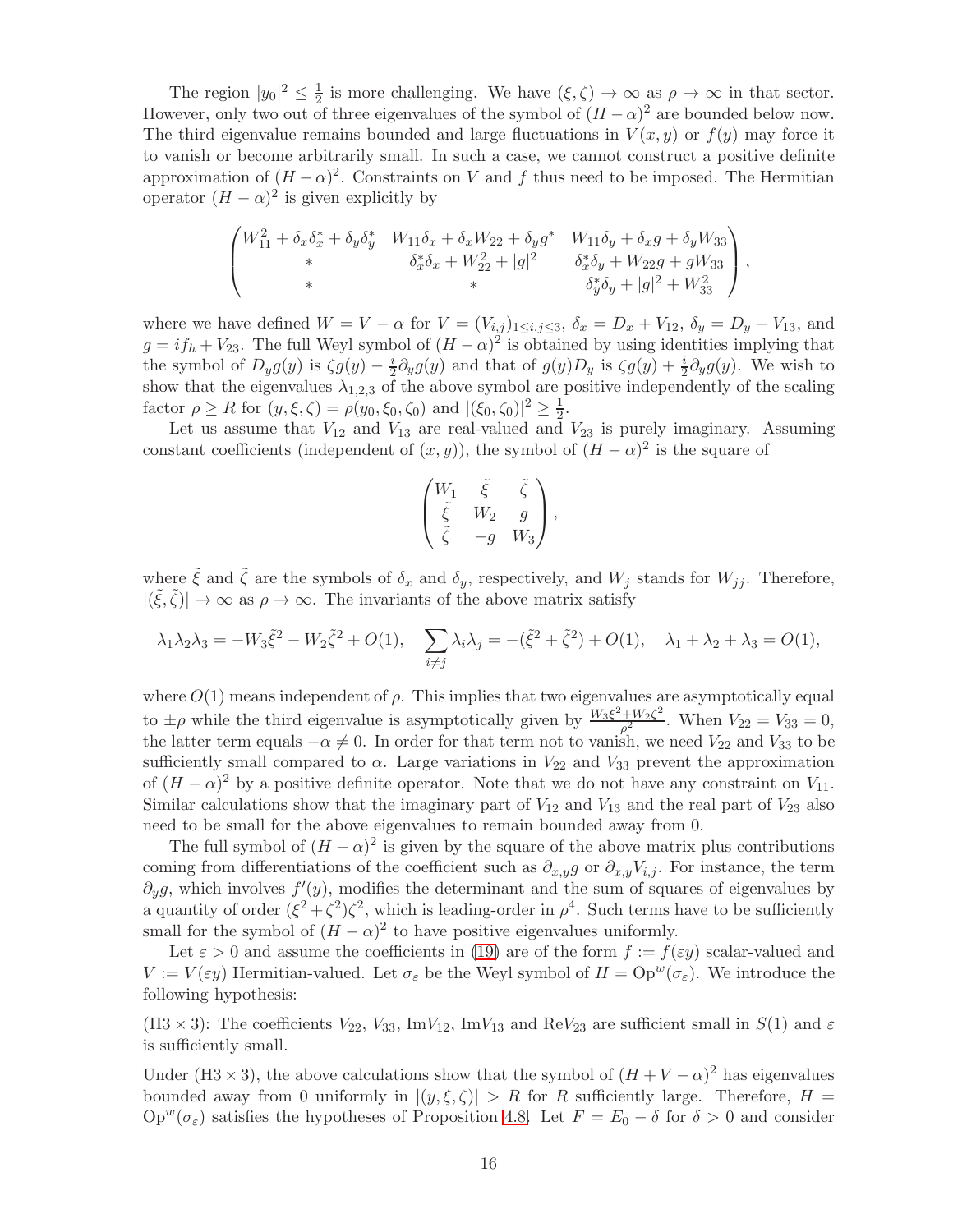a density of states built on  $\varphi \in \mathfrak{S}[0, 1, \alpha - F, \alpha + F]$ . Then Proposition [4.8](#page-14-1) implies that [\(18\)](#page-10-1) holds provided that  $\varepsilon$  is further reduced to  $h_0 \varepsilon$ . Relabeling  $\varepsilon$  the small term  $\varepsilon h_0$ , we thus deduce that [\(18\)](#page-10-1) holds for any Hamiltonian  $H_{\varepsilon} = D_x \gamma_1 + D_y \gamma_4 - f(\varepsilon y) \gamma_7 + V(\varepsilon x, \varepsilon y)$  satisfying  $(H3 \times 3)$ .

This shows in particular that the interface conductivity in [\(18\)](#page-10-1) is well defined provided that  $f(y)$  is a sufficiently slowly varying domain wall. We saw in section [2](#page-3-0) that [\(18\)](#page-10-1) also held for  $f(y) = f_0 \text{sign}(y)$ . However, this result came from a sufficiently explicit knowledge of the spectral decomposition of  $H[\mu(y)]$ . The result we just established applies to any smooth  $f(y)$ that has sufficiently slow variations.

Numerical simulations in [\[37\]](#page-38-16) show that the value of  $\sigma_I$  is indeed quite stable against smooth perturbations in  $V_{11}$ ,  $V_{12}$ ,  $V_{13}$  and Im $V_{23}$  while even small variations in the other components of V rapidly destabilize it.

#### <span id="page-16-0"></span>4.2 Fedosov-Hörmander formula and Bulk-Interface correspondence

This section presents a general bulk-interface correspondence for the family of differential operators

<span id="page-16-1"></span>
$$
H_h = D_x \gamma_1 + \gamma_2(hD_y, y) \tag{20}
$$

for  $\gamma_1$  a Hermitian matrix in M(C<sup>n</sup>) and  $\gamma_2(D_y, y)$  a differential operator taking values in  $\mathbb{M}(\mathbb{C}^n)$ . We also define  $H_V = H_h + V$  a perturbed operator. We set  $H := H_1$ . In the applications considered in this paper,  $\gamma_2(hD_y, y) = hD_y\gamma_2 + \mu(y)\gamma_3$  but the specific structure is not important so long as (h2) below holds. This class of models finds applications outside of the systems considered here, for instance for the n−replica models that appear in the analysis of Floquet topological insulators [\[5\]](#page-36-7). Generalizations to a larger class of models mixing the  $x$ and y derivatives and involving higher-order derivatives are worked out in [\[37\]](#page-38-16).

We assume that [\(18\)](#page-10-1) applies uniformly in  $0 < h \leq 1$  and that all traces involved there are computable as integrals along of the diagonal of the Schwartz kernel of the trace-class operators. This holds thanks to Proposition [4.7](#page-13-1) for the system [\(1\)](#page-1-1) and thanks to Proposition [4.8](#page-14-1) for the system [\(2\)](#page-1-2) provided that  $\mu(y) = f(\varepsilon y)$  with  $\varepsilon$  sufficiently small. The preceding section also indicated which perturbations  $V$  were allowed for the two systems  $(1)$  and  $(2)$ .

Let  $\alpha \in \mathbb{R}$  fixed. Assuming  $\alpha$  is in a bulk band-gap, we assigned two invariants so far. One is the conductivity  $\sigma_I$  in [\(18\)](#page-10-1). The other one is the bulk-difference invariant  $W_\alpha$  and its relation to Chern numbers in [\(17\)](#page-9-1). We now introduce a third invariant as the index of the operator  $H_h - \alpha - i\nu(x)$  for well-chosen domain walls  $\nu(x)$ . The objective of the bulk-interface correspondence is to show that these invariants are all equal and different calculations of the same topological charge.

The operator  $H_h = \text{Op}_h^w(\sigma)$  with  $S^0(m) \ni \sigma = \xi \gamma_1 + \gamma_2(\zeta, y)$  for the order m that makes  $H_h$  self-adjoint as an unbounded operator on  $L^2(\mathbb{R}^2) \otimes \mathbb{C}^n$ . We define  $H_h[\xi]$  in [\(5\)](#page-4-1) as the Fourier transform  $x \to \xi$  of  $H_h$ , which is invariant by translation along the x axis. We collect our assumptions as follows:

(h1)  $2\pi\sigma_I$  is an integer independent of  $0 < h \leq 1$  and  $i[H_h, P]\varphi'(H_h)$  is a trace-class operator with trace given by the diagonal integral of its Schwartz kernel. Here,  $\varphi$  is a smooth switch function in  $\mathfrak{S}[0, 1, \alpha - E_0, \alpha + E_0]$  for  $\alpha \in \mathbb{R}$  and  $E_0 > 0$  and P is a multiplication operator by a smooth function  $\chi$  in  $\mathfrak{S}[0, 1, x_0 - \beta, x_0 + \beta]$  for  $\beta > 0$ . Then  $[H_h, P] = -i\chi'(x)\gamma_1$  with  $\chi'(x)$ compactly supported.

(h2) Let  $z = \alpha + i\omega$  and  $\sigma_z(y,\zeta;\xi)$  be the semiclassical symbol of  $z - H_h[\xi] = \text{Op}_h(\sigma_z)$  in the variables  $(y, \zeta)$  with  $(\alpha, \omega, \xi)$  seen as parameters. Let  $\sigma_\alpha(\omega, y, \xi, \zeta) = \sigma_{\alpha + i\omega}(y, \zeta; \xi)$  be the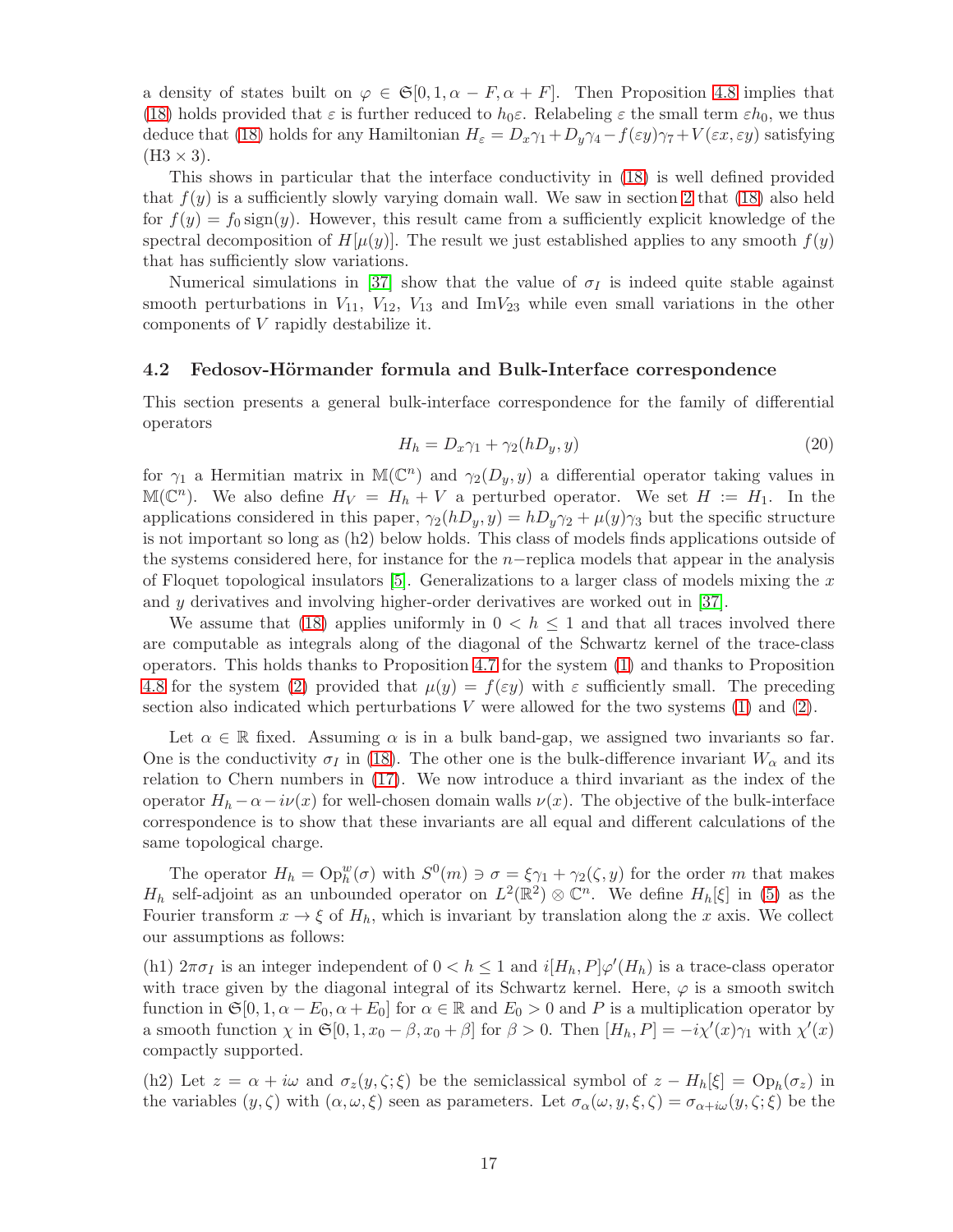Weyl symbol at  $h = 1$  of  $\alpha + i\omega - H$ . We assume that  $\sigma_{\alpha}$  is invertible and  $\sigma_{\alpha}^{-1}d_{\omega, y, \xi, \zeta}\sigma_{\alpha}$  is uniformly bounded (one-form with bounded coefficients) for  $\omega^2 + y^2 + \xi^2 + \zeta^2 \geq R^2$  sufficiently large. Finally, we assume that  $\sigma_{\alpha}^{-1}d_{\omega,y,\xi,\zeta}\sigma_{\alpha}\to 0$  as  $|\zeta|\to\infty$ .

**Remark 4.9** (i) Condition (h1) corresponds to what was proved in section [4.1.](#page-10-0) Condition (h2) is very similar to what is necessary to construct bulk-difference invariants. Indeed by the same diagonalization as in [\(10\)](#page-6-1), we find

$$
\sigma_{\alpha} = \alpha + ix - \sum_{j=1}^{n} h_j(\xi, y, \zeta) \Pi_i(\xi, y, \zeta), \qquad \sigma_{\alpha}^{-1} = \sum_{j=1}^{n} (\alpha + ix - h_j(\xi, y, \zeta))^{-1} \Pi_i(\xi, y, \zeta)
$$

where we see that  $\sigma_{\alpha}$  is invertible if all  $\alpha + ix - h_j(\xi, y, \zeta) \neq 0$  for  $(x, \xi, y, \zeta)$  outside of a compact set. The case  $x = 0$  implies that  $\alpha$  lives within the bulk gap of the system.

(ii) In this paper, we considered two forms of mass terms  $\mu(y)$ : either bounded domain walls or  $\lambda y$ . The same applies to the confining term x above, which may be replaced by any domain wall  $\nu(x) \in \mathfrak{S}[-|\alpha| - \delta, |\alpha| + \delta]$  for  $\delta > 0$  or a term of the form  $\nu(x) = |\alpha| \arctan x$ with a gap sufficiently large to include the energy level  $\alpha$ . The above invertibility condition then takes the form  $\alpha + i\nu(x) - h_i(\xi, y, \zeta) \neq 0$  outside of a compact set.

(iii) Let  $\nu(x) = x$  or  $\nu(x) \in \mathfrak{S}[-|\alpha| - \delta, |\alpha| + \delta]$  for  $\delta > 0$ . For system [\(1\)](#page-1-1), condition (h1) is  $\alpha + i\nu(x) \neq \pm \sqrt{\xi^2 + \zeta^2 + m^2(y)}$ . For  $m(y) \in \mathfrak{S}[-|m_0|, |m_0|]$ , this condition is satisfied when  $|\alpha| < |m_0|$  (but not for  $|\alpha| > |m_0|$ ). For the geophysical system [\(2\)](#page-1-2), the same conditions hold with  $m(y)$  replaced by  $f(y)$  with the additional constraint in (h1) that  $\alpha + i\nu(x) \neq 0$ , i.e,  $\alpha \neq 0$ when  $\nu(x) = 0$ . We verify that these conditions are satisfied for  $\alpha$  in a bulk band gap, i.e.,  $\alpha \in (-|f_0|, 0) \cup (0, |f_0|)$  for smooth  $f(y) \in \mathfrak{S}[-f_0, f_0]$  and  $\alpha \neq 0$  for  $f(y) = \lambda y, \lambda \neq 0$ .

While the main objective of the bulk interface correspondence in Theorem [4.11](#page-18-0) below is to relate the interface conductivity  $\sigma_I$  to the bulk-difference invariant  $W_\alpha$ , it turns out that both invariants are connected by a third one, a Fredholm operator naturally related to  $H<sub>h</sub>$  whose index captures the topological charge. The Fredholm operator is

<span id="page-17-0"></span>
$$
F_h = H_h - \alpha - i\nu(x) \tag{21}
$$

as alluded to in the above remark with some choices for  $\nu(x)$  given there. We set  $F := F_1$ .

We assume  $\nu(x)$  bounded to simplify the presentation and define  $F_h$  as an unbounded operator from  $\mathcal{D}(H)$  to  $L^2(\mathbb{R}^2) \otimes \mathbb{C}^n$  where the domain of  $H_h$  (which makes it self-adjoint as an unbounded operator on  $L^2(\mathbb{R}^2) \otimes \mathbb{C}^n$  is independent of h. There is in fact no reason for any operator of the form [\(21\)](#page-17-0) to be Fredholm, that is an operator that admits left and right inverses modulo compact operators. In the preceding section, we introduced two hypotheses (H1) and (H2) on the symbol of H. We state corresponding hypotheses on that of  $F_h$  when  $\nu(x) \in \mathfrak{S}[-\delta-|\alpha|, |\alpha|+\delta]$  to simplify; similar results hold for  $\nu(x) = x$  and unbounded domain walls  $\mu(y)$  after appropriate changes of the domain  $\mathcal{D}(F)$ , which we do not consider here in detail. Note that we can always choose  $\nu \in \mathfrak{S}[-\delta-|\alpha|, |\alpha|+\delta]$  such that  $\nu(x) = x$  for  $|x| \leq R$ so that the Weyl symbol of  $F_h$  is given by  $-\sigma_\alpha(x, y, \xi, \zeta)$  defined in (h2) when restricted to the vicinity of the sphere  $x^2 + y^2 + \xi^2 + \xi^2 = R^2$ . Only those values appear in the Fedosov-Hörmander formula  $(22)$  below. The hypotheses are:

(H1') Let  $F_h$  be as in [\(21\)](#page-17-0) and assume that (h2) holds for  $0 < h \leq h_0$ .

(H2') Let  $m = (1 + \xi^2 + \zeta^2)^{-s}$  for  $s > 0$ . Assume  $(I + F^*F)^{-1} = \text{Op}^w(a)$  with  $a \in S(m)$  and (h2) holds.

Hypothesis  $(h2)$  may be seen as an ellipticity condition at infinity. In the favorable case  $(H2)$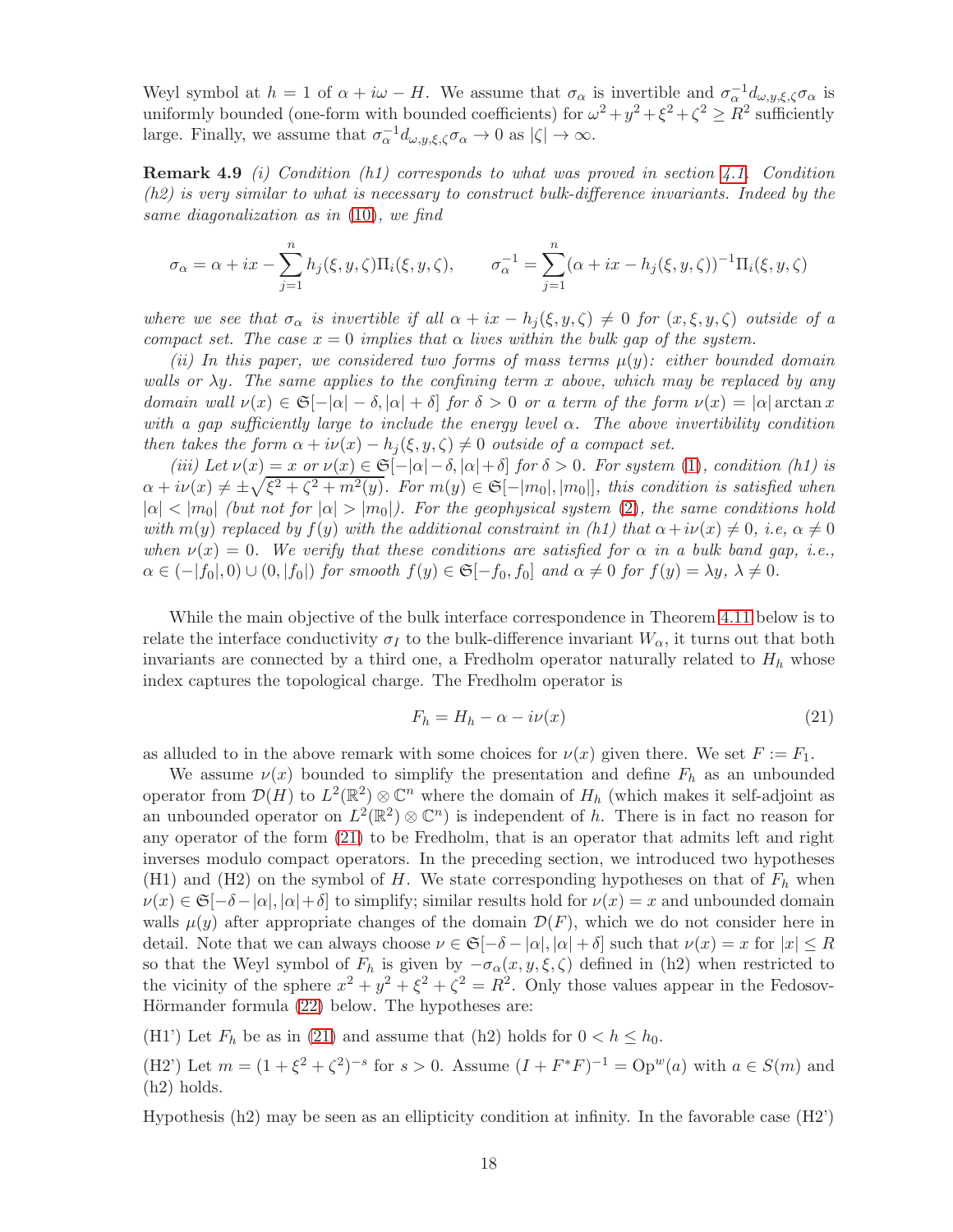of a regularizing operator, then (h2) is sufficient to obtain a Fredholm operator. For systems such as [\(2\)](#page-1-2), where regularization does not occur for all components, a smallness condition in (H1') is necessary to ensure the Fredholm structure, in parallel to (H1) in section [4.1.](#page-10-0)

<span id="page-18-3"></span>**Proposition 4.10** Let  $F_h$  be the differential operator defined in [\(21\)](#page-17-0). Let us assume that: either (H1') holds with h<sub>0</sub> sufficiently small; or (H2') holds. Then  $F_h$  is a Fredholm operator from  $\mathcal{D}(H)$  to  $L^2(\mathbb{R}^2) \otimes \mathbb{C}^n$ .

*Proof.* Assume (H2'). By assumptions, the differential operator  $F^*F$  is a constantcoefficient operator outside of a compact domain  $\Omega$ , which is invertible. Let  $G = F^*F + \chi^2(x, y)$ with  $\chi^2 \in C_0^{\infty}(\mathbb{R}^2)$  with  $\chi^2 = 1$  on  $\Omega$ . Then G is positive definite and hence invertible with  $G^{-1} \in S(m)$  by assumption. We thus have  $G^{-1}F^*F = I + G^{-1}\chi^2$  and we find that  $G^{-1}\chi^2$ is compact since  $\chi^2$  is compactly supported in space and  $G^{-1}$  is smoothing. We have thus constructed a left inverse up to a compact operator. We can similarly construct a right inverse and conclude that  $F$  is Fredholm [\[30,](#page-38-6) Corollary 19.1.9].

Let us now consider the case  $(H1')$ . We can no longer invoke a compactness argument alone and thus need a smallness condition to obtain the Fredholm property. Let  $F_h = \text{Op}_h^w(f)$ . Let  $\chi + \psi = 1$  with  $\psi(x, y, \xi, \zeta) \in C_0^{\infty}(\mathbb{R}^4)$  compactly supported and equal to 1 on a sufficiently large domain that  $g = \chi f^{-1} \in S(m^{-1})$  is defined. Let  $G = \text{Op}_{h}^{w}(g)$ . By semiclassical calculus [\[13,](#page-37-10) Chapters 7&8], we find that  $GF = \text{Op}_{h}^{w}(\chi) + h \text{Op}_{h}^{w}(r_h)$  with  $r_h \in S^{0}(1)$ . Therefore, for  $0 \leq h \leq h_0$ ,  $I + h \text{Op}_h^w(r_h)$  is invertible and  $(I + h \text{Op}_h^w(r_h))^{-1}GF = I - \text{Op}_h^w(\psi)$ . However,  $\mathrm{Op}_{h}^w(\psi)$  is a compact operator so that F admits a left inverse up to a compact perturbation. We construct a right-inverse similarly and conclude that  $F_h$  is Fredholm for  $0 < h \leq h_0$ .  $\Box$ It remains to show that (H1') applies to [\(2\)](#page-1-2) when the coefficients (including appropriate perturbations V) vary sufficiently slowly and that  $(H2')$  applies to  $(1)$ . This is done along the lines of the derivation in the preceding section. We leave the details to the reader. That  $F$ is a Fredholm operator extends to unbounded domain walls as in [\[30,](#page-38-6) Chapter 19] as well as operators with coefficients whose derivatives vanish at infinity; see for instance [\[26\]](#page-38-17).

After these preliminary results and hypotheses, we state the main result of this section:

**Theorem 4.11 (Bulk-interface correspondence.)** Let H be given by [\(20\)](#page-16-1) with  $h = 1$ . Assume (h1)-(h2) above for  $\alpha \in \mathbb{R}$ . Then

<span id="page-18-1"></span><span id="page-18-0"></span>
$$
2\pi\sigma_I = W_\alpha = \frac{1}{24\pi^2} \int_{\Sigma} \text{tr}(\sigma_\alpha^{-1} d\sigma_\alpha)^{\wedge 3} = \text{Index}(F),\tag{22}
$$

where  $\Sigma = \{(\omega, y, \xi, \zeta) \in \mathbb{R}^4$ ;  $\omega^2 + y^2 + \xi^2 + \zeta^2 = R^2\}$  with the orientation on  $\mathbb{R}^4$  given by  $d\omega \wedge d\xi \wedge dy \wedge d\zeta > 0.$ 

We recall that  $\sigma_I$  is the interface invariant while  $W_\alpha$  is the bulk-difference invariant. The last index is the L<sup>2</sup>-index of the unbounded Fredholm operator  $F = H - \alpha - i\nu(x)$  on  $L^2(\mathbb{R}^2) \otimes \mathbb{C}^n$ with (Weyl) symbol at  $h = 1$  given by  $-\sigma_{\alpha}(\nu(x), y, \xi, \omega)$ . The invariance properties of the integral in [\(28\)](#page-22-0) show that it takes the same values for  $\sigma_{\alpha}(\nu(x), y, \xi, \omega)$  and  $\sigma_{\alpha}(x, y, \xi, \omega)$  [\[30,](#page-38-6) Chapter 19.3].

The rest of this section is devoted to a proof of this result and some corollaries. We will first need properties of the symbol of (semiclassical) resolvents, which we summarize as follows.

**Lemma 4.12** Let  $H_h = \text{Op}_h(a)$  with  $a \in S^0(m)$ . Let  $z = \lambda + i\omega \in \mathbb{C}$  with  $\omega \neq 0$ . Then  $(z-H_h)^{-1}$  is a bounded operator and there exists an analytic function  $z \to r_z = r_z(y,\zeta;h)$ such that  $(z - H_h)^{-1} = \text{Op}_h(r_z)$ . The coefficient  $r_z \in S^0(1)$  satisfies

<span id="page-18-2"></span>
$$
|r_z| \le C|\omega|^{-1} \max(1, h^{\frac{3}{2}}|\omega|^{-3})
$$

for a constant C independent of  $z \in Z \subset \mathbb{C}$  a compact set and  $0 < h \leq 1$ .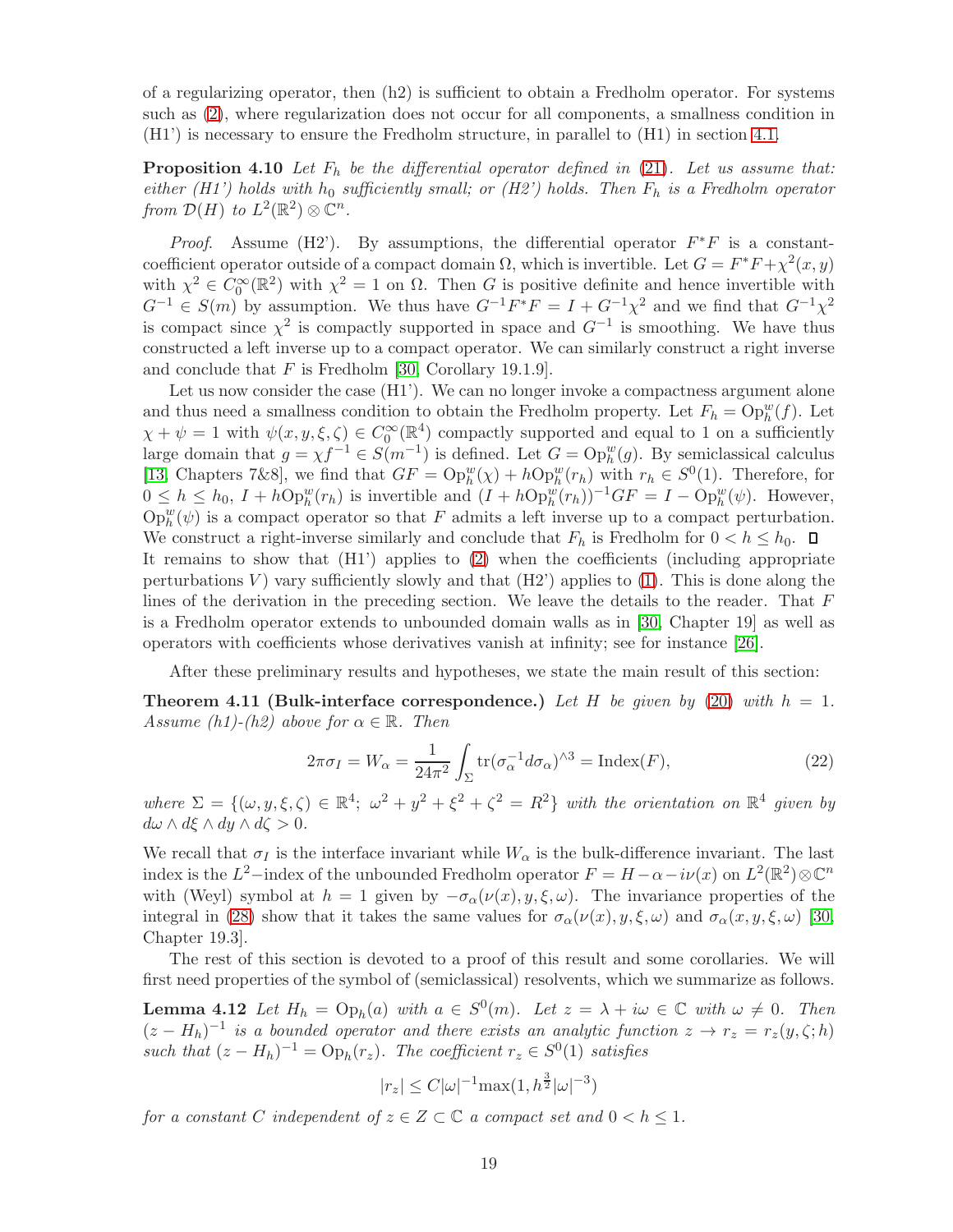Proof. We follow [\[13,](#page-37-10) Chapters 7&8] and [\[7\]](#page-37-16) for the extension to matrix-valued operators.  $z - H_h = \text{Op}_h(z - a)$  with  $\omega \neq 0$  so that  $z - a$  invertible. The Beals' criterion applied in [\[13,](#page-37-10) (8.10)] shows that  $(z - H_h)^{-1} = \text{Op}_h(r_z)$  for  $r_z \in S^0(1)$ . This bound is uniform on any compact domain away from  $\omega = 0$ . [\[13,](#page-37-10) Proposition 8.6] shows that |r| is bounded by the maximum of  $|\omega|^{-1}$  and  $h^{\frac{2d+1}{2}}|\omega|^{-(2d+2)}$  where dimension  $d=1$  in our applications. Finally,  $r_z$ may be written as an appropriate transform of the Schwartz kernel of  $(z-H_h)^{-1}$  [\[13,](#page-37-10) Chapters 7, which is analytic since  $\bar{\partial}(z - H_h)^{-1} = 0$ . This implies the analyticity of  $z \to r_z$  on Z.

The above lemma is applied to the operator  $H_h[\xi]$ . For  $\mathbb{C} \ni z = \lambda + i\omega$  with  $\omega \neq 0$ , we define  $r_z$  such that

<span id="page-19-0"></span>
$$
(z - H_h[\xi])^{-1} = \text{Op}_h(r_z)
$$
\n(23)

with  $r_z = r_z(y, \zeta; \xi; h) \in S^0(1)$  (uniformly in  $\xi$ ) a symbol in the variables  $(y, \zeta)$  with  $(z, \xi)$  as parameters.

<span id="page-19-1"></span>The bulk of the proof of the above theorem is to relate  $2\pi\sigma_I$  to the symbols  $\sigma_z$  and  $\sigma_\alpha$  as follows.

**Proposition 4.13** Under hypotheses  $(h1)-(h2)$ , we have

$$
2\pi\sigma_I = \frac{i}{8\pi^2} \lim_{M_{1,2,3}\to\infty} \int_{\mathbb{R}\times\partial\mathbb{R}} \varepsilon_{ijk} \text{tr}(\sigma_\alpha^{-1} \partial_i \sigma_\alpha \sigma_z^{-1} \partial_j \sigma_\alpha \sigma_\alpha^{-1} \nu_k) d\omega d\Sigma,
$$
 (24)

where the variables labeled 1,2,3 are identified with  $\xi, \zeta, y$ ;  $\nu_k$  is the kth component of the outward unit normal to the boundary of the rectangle  $R = \prod_{l=1}^{3} (-M_l, M_l)$ ; and  $d\Sigma$  is the Euclidean measure on that boundary. Also,  $\varepsilon_{ijk}$  is the totally antisymmetric tensor such that  $\varepsilon_{111} = 1.$ 

By hypothesis (h2), the matrix  $\sigma_{\alpha}^{-1}$  is indeed defined when the coefficients  $M_{\alpha}$  are sufficiently large. The above result shows that the conductivity, and hence all quantities appearing in [\(18\)](#page-10-1) may be written in terms of the symbol  $-\sigma_{\alpha}$  of  $H - \alpha - i\omega$ .

*Proof.* Recall that  $[H_h, P] = -i\chi'(x)\gamma_1$ . By hypothesis (h1), traces may be computed as (Lebesgue) integrals along diagonals. Integrating in  $x$  and denoting by  $\text{Tr}_y$  the matrix trace and integration of the Schwartz kernel along the diagonal in the variable  $y$ , we have (by Fubini)

$$
2\pi\sigma_I = 2\pi \text{Tr}\chi'(x)\gamma_1\varphi'(H_h) = 2\pi \int_{\mathbb{R}} \text{Tr}_y\chi'(x)\gamma_1(\varphi'(H_h))(x,x)dx.
$$

Since  $\varphi'(H_h)$  is invariant by translation, then  $\varphi'(H_h)(x, x) = \varphi'(H_h)(0, 0)$  and up to  $2\pi$  equals the integral over the dual variable  $\xi$  so that (dropping y in Tr  $\equiv$  Tr<sub>y</sub> moving forward),

$$
2\pi\sigma_I = \text{Tr}\int_{\mathbb{R}} \gamma_1 \varphi'(H_h[\xi]) d\xi = \int_{\mathbb{R}} \text{Tr}\gamma_1 \varphi'(H_h[\xi]) d\xi.
$$

Note that  $\gamma_1 = \partial_{\xi} H_h[\xi]$  and the above integrand is formally given by  $\partial_{\xi} \varphi(H_h[\xi]) d\xi = d\varphi(H_h[\xi])$ so that  $2\pi\sigma_I$  depends only on the behavior of  $H_h[\xi]$  for  $|\xi|$  large. However,  $\varphi$ , unlike  $\varphi'$ , is not compactly supported and the above expression is more suitable for the sequel.

We now use the Helffer-Sjöstrand formula and an almost analytic extension  $\varphi'(z)$  of  $\varphi'(\lambda)$ to write  $\varphi'(H_h[\xi])$  as a superposition of resolvent operators of  $H_h[\xi]$ ; see [\(42\)](#page-36-5) and [\[11,](#page-37-9) [13\]](#page-37-10)

$$
2\pi\sigma_I = \text{Tr}\frac{-1}{\pi} \int_{\mathbb{C}\times\mathbb{R}} \gamma_1 \bar{\partial}\widetilde{\varphi'}(z)(z - H_h[\xi])^{-1} d^2z d\xi = \frac{-1}{\pi} \text{Tr} \int_{\mathbb{C}\times\mathbb{R}} \bar{\partial}\widetilde{\varphi'}(z)\gamma_1 \text{Op}_h(r_z) d^2z d\xi.
$$

Here,  $d^2z = d\lambda d\omega$  for  $z = \lambda + i\omega$  and  $\bar{\partial} = \frac{1}{2}$  $\frac{1}{2}\partial_{\lambda}+\frac{i}{2}$  $\frac{i}{2}\partial_{\omega}$ . The resolvent has a semiclassical symbol  $r_z \in S^0(1)$  defined in [\(23\)](#page-19-0) with properties collected in Lemma [4.12.](#page-18-2) The above may also be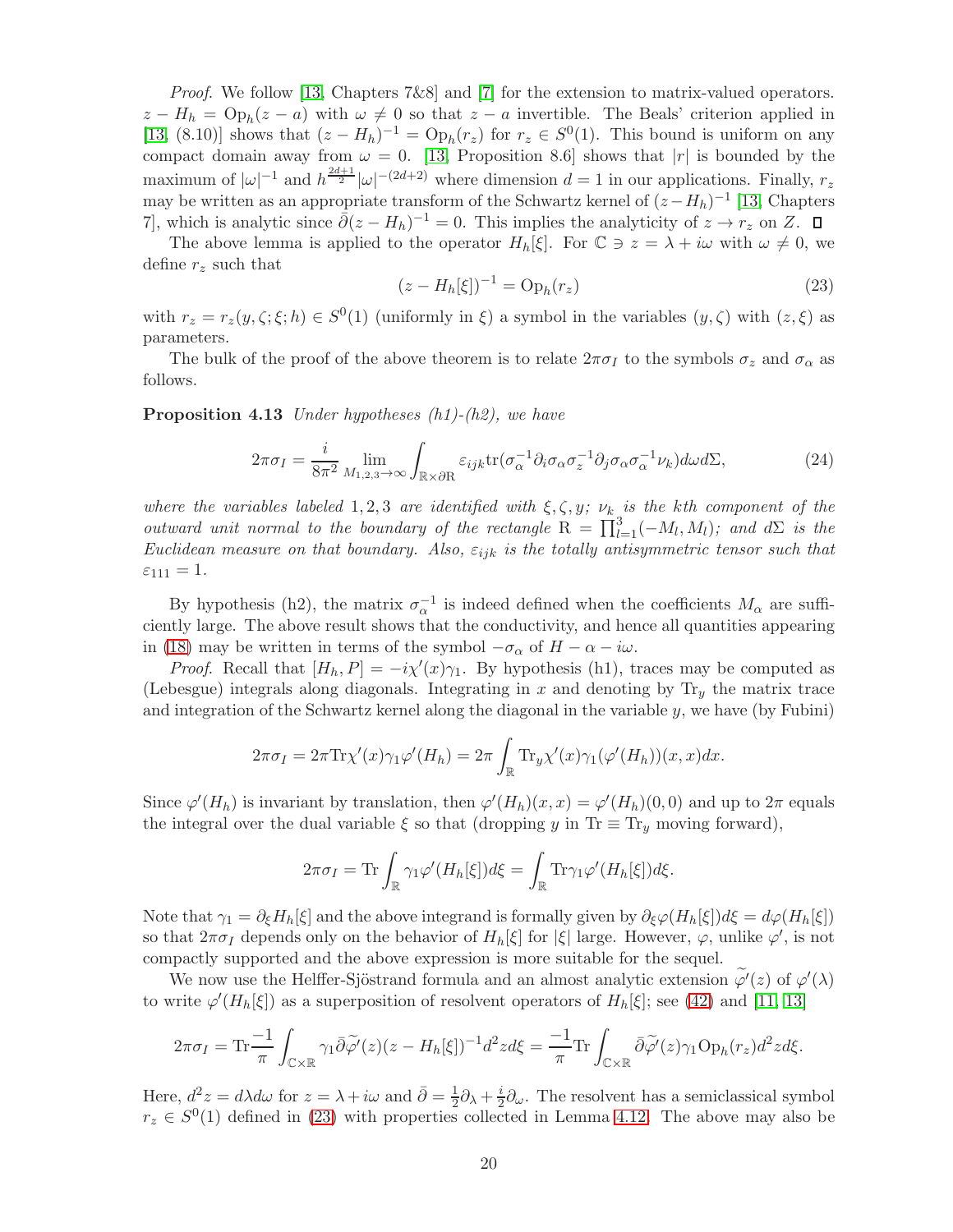recast by Fubini, using hypothesis (h1), as  $\frac{-1}{\pi} \int_{\mathbb{R}} \text{Tr } \text{Op}_h \left( \int_{\mathbb{C}} \overline{\partial} \widetilde{\varphi}'(z) \gamma_1 r_z d^2 z \right) d\xi$ . We thus apply [\[13,](#page-37-10) Theorem 9.4] to write the trace, which may be written as an integral of its Schwartz kernel, or equivalently for a semi-classical operator in terms of its symbol as:

$$
2\pi\sigma_I = \frac{-1}{2\pi^2 h} \int_{\mathbb{C}\times\mathbb{R}^3} \bar{\partial}\tilde{\varphi}'(z) \text{ tr } \gamma_1 r_z(y,\zeta;\xi;h) d^2 z dR.
$$
 (25)

Here, tr is matrix trace and  $dR := dy d\zeta d\xi$ .

By construction of the almost analytic extension  $\varphi'(z)$ , the above integration in z is performed over a bounded domain Z. Moreover, since  $|r_z|$  is bounded by  $C|\omega|^{-4}$  uniformly in h, which is compensated by  $|\bar{\partial}\tilde{\varphi}'(z)| \leq C|\omega|^4$ , then for each  $0 < \varepsilon \to 0$ , we find  $0 \leq \delta = \delta(\varepsilon) \to 0$ such that the above integral over  $|\omega| \leq \delta$  is bounded by  $\varepsilon$  uniformly in  $0 \leq h$ . Let us call  $Z_{\delta} = Z \cap \{|\omega| \geq \delta\}.$  We wish to estimate

$$
I_{\delta} = \frac{-1}{2\pi^2 h} \int_{Z_{\delta} \times \mathbb{R}^3} \bar{\partial} \widetilde{\varphi}'(z) \operatorname{tr} \gamma_1 r_z(y, \zeta; \xi; h) d^2 z dR.
$$

The advantage of the above truncation is that  $r_z \in S^0(1)$  uniformly in  $z \in Z_\delta$  now since  $\delta$ is independent of h. The function  $z \to r_z$  is analytic away from  $\omega = 0$  so that  $\partial_\lambda r + i \partial_\omega r = 0$ . Moreover  $r_z \to 0$  as  $|\omega| \to \infty$  since  $||(z - H_h[\xi])||^{-1} \leq |\omega|^{-1}$ . We can therefore write for  $\omega > 0$ 

$$
r(z) = -\int_0^\infty \partial_\omega r_{z+it} dt = -i \int_0^\infty \partial_\lambda r_{z+it} dt.
$$

The domain  $\omega < 0$  is treated similarly by observing that  $r(\bar{z}) = \bar{r}(z)$ . We now focus on  $\partial_\lambda r_z(y,\zeta;\xi;h)$  for  $|\omega|\geq \delta$ . Since  $r_{z+it}\in S^0(1)$  uniformly, this allows us to obtain asymptotic expansions in h that hold uniformly in  $|\omega| \geq \delta$ . We then perform an integration in  $(\xi, y, \zeta)$  to display the topological properties of the resolvent and obtain a function that no longer has any singularity at  $\omega = 0$  thanks to the assumption that  $\sigma_{\alpha}$  is invertible outside of a large sphere in  $(\omega, y, \xi, \zeta)$ .

By analyticity,  $\partial_{\lambda} r_z = \partial_z r_z$ . We wish to perform an expansion of the integral in  $(\xi, y, \zeta)$ of  $\gamma_1 \partial_\lambda r_z$ . At the operator level, we find  $\partial_z (z - H_h)^{-1} = -(z - H_h)^{-2}$ , which at the level of symbols translates into  $\partial_{\lambda} r_z = -r_z \sharp_h r_z$ . We also deduce from  $\gamma_1 = \partial_{\xi} H_h[\xi]$  that  $\partial_{\xi} (z (H_h)^{-1} = (z - H_h)^{-1} \partial_{\xi} H_h (z - H_h)^{-1} = (z - H_h)^{-1} \gamma_1 (z - H_h)^{-1}$  that at the level of symbols,  $\partial_{\xi}r_{z}=r_{h}\sharp_{h}\gamma_{1}r_{z}.$ 

We thus find

$$
\gamma_1 \partial_\lambda r_z = -\gamma_1 r_z \sharp_h r_z + r_z \sharp_h \gamma_1 r_z - \partial_\xi r_z.
$$

Let us introduce the rectangle  $R = \prod_{l=1}^{3} (-M_l, M_l)$  where we identify the variables  $(1, 2, 3)$ with  $(\xi, \zeta, y)$ . Integrals such as  $I_\delta$  above are seen as the limit as  $R \to \infty$  with the meaning that  $M_l \to \infty$  for each  $l = 1, 2, 3$ . We are therefore interested in the quantity for  $\omega > 0$ 

$$
\Phi_{\mathcal{R}}(z) := \frac{1}{h} \int_{\mathcal{R}} \text{tr} \gamma_1 \partial_{\lambda} r_z d\mathcal{R} = \frac{1}{h} \int_{\mathcal{R}} \text{tr}[-\gamma_1 r_z \sharp_h r_z + r_z \sharp_h \gamma_1 r_z - \partial_{\xi} r_z] d\mathcal{R}.
$$

We want to show that the above trace is asymptotically in divergence form and thus an integral over ∂R. For two symbols a and b, we find [\[13,](#page-37-10) [44\]](#page-38-18)

$$
a\sharp_h b = ab + \frac{h}{2i}\{a, b\} + O(h^2)
$$

with  $\{a, b\} = \partial_{\zeta} a \partial_{y} b - \partial_{y} a \partial_{\zeta} b$ . By cyclicity of the trace, trab = trba and tr $\{a, b\}$  = -tr $\{b, a\}$ so that  $\text{tr}a\sharp_h b - \text{tr}b\sharp_h a = -i\text{htr}\{a, b\} + O(h^2)$ . Here and below, all terms  $O(h^k)$  are so in the sense of  $S^0(1)$  symbols [\[13\]](#page-37-10). This implies

$$
-\gamma_1 r_z \sharp_h r_z + r_z \sharp_h \gamma_1 r_z = ih \text{tr} \{ \gamma_1 r_z, r_z \} + O(h^2).
$$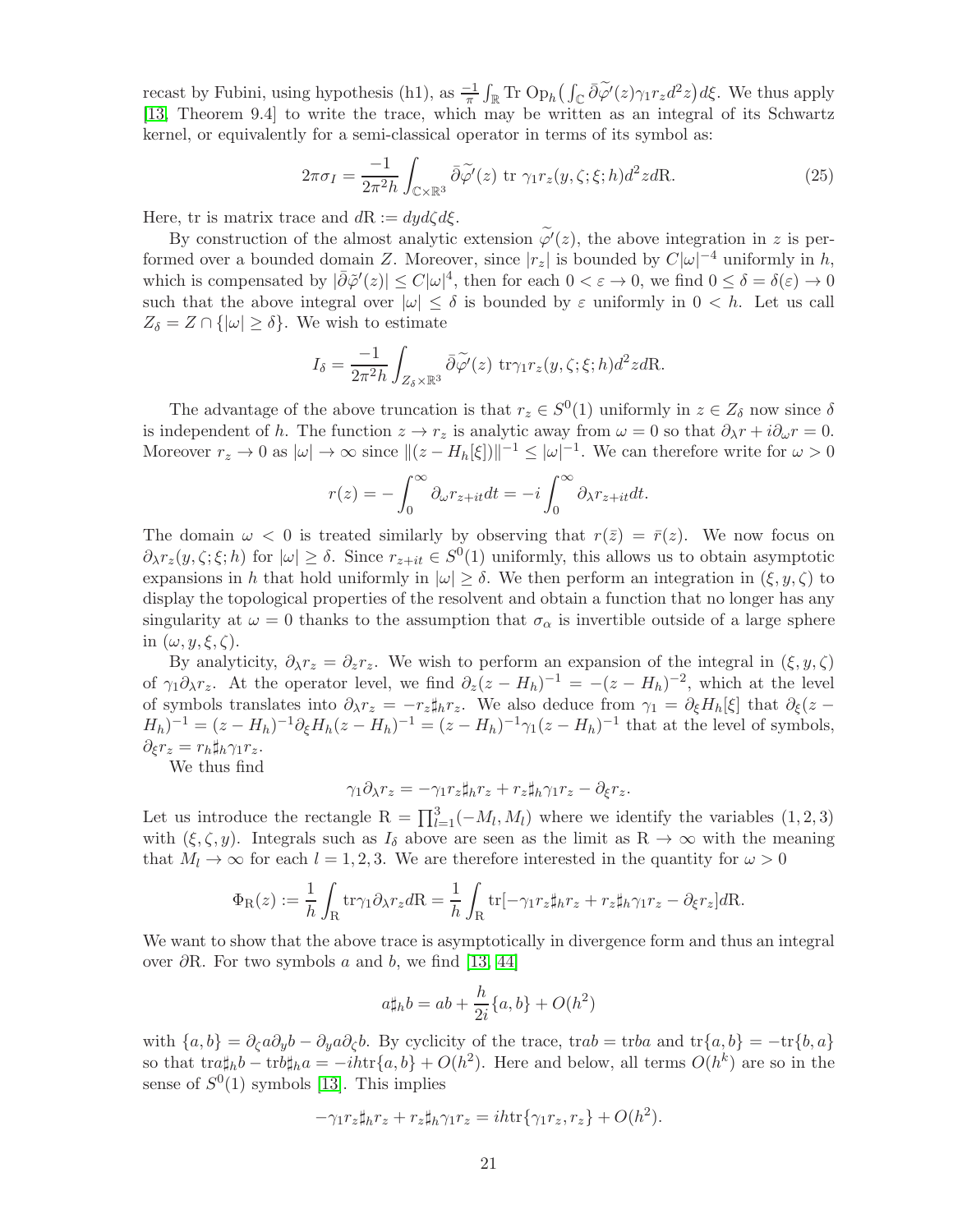The integral  $I_\delta$  involves a factor  $h^{-1}$  so that only  $itr\{\gamma_1r_z, r_z\}$  survives in the limit  $h \to 0$ . It thus remains to integrate  $tr[ih{\gamma_1 r_z, r_z} - \partial_\xi r_z]$  over R.

We now verify that  $2{a,b} = \partial_{\zeta}(a\partial_yb-\partial_yab)-\partial_y(a\partial_{\zeta}b-\partial_{\zeta}ab)$  in divergence form in these variables. We thus find that

$$
\text{tr}\{\gamma_1 r_z, r_z\} = \partial_y \tilde{a}_y - \partial_\zeta \tilde{a}_\zeta, \quad \tilde{a}_\tau = \frac{1}{2} [\gamma_1 r_z, \partial_\tau r_z], \quad \tau = y, \zeta.
$$

This means that the integral of  $tr[ih{\gamma_1r_z, r_z} - \partial_\xi r_z]$  over R may be written as

$$
\Phi_{\rm R}(z) = \frac{1}{h} {\rm tr} \int_{\partial R} [i h(\tilde{a}_y \nu_y - \tilde{a}_\zeta \nu_\zeta) + r_z \nu_\xi] d\Sigma + O(h),
$$

with  $\nu_{\tau}$  the  $\tau$ th component of the normal unit vector to R at the boundary and  $d\Sigma$  the surface measure there. Provided that  $M_l$  are large enough,  $\sigma_z^{-1}$  is then defined by assumption (h2) for all  $\lambda$  sufficiently close to  $\alpha$  by continuity. That only values of  $\lambda$  close to  $\alpha$  are in Z is ensured by possibly shrinking the support of  $\varphi'$  and replacing it by  $\varphi'_{\rho}(\lambda) = \frac{1}{\rho} \varphi'(\frac{1}{\rho}(\lambda - \alpha) + \alpha)$ . We know from Proposition [4.3](#page-12-2) that  $\sigma_I$  is independent of  $0 < \rho \leq 1$ .

The inverse  $\sigma_z^{-1}$  now exists uniformly in  $\omega$ , even  $|\omega| \leq \delta$ , still by assumption. This allows us to approximate  $r_z$  using  $Op_h^w(r_z)Op_h^w(\sigma_z) = I$  so that  $I = r_z \sharp_h \sigma_z$ . By semiclassical calculus of Weyl operators this implies that

$$
I = r_z \sigma_z + \frac{h}{2i} \{r_z, \sigma_z\} + O(h^2).
$$

From this, we deduce that in the  $S^0(1)$  sense

$$
r_z = \sigma_z^{-1} + \frac{ih}{2} \{r_z, \sigma_z\} \sigma_z^{-1} + O(h^2) = \sigma_z^{-1} + \frac{ih}{2} \{\sigma_z^{-1}, \sigma_z\} \sigma_z^{-1} + O(h^2). \tag{26}
$$

To leading order, we may therefore replace  $r_z$  by  $\sigma_z^{-1}$  in the terms  $\tilde{a}_{\tau}$  above, defining the corresponding terms  $a<sub>\tau</sub>$  and obtain

$$
\Phi_{\mathcal{R}}(z) = \text{tr}\int_{\partial \mathcal{R}} [i(a_y \nu_y - a_\zeta \nu_\zeta) + \frac{i}{2} {\{\sigma_z^{-1}, \sigma_z\}} \sigma_z^{-1} \nu_\xi + \frac{1}{h} \sigma_z^{-1} \nu_\xi] d\Sigma + O(h).
$$

We now write, using that  $\gamma_1 = -\partial_{\xi} \sigma_z$  is a constant matrix,

$$
2\mathrm{tr}\{\sigma_z^{-1},\gamma_1\sigma_z^{-1}\}=\mathrm{tr}[\partial_\zeta([\partial_y\sigma_z^{-1},\partial_\xi\sigma_z]\sigma_z^{-1})-\partial_y([\partial_\zeta\sigma_z^{-1},\partial_\xi\sigma_z]\sigma_z^{-1})].
$$

The last term equals  $\partial_y([\partial_\xi \sigma_z^{-1}, \partial_\zeta \sigma_z] \sigma_z^{-1})$ . We also use the identity  $\partial_i \sigma_z^{-1} = -\sigma_z^{-1} \partial_i \sigma_z \sigma_z^{-1}$  to find eventually that

$$
\Phi_{\rm R}(z) = \frac{i}{2} {\rm tr} \int_{\partial R} [\varepsilon_{ijk} \sigma_z^{-1} \partial_i \sigma_z \sigma_z^{-1} \partial_j \sigma_z \sigma_z^{-1} \nu_k + \frac{1}{h} \sigma_z^{-1} \nu_{\xi}] d\Sigma + O(h).
$$

We thus obtain that

$$
\Psi_{\mathcal{R}}(z) := \frac{1}{h} \text{tr} \int_{\mathcal{R}} \gamma_1 r_z d\mathcal{R} = -i \int_0^\infty \Phi_{\mathcal{R}}(z+it) dt
$$
  
\n
$$
= \frac{1}{2} \int_{\partial \mathcal{R} \times [0,\infty)} [\varepsilon_{ijk} \sigma_{z+it}^{-1} \partial_i \sigma_{z+it} \sigma_{z+it}^{-1} \partial_j \sigma_{z+it} \sigma_{z+it}^{-1} \nu_k + \frac{1}{h} \sigma_{z+it}^{-1} \nu_{\xi}] d\Sigma dt.
$$

We have  $I_{\delta} = \lim_{R \to \infty} I_{\delta,R}$  with

$$
I_{\delta,\mathrm{R}} = \frac{-1}{2\pi^2} \int_{Z_{\delta}} \bar{\partial}\tilde{\varphi}'(z) \Psi_{\mathrm{R}}(z) dz.
$$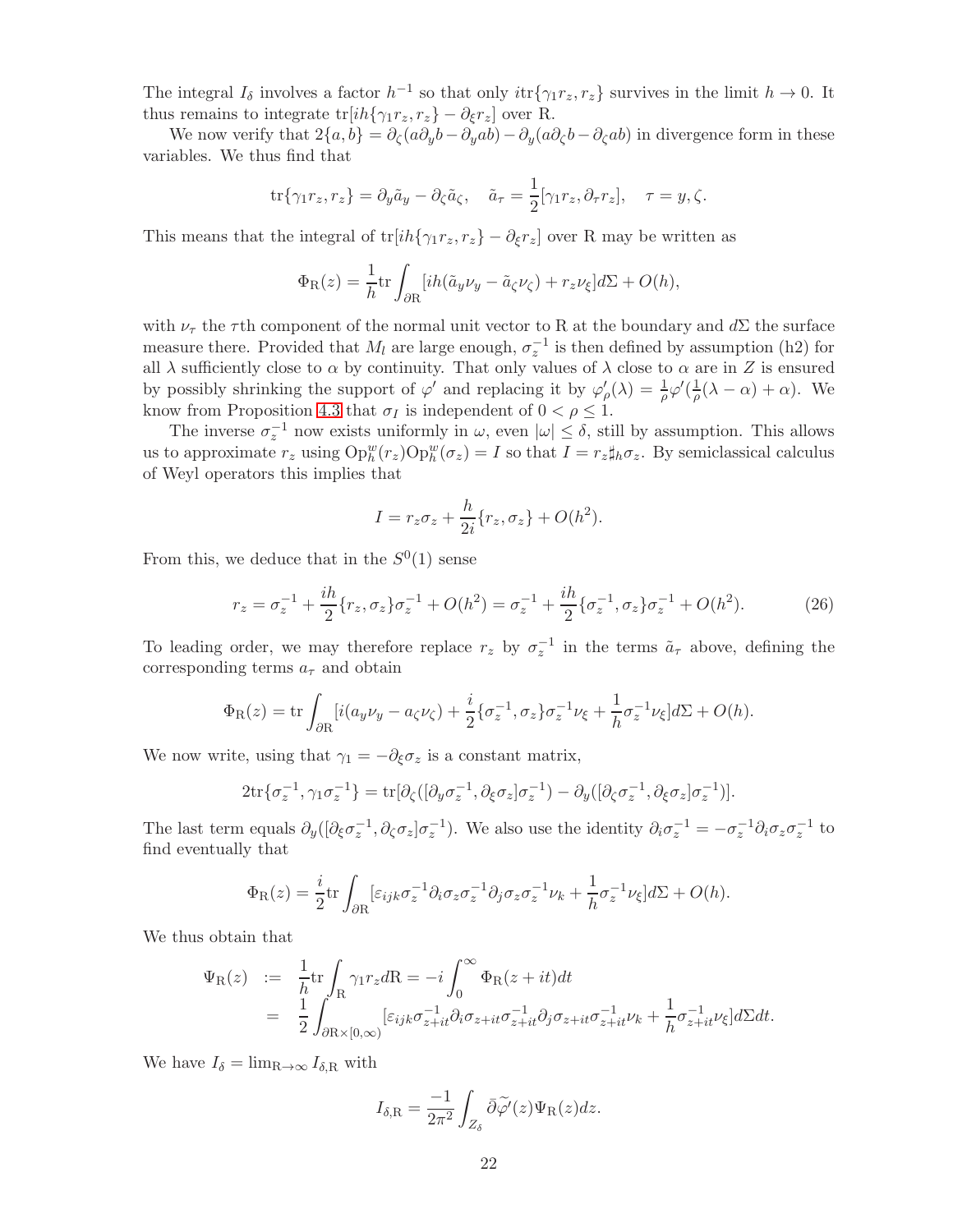This integral is close to an integer as  $\delta \to 0$  and  $R \to \infty$  since  $2\pi\sigma_I$  is known to be an integer. The term proportional to  $h^{-1}$  in  $\Psi_R(z)$  must therefore (exactly) vanish. We still call  $\Psi_R(z)$ the term without his component. Since  $\Psi_R(z)$  is a smooth function in z close to  $\alpha$  even when  $\omega$  is small, then up to an error of order  $\varepsilon$ ,

$$
I_{\delta,\mathrm{R}} = \frac{-1}{2\pi^2} \int_Z \bar{\partial}\tilde{\varphi'}(z)\Psi_{\mathrm{R}}(z)dz + o(1).
$$

Since all terms involved (from the beginning) are analytic in z, then so is  $\Psi_R(z)$  away from the real axis  $\omega = 0$ . Let  $Z = \overline{Z_+ \cup Z_-}$ , where  $Z_{\pm} = Z \cap {\{\pm \omega > 0\}}$ . Using  $\overline{\partial} \overline{\varphi'}(z) \Psi_R(z) =$  $\bar{\partial}(\widetilde{\varphi'}(z)\Psi_{\rm R}(z))$ , we have by the Stokes formula

$$
\int_{Z_{\pm}} \bar{\partial}\widetilde{\varphi'}(z)\Psi_{\mathrm{R}}(z)d^2z = \frac{-i}{2}\int_{\partial Z_{\pm}} \widetilde{\varphi'}(z)\Psi_{\mathrm{R}}(z)dz,
$$

where  $dz = \pm d\lambda$  on the part of  $\partial Z_{\pm}$  on the real axis,  $\varphi'(z) = \varphi'(\lambda)$  while  $\Psi_R(z)$  is defined as the limit from  $\omega > 0$  while  $\Psi_R(\bar{z}) = \bar{\Psi}_R(z)$  for  $\omega < 0$ . Overall, we therefore find

$$
o(1) + IR = \frac{i}{4\pi^2} \int_{\mathbb{R}} \varphi'(\lambda) [\Psi_R(\lambda + i0) - \bar{\Psi}_R(\lambda - i0)] d\lambda.
$$

Each of the  $\Psi_R$  terms is an integral over a half line in  $\omega$  while the difference involves a line integral in  $\omega$ .

As mentioned earlier, this term is independent of  $\varphi'_\rho(\lambda) = \frac{1}{\rho} \varphi'(\frac{1}{\rho}(\lambda - \alpha) + \alpha)$ . As  $\rho$  to 0, and using the smoothness of  $\lambda \mapsto \Psi_R(\lambda + i0)$ , we evaluate the above at  $\lambda = \alpha$  with  $\int_{\mathbb{R}} \varphi'_\rho(\lambda) d\lambda = 1$ to deduce in the limit  $R \to \infty$  the equality of integers:

$$
2\pi\sigma_I=\lim_{\mathbf{R}\to\infty}\frac{i}{8\pi^2}\int_{\partial\mathbf{R}\times\mathbb{R}}\mathrm{tr}[\varepsilon_{ijk}\sigma_\alpha^{-1}\partial_i\sigma_\alpha\sigma_\alpha^{-1}\partial_j\sigma_\alpha\sigma_\alpha^{-1}\nu_k]d\Sigma d\omega.
$$

This concludes the proof of the proposition.  $\Box$ 

We now deduce several corollaries from the preceding result. The most natural result is the following relation between the interface conductivity and the Fedosov-Hörmander formula for the index of the operator  $i\omega - H$ .

Corollary 4.14 (Spectral flow Index) Let  $\Sigma$  be a surface in the variables  $(\xi, \zeta, y, \omega)$  such that  $\sigma_{\alpha}^{-1}$  is defined on and outside of the surface. Then

<span id="page-22-4"></span><span id="page-22-3"></span><span id="page-22-1"></span>
$$
2\pi\sigma_I = \frac{1}{24\pi^2} \int_{\Sigma} tr(\sigma_{\alpha}^{-1} d\sigma_{\alpha})^{\wedge 3}.
$$
 (27)

Here and below, the orientation of  $\mathbb{R}^4$  is  $d\xi \wedge d\zeta \wedge dy \wedge d\omega = d\omega \wedge d\xi \wedge dy \wedge d\zeta > 0$ .

Corollary 4.15 (Bulk Interface Correspondence) We find that

<span id="page-22-0"></span>
$$
2\pi\sigma_I = \lim_{y \to \infty} \frac{i}{8\pi^2} \int_{\mathbb{R}^3} \text{tr}[\sigma_\alpha^{-1} \partial_\xi \sigma_\alpha, \sigma_\alpha^{-1} \partial_\zeta \sigma_\alpha] \sigma_\alpha^{-1} \Big|_{-y}^y d\xi d\zeta d\omega = -W_\alpha = \sum_{h_i < \alpha} c_i. \tag{28}
$$

This is the bulk-interface correspondence, stating that the interface conductivity equals the bulk-difference invariant. We use the notation  $X|_{-y}^{y} = X(y) - X(-y)$ . We also have the relation to the spectral asymmetry:

Corollary 4.16 (Spectral Asymmetry) Let us assume that the 3-form  $tr(\sigma_{\alpha}^{-1} d\sigma_{\alpha})^{\wedge 3}$  integrated over bounded domain in  $(\omega, \xi, \zeta)$  at fixed values of y converges to 0 as  $|y| \to \infty$ . Then we find that:

<span id="page-22-5"></span><span id="page-22-2"></span>
$$
2\pi\sigma_I = \lim_{\xi \to \infty} \frac{i}{8\pi^2} \int_{\mathbb{R}^3} \text{tr}[\sigma_\alpha^{-1} \partial_\zeta \sigma_\alpha, \sigma_\alpha^{-1} \partial_y \sigma_\alpha] \sigma_\alpha^{-1}|_{-\xi}^\xi dy d\zeta d\omega. \tag{29}
$$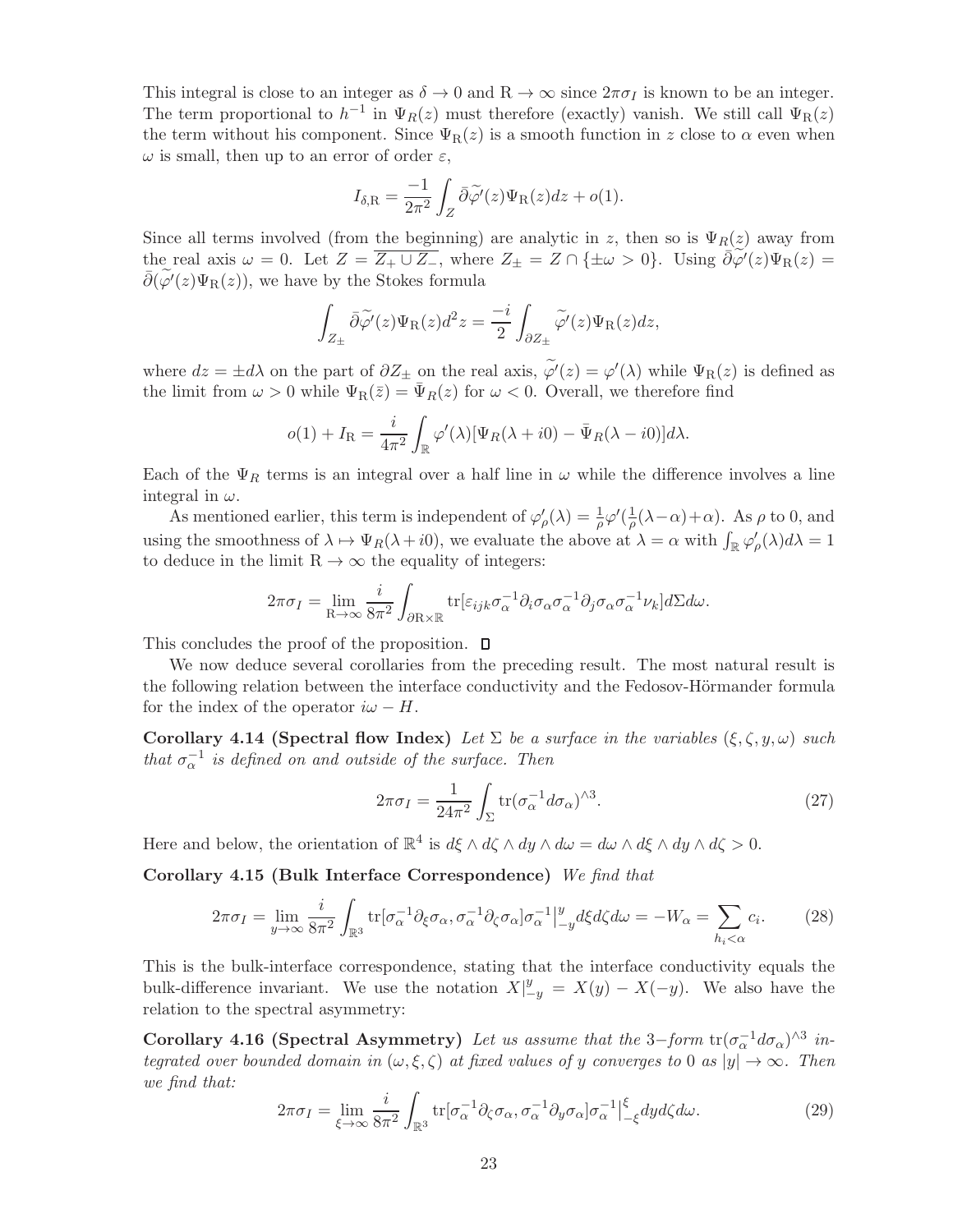This is the three-dimensional winding number of the Green's function used in [\[19,](#page-37-15) [43\]](#page-38-5).

*Proof.* We first note that  $i = \partial_\omega \sigma_\alpha$  with  $\sigma_\alpha = \sigma_\alpha(\omega, y, \xi, \zeta)$ . The result of Proposition [4.13](#page-19-1) states that  $\sigma_I$  is up to a constant the limit as  $R \to \infty$  of the integral of  $tr(\sigma_\alpha^{-1} d\sigma_\alpha)^3$  over the cylinder  $\mathbb{R} \times \mathbb{R}$ . A direct calculation (as in the proof of the index theorem in [\[30,](#page-38-6) Chapter 19.3]) shows that

$$
\operatorname{tr}(\sigma_{\alpha}^{-1}d\sigma_{\alpha})^4 = 0,
$$

which implies that  $tr(\sigma_{\alpha}^{-1} d\sigma_{\alpha})^3$  is a closed form.

Note that the latter form equals 3 times the form written using commutators as in the proposition; this explains the factor  $24 = 8 \times 3$  in the first corollary. For  $M_i$  sufficiently large, let  $\Omega$  be the volume with disconnected boundary terms  $\Sigma$  and  $\partial R_4$ , where  $R_4 = \prod_{l=1}^4 (-M_l, M_l)$ this time also including the fourth variable identified with  $\omega$ . Then the Stokes theorem implies that the integral of  $tr(\sigma_{\alpha}^{-1}d\sigma_{\alpha})^3$  over  $\Sigma$  and that over  $\partial R_4$  (with the same orientation) are equal.

To prove Corollary [4.15,](#page-22-1) we need to approximate the integral over the cylinder  $\mathbb{R}_{\omega}$  ×  $\partial R_3$  where  $R_3 = \prod_{l=1}^3 (-M_l, M_l)$  by an integral over the boundary of a four-dimensional rectangle  $R_4 = \prod_{l=1}^4 (-M_l, M_l)$ . This means that, as  $M_4 = M_\omega \to \infty$ , we want the integral of  $(\sigma_{\alpha}^{-1}d_{\xi,\zeta,y}\sigma_{\alpha})^{\wedge 3}$  over the rectangle R<sub>3</sub> for a fixed value  $\omega_0$  of  $\omega$  to be small as  $\omega_0 \to \infty$ . From (h2),  $\sigma_{\alpha}^{-1}d\sigma_{\alpha}$  is bounded (uniformly as a matrix-valued one form) and  $\partial_{\xi}\sigma_{\alpha} = -\gamma_1$  bounded while  $\sigma_{\alpha}^{-1}$  goes to 0 (uniformly in  $(y,\xi,\zeta)$  as a  $N \times N$  matrix) as  $\omega_0 \to \infty$ . Passing to the limit in  $R \to \infty$  gives the spectral flow index in Corollary [4.15.](#page-22-1)

Note that the above derivation shows that the limit as  $R \to \infty$  is replaced by the integral of the trace of the matrix-valued three-form over any closed (three-dimensional) surface  $\Sigma$ .

The other corollaries are obtained similarly by appropriately deforming  $\Sigma$  to two surfaces since  $tr(\sigma_{\alpha}^{-1}d\sigma_{\alpha})^3$  is a closed form. To prove Corollary [4.16,](#page-22-2) which aims to compute the invariant by integrals at fixed values of  $\xi$ , we need to ensure that the integral of  $(\sigma_{\alpha}^{-1}d_{\zeta,y,\omega}\sigma_{\alpha})^{\wedge 3}$ over any (lateral) rectangle (involving an integration in  $\xi$ ) goes to 0 as  $(\omega, y, \zeta) \to \infty$ . To prove Corollary [4.14,](#page-22-3) which aims to compute the invariant by integrals at fixed values of  $y$ , we need to ensure that the integral of  $(\sigma_\alpha^{-1}d_{\xi,\zeta,\omega}\sigma_\alpha)^{\wedge 3}$  over any (lateral) rectangle (involving an integration in y) goes to 0 as  $(\omega, \xi, \zeta) \to \infty$ .

We already know that the integrals over (lateral) rectangles with constant values of  $\omega$ converge to 0 as  $|\omega| \to \infty$ . The same argument shows the same result for integrals over (lateral) rectangles at constant values of  $|\xi| \to \infty$ . By hypothesis (h2) on the behavior of  $\sigma_{\alpha}$  in  $\zeta$ , we also deduce the result for integrals over (lateral) rectangles at constant values of  $|\zeta| \to \infty$ . This proves Corollary [4.15.](#page-22-1) To prove Corollary [4.16,](#page-22-2) it therefore remains to obtain that the integral over a fixed rectangle in the variables  $(\omega, \xi, \zeta)$  goes to 0 as  $|y| \to \infty$ . This is in fact incorrect in general and this is why it was added as an assumption in the corollary.  $\Box$ 

The results [\(27\)](#page-22-4) and [\(28\)](#page-22-0) conclude the proof of Theorem [4.11](#page-18-0) except for the last equality involving the index of the Fredholm operator F. Under conditions  $(H1')$  or  $(H2')$ , we proved in proposition [4.10](#page-18-3) that  $F$  was indeed Fredholm. That its index is given by the formula in the theorem can be found or proved as in [\[30,](#page-38-6) Theorem 19.3.1]. This concludes the proof of Theorem [4.11.](#page-18-0)  $\square$ 

**Proposition 4.17** For the systems [\(1\)](#page-1-1) and [\(2\)](#page-1-2), the assumptions in Corollary [4.16](#page-22-2) hold when m(y) and  $f(y)$ , respectively, converge to  $\infty$  at  $\infty$ .

*Proof.* In both cases, at fixed values of y the integral of  $tr[\sigma_\alpha^{-1}\partial_\xi\sigma_\alpha,\sigma_\alpha^{-1}\partial_\zeta\sigma_\alpha]\sigma_\alpha^{-1}$  over a bounded domain at fixed values of y involves an integrand that goes to 0 when  $|\mu(y)|$  converges to  $\infty$ .  $\Box$ 

The above result states that while Corollaries [4.14](#page-22-3) and [4.15](#page-22-1) always hold, the regularized spectral asymmetry [\(29\)](#page-22-5) or [\(36\)](#page-34-0) in [\[19,](#page-37-15) [27\]](#page-38-4) holds only when the range of the domain wall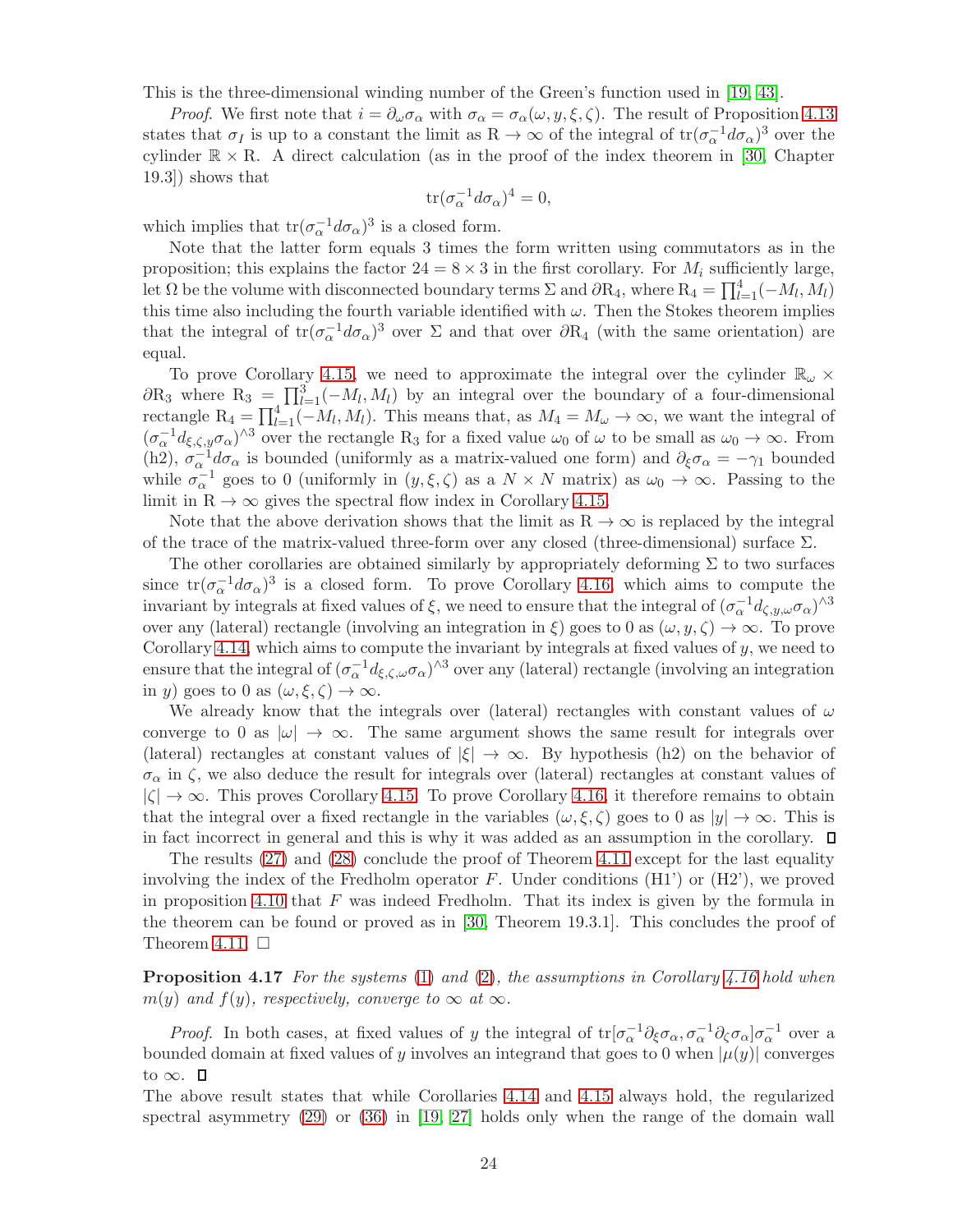is the whole of  $\mathbb R$  (in the topologically non-trivial case). A calculation for system [\(1\)](#page-1-1) shows that [\(29\)](#page-22-5) does not hold when  $m(y)$  takes values between  $-m_0 < 0$  and  $m_0$ , say. Indeed, the bulk-difference invariant  $c_+$  is given by [\[3\]](#page-36-1)

$$
\frac{2}{4\pi} \int_{\mathbb{R}^2} \frac{m}{(\xi^2 + \zeta^2 + m^2)^{\frac{3}{2}}} d\xi d\zeta = \text{sign}(m),
$$

whereas the spectral asymmetry 'invariant' would be given by

$$
\frac{-2}{4\pi} \int_{\mathbb{R}^2} \frac{m'(y)\xi}{(\xi^2 + \zeta^2 + m^2)^{\frac{3}{2}}} d\zeta dy = \frac{-2}{4\pi} \int_{\mathbb{R} \times [-m_0, m_0]} \frac{\text{sign}(m_0)\xi}{(\xi^2 + \zeta^2 + m^2)^{\frac{3}{2}}} d\zeta dm.
$$

Calculated for  $\xi > 0$  large enough, it is equals to  $c_+$  only in the limit  $m_0 \to +\infty$  and in fact converges to 0 as  $\xi \to \infty$ .

For [\(2\)](#page-1-2), we thus find that for smooth and sufficiently slowly varying profiles of the Coriolis force  $f(y)$ , the bulk-interface correspondence [\(28\)](#page-22-0) always holds. This was one of the main motivations for the theory presented in this section.

The notion of index related to a spectral flow presented in Appendix [D](#page-33-0) finds a mathematical explanation in Corollary [4.14.](#page-22-3) The spectral flow, or equivalently the spectral asymmetry, is indeed represented as the index of an extended operator taking the form  $ix - H$ , where  $\omega$  and the original variable x may be identified. Now,  $-ix + \gamma_1 D_x$  may be written in the Fourier domain as  $\partial_{\xi} + \gamma_1 \xi$ , which is the augmented operator introduced in Appendix [D](#page-33-0) below.

# <span id="page-24-0"></span>5 Conclusions

This paper proposes two methods to compute the topologically quantized interface conductivity  $2\pi\sigma_I$  of Hamiltonians of the form  $H[\mu(y)] + V$  where  $\mu(y) \in \mathfrak{S}[\mu_-, \mu_+]$  implements a domain wall and V models a large class of (local) perturbations.

The first method presented in section [2](#page-3-0) is a direct application of the heuristics of spectral flows. It requires a diagonalization of the domain wall problem and shows that the conductivity is given by the sum of the winding numbers of the branches of absolutely continuous spectrum that cross a spectral region of interest. The mathematical backbone of the derivation borrows from the machinery of non-commutative geometry to construct a Fredholm operator of the form  $PU(H)P$  whose index is given by the Fedosov formula  $-\text{Tr}[P, U]U^*$  and as a topological object is immune to large classes of perturbations  $V$ . This immunity is the main reason for the practical interest of such theories and gives a quantitative meaning to the perceived topological protection of transport phenomena observed numerically or experimentally in several areas of materials science and geophysical fluid flows.

The main drawback of the method is that it requires in practice a sufficiently explicit expression of the spectral decomposition of  $H[\mu(y)]$ . Its main advantage is that it applies even when  $\mu(y)$  displays discontinuities. It allows one to justify the surprising result for the system [\(2\)](#page-1-2) that the interface conductivity may take different quantized values for different profiles in the same topological class of domain walls  $\mathfrak{S}[\mu_-, \mu_+].$ 

The second method is based on computing a bulk invariant involving only the constantcoefficient Hamiltonians  $H[\mu_{\pm}]$  and relating it to the interface conductivity  $2\pi\sigma_I$ . We introduced a notion of bulk-difference invariant in section [3](#page-6-0) that appropriately combines the projectors associated to both bulk Hamiltonians  $H[\mu_{+}]$  and is computed either by means of Chern numbers on the sphere or three-dimensional winding numbers of associated Green's functions. These invariants are typically easier to compute than the ones introduced in section [2;](#page-3-0) see [\[5\]](#page-36-7) for an application of Floquet topological insulators, where the computations of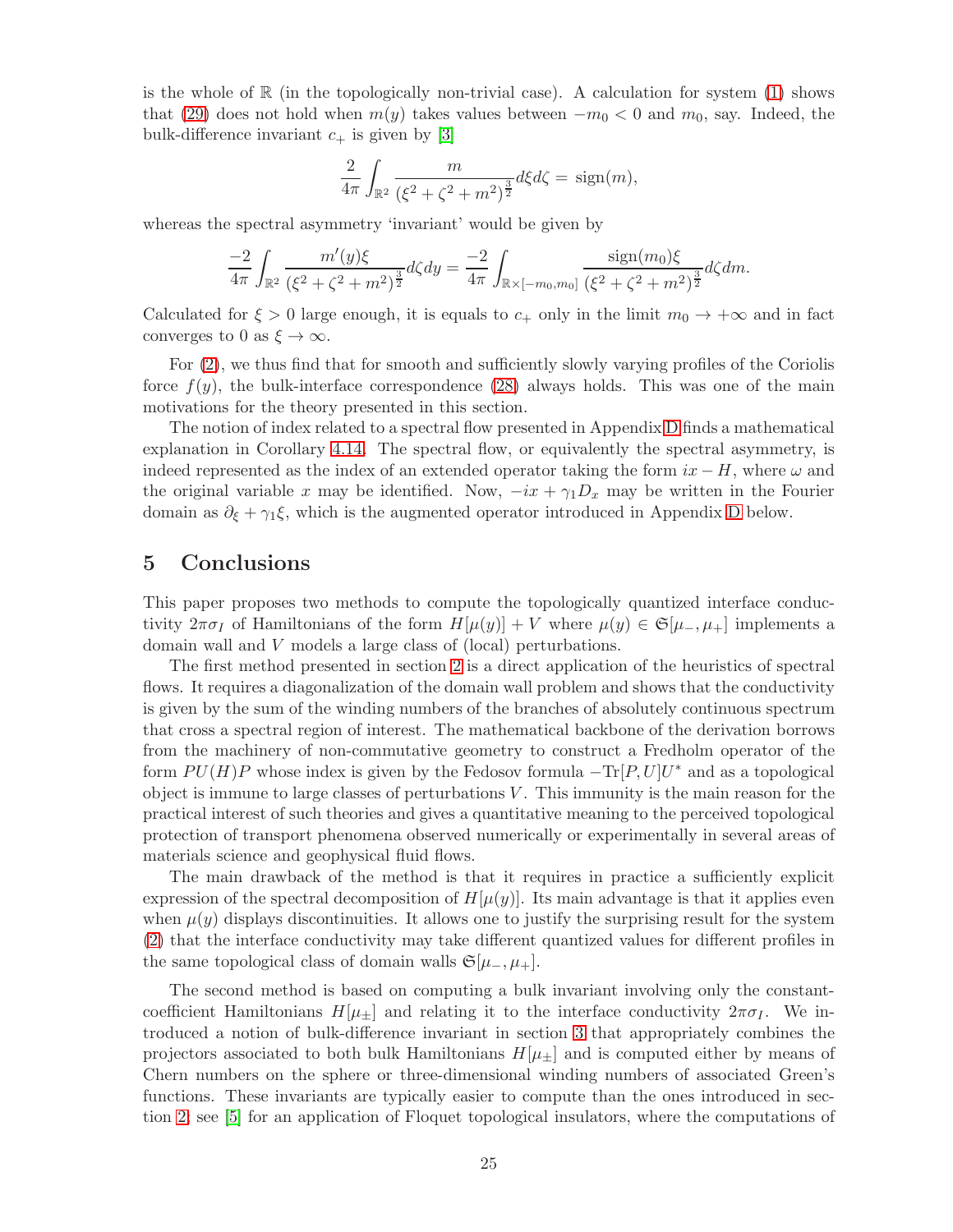these bulk invariants is possible while the spectral decomposition of the domain walls seems intractable.

Once these bulk invariants are computed, they are related to the interface conductivity by a general principle called here a bulk-interface correspondence. While the latter does not always hold as we just mentioned, we showed in section [4](#page-9-0) that it applied to a large class of differential operators when their coefficients are sufficiently smooth, and for the system [\(2\)](#page-1-2) sufficiently slowly varying.

The correspondence is proved by relating both indices to a third one given as the index of a Fredholm differential operator constructed from  $H[\mu(y)]$  by adding a second domain wall  $i\nu(x)$  (and hence enforcing localization) in the direction of propagation along the interface. We first introduced some sufficient (pseudo-)differential conditions ensuring that the conductivity was quantized. We then related the conductivity to an integral involving only the symbol of the Hamiltonian  $H[\mu(y)]$  and identified this integral with the Fedosov-Hörmander formula for the index of the differential operator.

Our class of operators was restricted to the form [\(20\)](#page-16-1) that includes generalizations of models such as [\(1\)](#page-1-1) and [\(2\)](#page-1-2) or the Floquet model in [\[5\]](#page-36-7). The method extends to a larger class of topologically nontrivial differential operators such as those appearing in superconductor theory [\[43\]](#page-38-5); see [\[37\]](#page-38-16).

# Acknowledgment

This research was partially supported by the Office of Naval Research, Grant N00014-17-1-2096 and by the National Science Foundation, Grants DMS-1908736 and EFMA-1641100.

# <span id="page-25-0"></span>A Index of interface Hamiltonian

The proof of Theorem [2.1](#page-4-0) is similar to those derived in [\[3\]](#page-36-1) to compute the index of interface Hamiltonians. We highlight the main differences. It is shown in [\[3\]](#page-36-1) that under the assumptions on the spectral decomposition of  $U(H)$ , then  $PU(H)P_{\text{Ran}P}$  is a Fredholm operator and

$$
-\text{Index}(PUP) = \text{Tr}[P, U]U^* = \text{Tr}[P, W](I + W^*) = \text{Tr}[P, W]W^* + \text{Tr}[P, W]
$$

since  $[P, W]$  is trace-class. Moreover, as in [\[3,](#page-36-1) [10\]](#page-37-17), the above traces and given by the integrals along the diagonals of their Schwartz kernels. The trace of  $[P, W]$  is seen to vanish since  $(p(x) - p(y))_{|y=x} = 0$ . The Schwartz kernel of W is given by

$$
w(x - x'; y, y') = \int_{\mathbb{R}} \sum_{j} W(E_j(\xi)) \psi_j(y, \xi) \psi_j^*(y', \xi) \frac{e^{i(x - x')\xi}}{2\pi} d\xi.
$$

The kernel of  $W^*$  is given by  $w^*(x'-x;y',y)$  with  $w^*_{ij} = \bar{w}_{ji}$ . The kernel of  $[P,W]W^*$  is thus given by

$$
t(x, x'; y, y') = \int_{\mathbb{R}^{d+1}} (\chi(x) - \chi(x''))w(x - x''; y, y'')w^*(x' - x''; y', y'')dx''dy'',
$$

where  $\chi(x)$  is the kernel of the projection P. Therefore,  $T := Tr[P, W]W^*$  is computed by  $T = \int_{\mathbb{R}^{d+1}} t(x, x; y, y) dx dy$ . Using the change of variables  $(x, x'') \rightarrow (z, x'') = (x - x''', x'')$  with  $dxdx'' = dzdx''$ , and computing  $\int_{\mathbb{R}} (\chi(x'' + z) - \chi(x''))dx'' = z$ , we obtain

$$
T = \text{tr} \int_{\mathbb{R}^{2d+1}} z w(z; y, y') w^*(z; y, y') dz dy dy'.
$$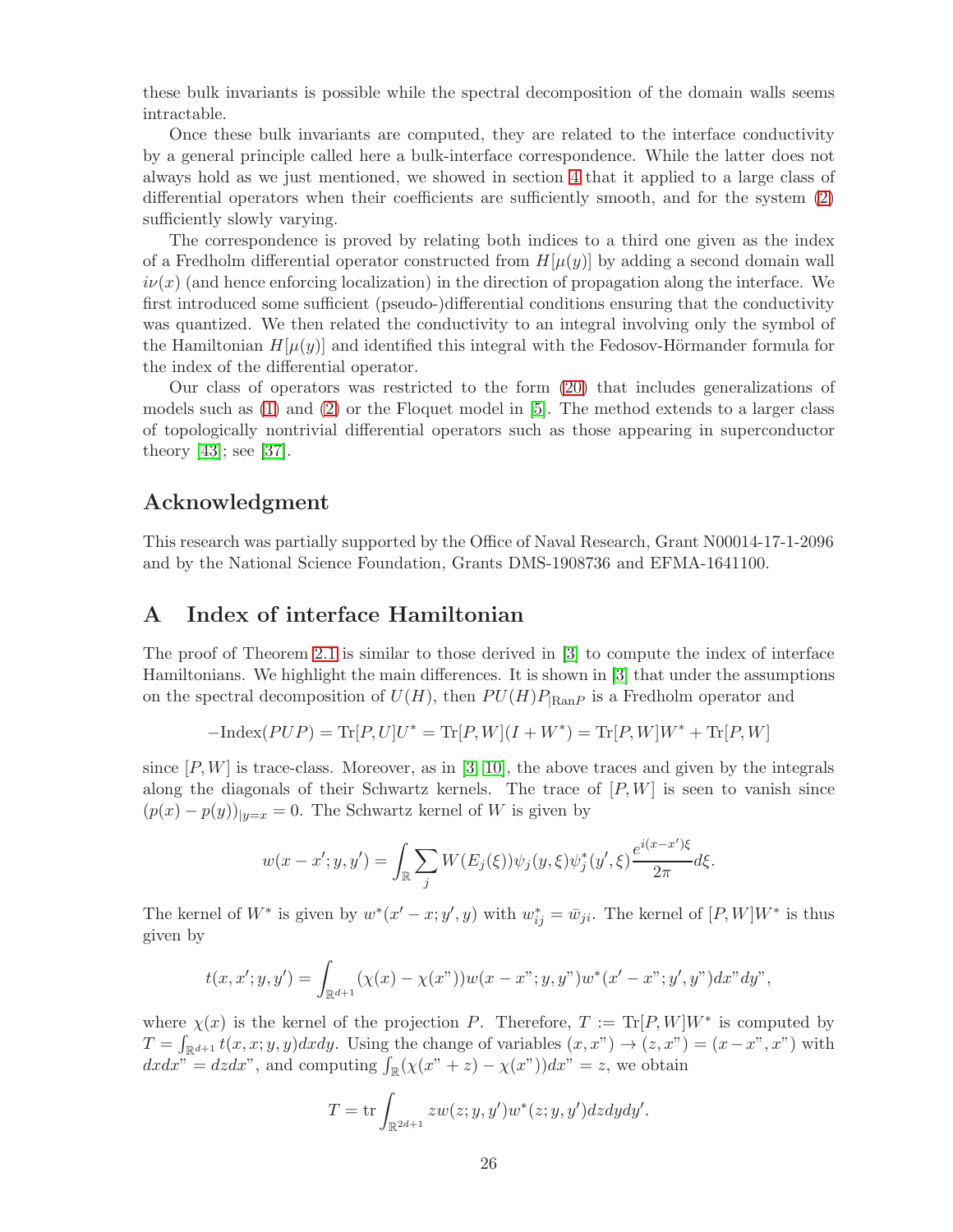Using the Fourier transform from  $z$  to  $\xi$  yields by Parseval

$$
T = \frac{-\mathrm{tr}}{2\pi i} \int_{\mathbb{R}^{2d+1}} \partial_{\xi} \hat{w}(\xi; y, y') \hat{w}^*(\xi; y, y') d\xi dy dy',
$$

where  $\hat{w}(\xi;\cdot)$  is the component-wise Fourier transform of  $w(x;\cdot)$  given by

$$
\hat{w}(\xi; y, y') = \sum_j W(E_j(\xi)) \psi_j(y, \xi) \psi_j^*(y', \xi).
$$

The derivative  $\partial_{\xi}$  applies to  $W \circ E_j$  and to  $\psi_j(y,\xi)\psi_j^*(y',\xi)$ . At a fixed  $\xi$ , consider the latter contribution, which is given by

$$
\tau(\xi):=\int \sum_{j,k} \text{tr}\partial_\xi [\psi_j(y,\xi)\psi_j^*(y',\xi)] \psi_k(y',\xi) \psi_k^*(y,\xi) dy dy'.
$$

We show that  $\tau(\xi) = 0$ . Indeed, we distribute  $\partial_{\xi}$  over the product, exchange y and y' in the second contribution to get (dropping the  $\xi$ -dependence to simplify notation)

$$
\mathrm{tr}\int \sum_{j,k} [\partial_{\xi}\psi_j(y)\psi_j^*(y')\psi_k(y')\psi_k^*(y) + \psi_j(y')\partial_{\xi}\psi_j^*(y).\psi_k(y)\psi_k^*(y')]dydy'.
$$

Applying traces to these products of rank-one matrices yields (with  $\bar{\psi}$  as a column vector)

$$
\tau(\xi) = \int \sum_{j,k} [\partial_{\xi} \psi_j(y) \cdot \bar{\psi}_k(y) \bar{\psi}_j(y') \cdot \psi_k(y') + \partial_{\xi} \bar{\psi}_j(y) \cdot \psi_k(y) \psi_j(y') \cdot \bar{\psi}_k(y')] dy dy'.
$$

By orthogonality of the eigenvectors, only the terms  $j = k$  survive the integration and then  $\sigma(\xi) = \int \sum$ j  $\partial_{\xi} |\psi_j(y)|^2 dy = \sum$ j  $\partial_{\xi}$ Z  $|\psi_j(y)|^2 dy = 0$ . As a consequence,  $T = \frac{-\text{tr}}{\Omega}$  $2\pi i$  $\sqrt{}$  $_{j,k}$ Z  $\partial_{\xi}W \circ E_j(\xi)\psi_j(y,\xi)\psi_j^*(y',\xi)W^* \circ E_j(\xi)\psi_k(y',\xi)\psi_k^*(y,\xi)dydy'd\xi.$ 

Taking traces again and integrating in  $y$  and  $y'$  yields

$$
T = \frac{-1}{2\pi i} \sum_j \int \partial_{\xi} W \circ E_j(\xi) W^* \circ E_j(\xi) d\xi = - \sum_j \mathcal{W}_1(W \circ E_j).
$$

Here,  $W_1(f)$  is the winding number of a (compactly supported) function f. Since the integral of W' vanishes, the winding number of  $W \circ E_j$  and that of  $U \circ E_j$  are the same. This concludes the proof of Theorem [2.1.](#page-4-0)

# <span id="page-26-0"></span>B Calculations of conductivities in systems [\(1\)](#page-1-1) and [\(2\)](#page-1-2)

We show that the corresponding operators are unbounded self-adjoint operators on  $L^2(\mathbb{R}^2) \otimes \mathbb{C}^n$ and compute the interface conductivity in some tractable cases.

**The**  $2 \times 2$  system [\(1\)](#page-1-1). We briefly recall and slightly extend results computed in [\[3\]](#page-36-1) for this system so that they can be contrasted with the more challenging  $3 \times 3$  system. The domain of definition of H making it self-adjoint is given by  $\mathcal{D}(H) := (H + \epsilon i)^{-1} \mathcal{H}$  with  $\mathcal{H} = L^2(\mathbb{R}^2) \otimes \mathbb{C}^2$ .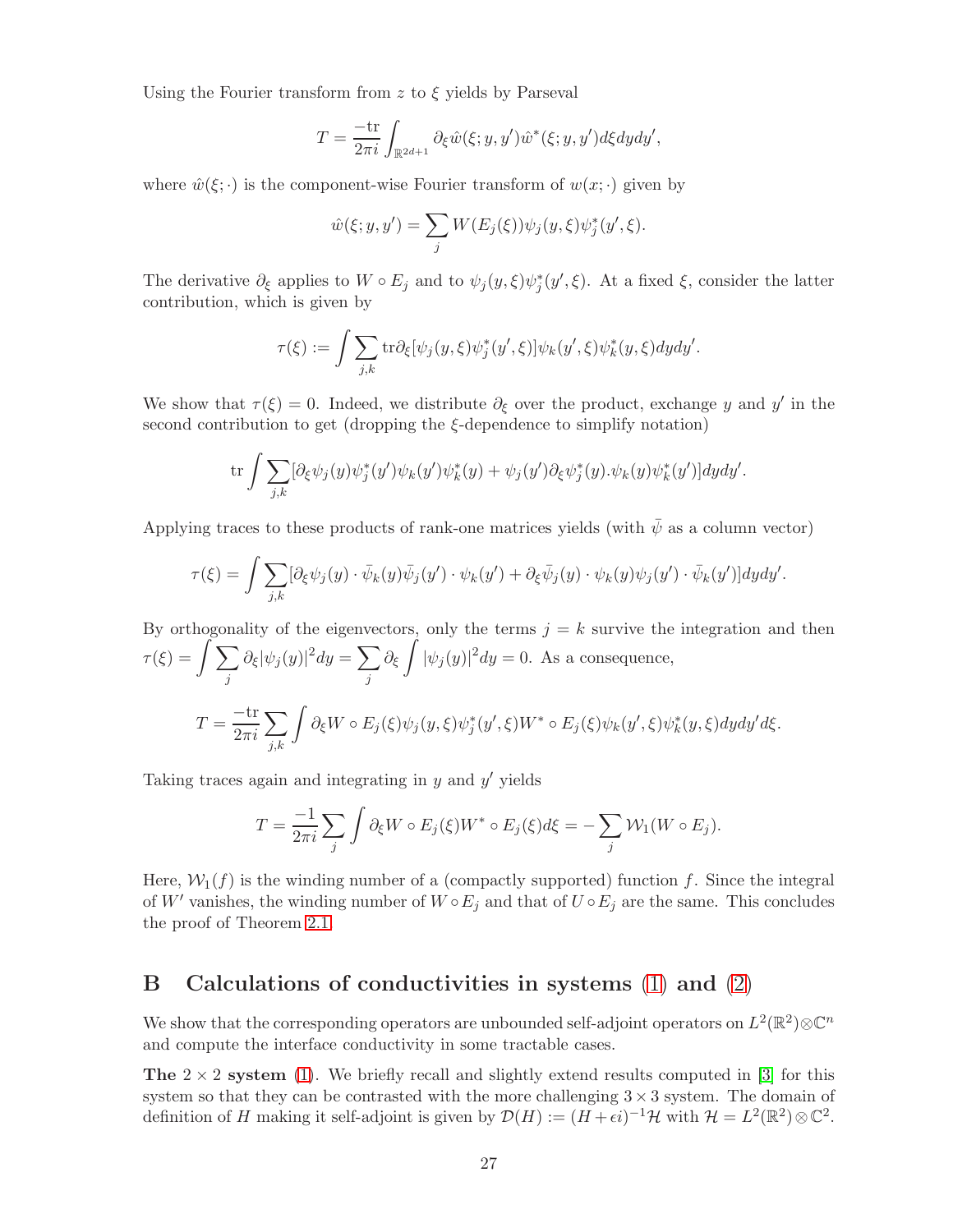Here  $\epsilon = \pm 1$ . Following [\[13,](#page-37-10) Chapters 4&8], we verify that the above domain is independent of  $\epsilon$ . Indeed the source problem, with  $\epsilon = 1$ , may be recast as

$$
(m+i)\psi_1 + (D_x - iD_y)\psi_2 = s_1, \quad (D_x + iD_y)\psi_1 + (i - m)\psi_2 = s_2
$$

which after elimination of one variable yields, for instance,

$$
((m+i) + (D_x - iD_y)\frac{-1}{i-m}(D_x + iD_y))\psi_1 = s_1 - (D_x - iD_y)\frac{1}{i-m}s_2.
$$

This is an elliptic problem that implicitly defines a  $m(y)$ −dependent domain of definition. The same domain of definition applies to  $\psi_2$ .

Now, for any bounded (multiplication or not) operator V, the problem  $(H + V + \epsilon i)\psi = 0$ implies that  $\psi = 0$  since  $((H + V)\psi, \psi)$  is real and  $(\epsilon i\psi, \psi)$  is purely imaginary. This shows that for such perturbations,  $H_V = H + V$  is self-adjoint and the spectral calculus applies.

**Spectral decomposition of system** [\(1\)](#page-1-1). Let us first consider  $m(y)$  either of the form  $m(y) = \lambda y$  or  $m(y)$  a switch function in  $\mathfrak{S}[m_-, m_+]$  with  $m_-m_+ < 0$ . Detailed calculations are in [\[4,](#page-36-2) [3\]](#page-36-1). We summarize the main relevant results.

Let us consider  $H[\xi]$ , the partial Fourier transform from x to  $\xi$ , which we represent [\[4,](#page-36-2) [3\]](#page-36-1) as  $D_y\sigma_1 + m(y)\sigma_2 + \xi\sigma_3$  after a global unitary transform permuting  $\sigma_{1,2,3}$  to  $\sigma_{3,1,2}$ . In case (i),  $H[\xi]$  has compact resolvent, while in case (ii), its restriction to the interval  $(-m_0, m_0)$ with  $m_0 = \min(|m_+|, |m_-|)$ , is also compact. As  $\xi$  varies, this provides branches of absolutely continuous spectrum for the operator  $H[m(y)].$ 

In either case, we observe that solving  $(H[\xi] - E)\psi = 0$ , i.e., finding the edge states, amounts to solving

$$
(\xi-E)\psi_1-i\mathfrak{a}\psi_2=0,\quad i\mathfrak{a}^*\psi_1-(\xi+E)\psi_2=0,\qquad \mathfrak{a}=\partial_y+m(y),\quad \mathfrak{a}^*=-\partial_y+m(y),
$$

which leads to trivial branches of spectrum corresponding to the shared (strictly) positive eigenvalues of  $\mathfrak{aa}^*$  and  $\mathfrak{a}^*\mathfrak{a}$ , and one special branch of spectrum corresponding to the nontrivial kernel of  $\mathfrak{a}$  when  $m_- < 0 < m_+$  (the case we now consider). The branch is given by  $\mathfrak{a}\psi_2 = 0$ ,  $\psi_1 = 0$ , and  $E(\xi) = -\xi$ , with group velocity  $E'(\xi) = -1$  corresponding to a mode moving towards negative values along the x axis. In other words, the operator  $H[m(y)]$  admits the

branch of continuous spectrum (parametrized by E)  $e^{-M(y)}e^{-iEx}$ 1  $\setminus$ at least for values  $|E|$  <  $m_0$  in case (ii), where M is the antiderivative of m with  $M(0) = 0$ .

The above calculations imply that  $2\pi\sigma_I = -\text{sign}(m_+)$  when  $m(y) \in \mathfrak{S}[\mu_-, \mu_+]$  and  $m_+m_- < 0$  (with  $\sigma_I = 0$  when  $m_+m_- > 0$ ) while  $2\pi\sigma_I = -\text{sign}(\lambda)$  when  $m(y) = \lambda y$ (and would vanish for  $m(y) = \lambda |y|$ ).

The  $3 \times 3$  system [\(2\)](#page-1-2). We start by analyzing its Hermitian structure. We consider the  $3 \times 3$ system with perturbation given by  $H_V = H + V$ . We define the domain of such an operator as  $\mathcal{D}(H) = (H + \epsilon i)^{-1} \mathcal{H} \subset \mathcal{H}$  with  $\mathcal{H} = L^2(\mathbb{R}^2) \otimes \mathbb{C}^3$  with  $\epsilon = \pm 1$  and then show that  $H + V + \epsilon i$ is still surjective from  $\mathcal{D}(H)$  to H, or equivalently that the kernel of  $H + V + \epsilon i$  on that domain is trivial. The problem  $(H + i)\psi = S$ , with  $\epsilon = 1$  to simplify may be recast as

$$
\begin{pmatrix} i + D_x \sigma_1 & B \ B^* & i \end{pmatrix} \begin{pmatrix} w \ v \end{pmatrix} = S = \begin{pmatrix} S_w \ S_v \end{pmatrix}
$$

where we have defined  $w = (\eta, u)^t$  and  $B = (D_y, if(y))^t$ . We find  $(i + D_x \sigma_1)^{-1} = -(1 + D_y \sigma_1)^{-1}$  $D_x^2$ <sup>-1</sup> $(i - D_x \sigma_1)$  so that the above system is equivalent to

$$
(B^*(1+D_x^2)^{-1}(i-D_x\sigma_1)B+i)v = S_v + (1+D_x^2)^{-1}(i-D_x\sigma_1)S_w,
$$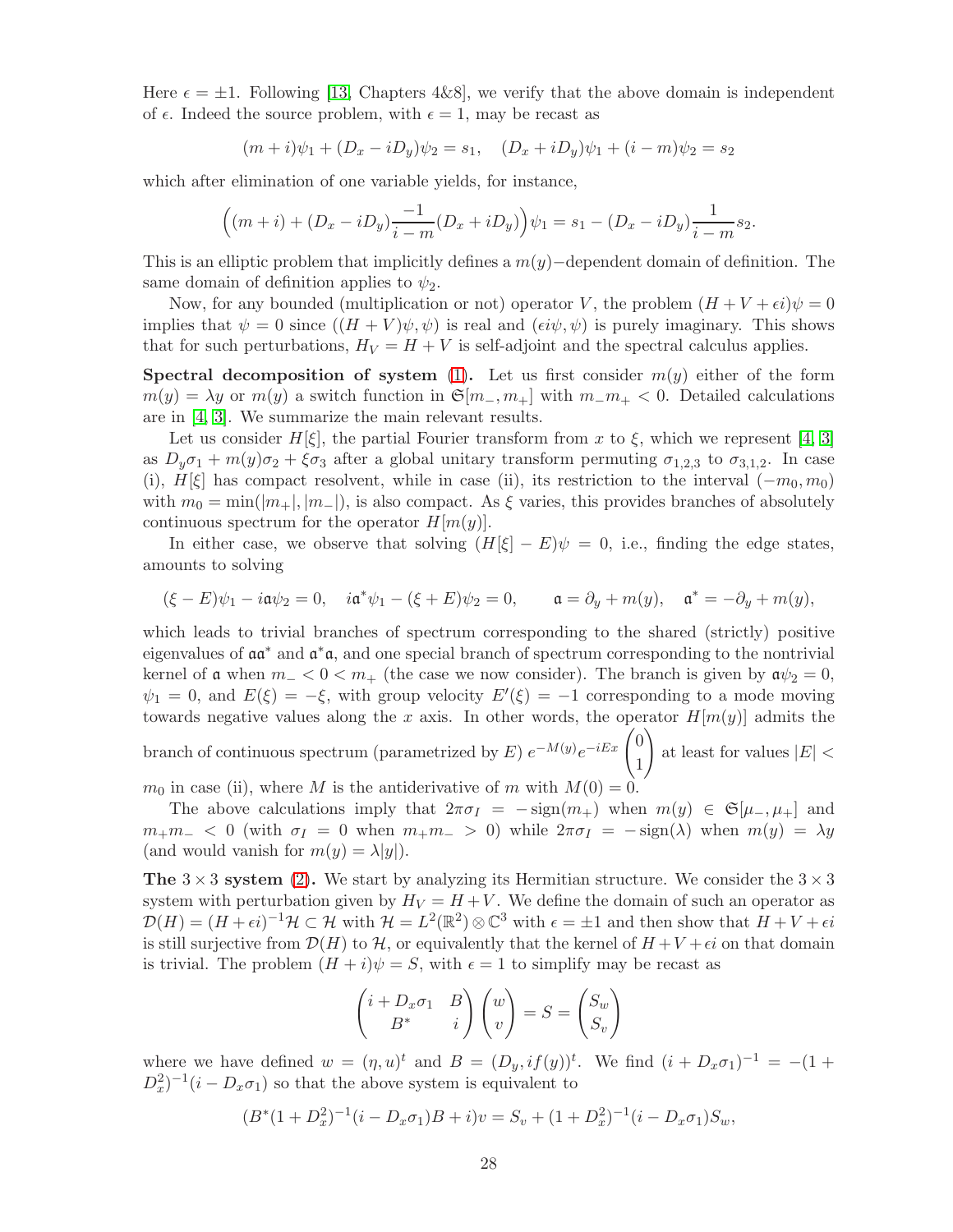along with  $w = (1 + D_x^2)^{-1} (S_w + (i - D_x \sigma_1) B_v)$ . The equation for v is therefore  $(B^*(i - D_x \sigma_1) B_v)$ .  $(D_x \sigma_1)B + i(1 + D_x^2)y = (1 + D_x^2)S_v + (i - D_x \sigma_1)S_w$  or equivalently

$$
(i(D_y^2 + f^2) + f'(y)D_x + i(1 + D_x^2))v = (1 + D_x^2)S_v + (i - D_x\sigma_1)S_w
$$

This is an elliptic problem with a unique solution, which provides a domain of definition for v given by  $(D_x^2 + D_y^2 + \langle f \rangle^2)^{-1} (1 + D_x^2) L^2(\mathbb{R}^2)$ . This propagates to a domain of definition for  $(\eta, u)$  coming from  $w = (1 + D_x^2)^{-1} (S_w + (i - D_x \sigma_1) Bv)$ . We observe that the spaces are independent of  $\epsilon = \pm 1$ .

For any bounded Hermitian perturbation V, the same spaces provide that  $(H+V+\epsilon i)\psi=0$ implies that  $\psi = 0$ . Indeed on that domain  $((H + V)\psi, \psi)$  is real while  $(\psi, \epsilon i\psi)$  is purely imaginary. This shows that  $H_V = H + V$  is a self-adjoint operator on  $\mathcal{D}(H)$  and the spectral calculus applies.

**Spectral decomposition of system [\(2\)](#page-1-2).** Consider now the Hamiltonian  $H[f(y)]$ , which is invariant by translation along the x−axis. One difficulty not present in the  $2\times 2$  system is the presence essential spectrum at energy 0. The bulk-interface correspondence predicts a number of protected interface modes equal to 2, which is 'often' the case, as we demonstrate in section [4,](#page-9-0) but not always. We now compute the winding number of branches of continuous spectrum for several profiles  $f(y)$ . Similar calculations have been worked out in [\[12,](#page-37-1) [40,](#page-38-2) [42,](#page-38-3) [41\]](#page-38-19) without explicitly looking to identify spectral branches.

We are looking at continuous branches of spectrum of  $H[f(y)]$ , i.e., discrete spectrum of  $H[\xi]$  that is continuous in  $\xi$ . This requires solving for  $H[\xi]\psi = E(\xi)\psi$  for  $\psi = (\eta, u, v)^t$ , which is given by the following system:

<span id="page-28-0"></span>
$$
\xi u + Dv = E\eta, \quad \xi \eta + if v = Eu, \quad D\eta - if u = Ev,\tag{30}
$$

with  $D = \frac{1}{i}$  $\frac{1}{i}\partial_y$ . We first make general remarks on such systems and then consider specific examples that can be solved explicitly. For concreteness, we consider the setting where  $f'(y) \geq$ 0. We first look for solutions with  $v = 0$ . We find from the other equations that  $|E| = |\xi|$ and  $u = \pm \eta$  when  $E \neq 0$  with  $\partial_{\eta} \eta + f u = 0$ . This shows that  $\eta = u$  provides a solution  $u = e^{-F(y)}$  with  $F'(y) = f(y)$  and  $F(0) = 0$ , say, which is unique up to normalization. Note that  $au = 0$  with  $a = \partial_y + f$  an operator with non-trivial kernel and trivial co-kernel (and hence a Fredholm operator in appropriate topologies with index equal to 1). Note that  $E = E(\xi) = \xi$  provides a branch of continuous spectrum. Moreover,  $E'(\xi) = 1$  corresponds to waves propagating toward positive values of  $x$ ; these are the eastward propagating Kelvin waves in the geophysical application.

Still with  $v = 0$ , it remains to look at the case  $E = \xi = 0$  where we find that  $D\eta = ifu$ as the only constraint. There is an infinite number of solutions and  $E = \xi = 0$  corresponds to essential spectrum that needs to be avoided. We thus assume  $E \neq 0$ .

Let us now look for solutions with  $v \neq 0$ . Eliminating  $\eta$ , assuming  $\xi \neq 0$ , yields

$$
(\xi D + i f E)v = (E^2 - \xi^2)u, \quad (ED - i f \xi)u = (E\xi + iDf)v,
$$

and further eliminating  $u$  provides the following equation for  $v$ :

$$
(D2 + f2 + \frac{\xi}{E}f')v = (-\partial_y^2 + f^2 + \frac{\xi}{E}f')v = (E^2 - \xi^2)v.
$$

We verify from [\(30\)](#page-28-0) that the above equation still holds when  $\xi = 0$ .

Let us assume that  $E^2 = \xi^2$ . Then  $\xi = -E$  implies that the above equation for v is  $\mathfrak{a}^*$  av = 0 whereas  $\xi = E$  implies that  $\mathfrak{a} \mathfrak{a}^* v = 0$ . The latter admits  $v = 0$  as a unique solution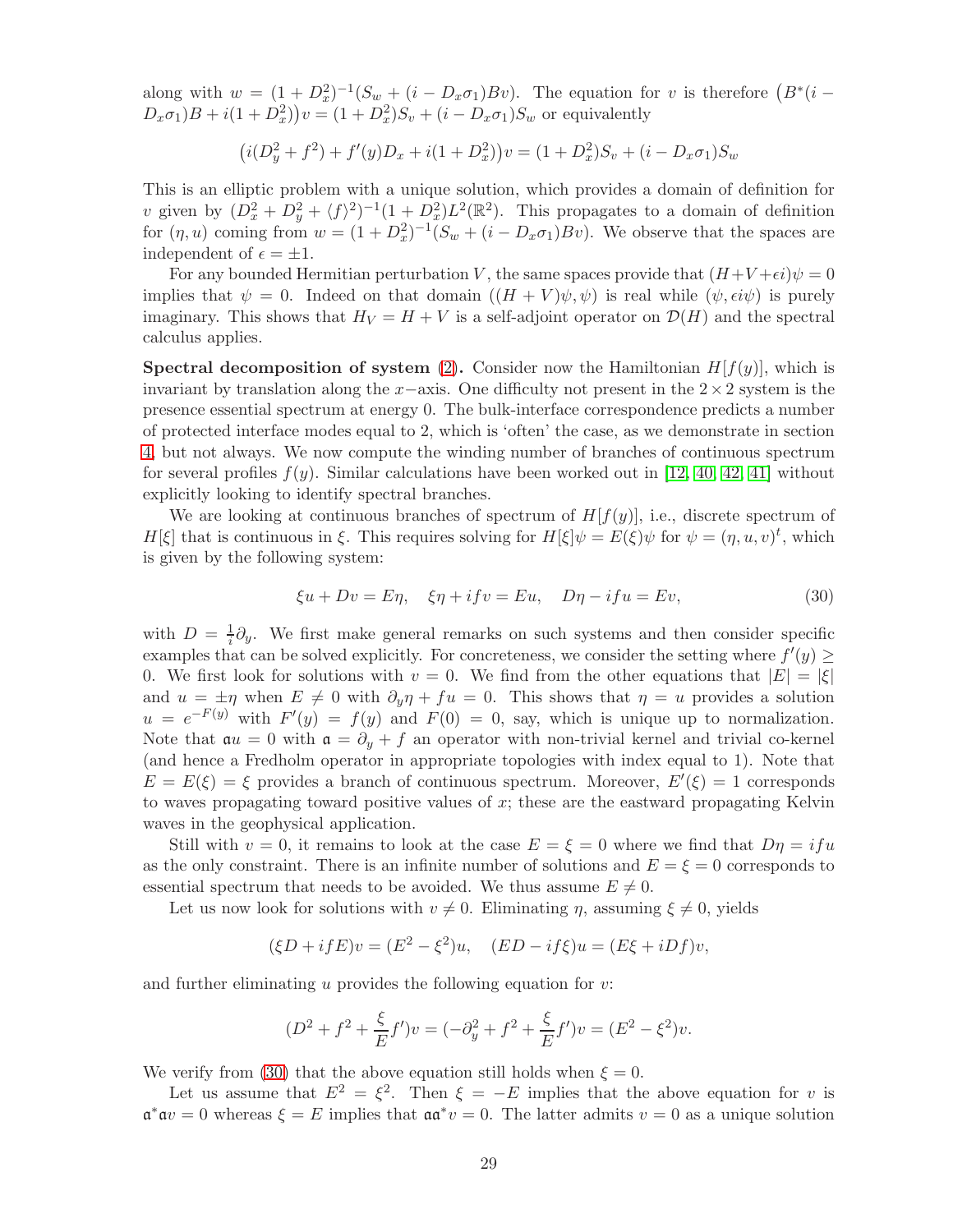while the former admits the solution  $v = e^{-F(y)}$ . When  $E = -\xi$ , we then verify that

$$
(\partial_y - f)u = -\mathfrak{a}^* u = \frac{i}{\xi} (\xi^2 + f^2 - f')v, \qquad -\mathfrak{a}^* \eta = \frac{i}{\xi} (\xi^2 - f^2)v.
$$

These equations admit solution if and only if the right hand sides are orthogonal to the solutions in the kernel of  $\alpha$  by the Fredholm alternative. As a consequence, we observe that  $\int_{\mathbb{R}} (\xi^2 + f^2 - f')v^2 dy = \int_{\mathbb{R}} (\xi^2 - f^2)v^2 dy = 0$ . Only for specific f are such constraints satisfied (they are for instance when  $f = f_0 \text{sign}(y)$ ). But in any case, they are satisfied for two values of  $\xi$  at most and therefore only generate discrete spectrum in  $H[f(y)]$  at most. Such discrete spectrum is irrelevant in our pursuit of branches of continuous spectrum and does not modify the value of Fredholm indices.

Therefore,  $|E| \neq |\xi|$  when  $v \neq 0$ . Once v is found, then u and  $\eta$  are given by

$$
u = \frac{1}{E^2 - \xi^2} (\xi D + i f E) v
$$
,  $\eta = \frac{1}{E} (\xi u + Dv)$ .

We are left with verifying that u and  $\eta$  thus defined are normalizable when v is normalizable, which may depend on  $f(y)$  but holds in the cases considered below.

We thus look for non-trivial solutions of the equation  $\left(-\partial_y^2 + f^2 + \frac{\xi}{E}\right)$  $(\frac{\xi}{E}f')v = (E^2 - \xi^2)v.$  It does not seem possible to solve such an equation in closed form for arbitrary functions  $f(y)$ . We consider cases that admit closed-form expressions.

We first consider the case  $f(y) = f_0 \text{sign}(y)$ . The solution v is even in y and given by  $e^{-\mu y}$ for  $y > 0$  with  $\mu > 0$  such that  $-\mu^2 + f_0^2 = E^2 - \xi^2$ . The jump conditions at  $y = 0$  read  $v'(0-) - v'(0+) + \frac{\xi}{E} 2f_0 = 0$  or equivalently  $\mu = -\frac{\xi}{E}$  $\frac{\xi}{E} f_0$ . Plugging this into the above equation yields two solutions  $E^2 = f_0^2$  or  $E^2 = \xi^2$ . We have already ruled out the latter. The former gives  $E = -f_0 \text{sign}(\xi)$  so that  $\mu > 0$ . As a consequence, we observe that  $E = \mp f_0$  is infinitely degenerate. The effect of the interaction of the bulk 0 sheet and the varying  $f$  is the presence of stationary waves since  $E'(\xi) = 0$ . Moreover, we observe a spectral gap in  $(-f_0, f_0)$  for the part of the spectrum corresponding to  $v \neq 0$ . For energies  $|E| < f_0$ , we thus obtain only one branch of continuous spectrum given by the Kelvin waves. The number of interface modes is equal to 1, not 2 as (wrongly) predicted by the bulk interface correspondence. We refer the reader to [\[42,](#page-38-3) [41\]](#page-38-19) for other explicit calculations, obtained for instance in the presence of an odd viscosity contribution  $\varepsilon$  so that f in the equations is replaced by  $f + \varepsilon \Delta$ .

Below, we analyze more general cases of  $f(y)$  constant for  $\pm y > 0$ . We find the surprising result that asymmetric edge states may appear when  $0 < f_{-} < f_{+}$  even though the bulkdifference invariant clearly vanishes in such a case.

First, we consider the practically relevant case  $f(y) = \lambda y$  with  $\lambda > 0$  for concreteness. Now that  $f' = \lambda$  is constant, we can relate the spectrum of the problem of interest to that of the quantum harmonic oscillator. We find that  $\mathfrak{a}^*\mathfrak{a}v = (E^2 - \xi^2 - \lambda(1 + \frac{\xi}{E}))v$ . The spectrum of  $\mathfrak{a}^* \mathfrak{a}$  is given by  $2n\lambda$  so that

$$
E_n^2 - \xi^2 - \lambda \frac{\xi}{E_n} = (2n+1)\lambda, \qquad E_n^3 = (\lambda(2n+1) + \xi^2)E_n + \lambda \xi.
$$

We look for all solutions to the above equation, except for the case  $E^2 = \xi^2$ , which we ruled out and occurs only when  $n = 0$ . These are all cubic equations, which can be solved explicitly. The case  $n = 0$  provides two solutions, one with positive energy and the other one with negative energy. These are called Yanai waves. We verify that  $E'_{0}(\xi) > 0$  for such waves and they therefore also propagate eastward.

The rest of the solutions are composed of Rossby waves and Poincaré waves coming in continuous branches of spectrum crossing an energy level different from 0 a finite and even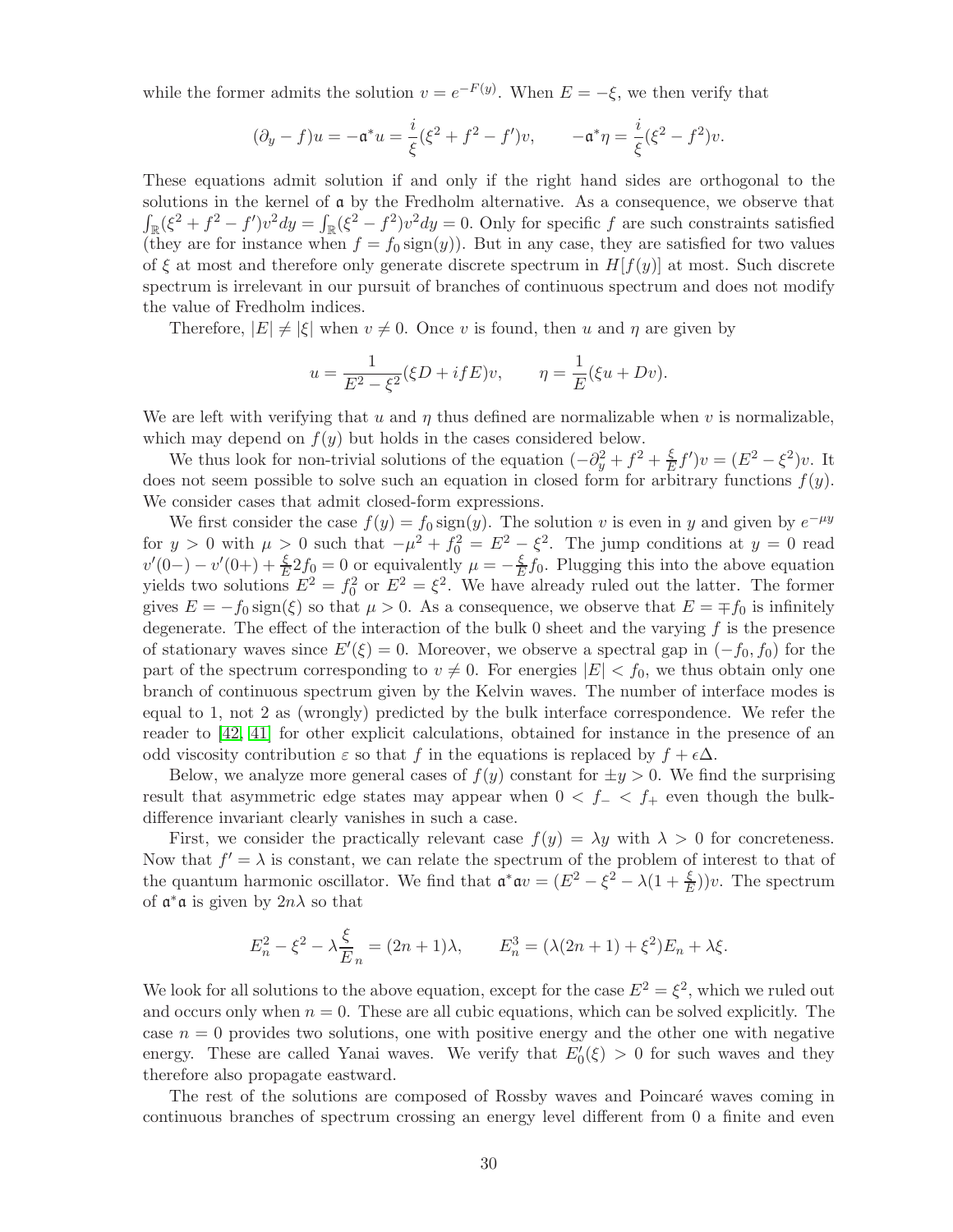number of times so that they are topologically trivial (with a vanishing winding number); see [\[12,](#page-37-1) [42\]](#page-38-3) as well.

As a summary of the above calculations, we therefore find that  $2\pi\sigma_I$  is given by  $+1$  when  $f(y) = f_0 \text{sign}(y)$  with  $f_0 > 0$  while it is given by  $+2$  when  $f(y) = \lambda y$  with  $\lambda > 0$ .

Coriolis force taking two values on half lines. We finally consider the case with  $f(y) = f_+$ for  $y > 0$  and  $f(y) = f_{-} < f_{+}$  for  $y < 0$ . Then v, assuming  $E \neq 0$ , solves the following system:

$$
-\partial_y^2 v + f^2 v = (E^2 - \xi^2)v, \quad y \neq 0; \qquad -(v'(0^+) - v'(0^-)) + \frac{\xi}{E}(f_+ - f_-)v(0) = 0.
$$

The solutions are given by  $v(y) = e^{-\mu+y}$  for  $y > 0$  and  $v(y) = e^{\mu-y}$  for  $y < 0$  with  $\mu_{\pm} > 0$  as a necessary condition for normalization. We thus obtain the system of equations for  $(E, \mu_+, \mu_-)$ knowing  $(\xi, f_+, f_-)$ :

$$
E^{2} - \xi^{2} = f_{+}^{2} - \mu_{+}^{2} = f_{-}^{2} - \mu_{-}^{2}, \qquad \mu_{+} + \mu_{-} + \frac{\xi}{E}(f_{+} - f_{-}) = 0.
$$

We want solutions such that  $\mu_{\pm} > 0$ .  $f_{+} - f_{-} > 0$  implies that  $\frac{\xi}{E} < 0$ . We introduce:

$$
f_e = \frac{1}{2}(f_+ + f_-),
$$
  $f_o = \frac{1}{2}(f_+ - f_-) > 0.$ 

From  $\mu_+^2 - \mu_-^2 = (\mu_+ + \mu_-)(\mu_+ - \mu_-) = f_+^2 - f_-^2$  we deduce that  $\mu_+ - \mu_- + \frac{E}{\xi}$  $\frac{E}{\xi}(f_+ + f_-) = 0.$ Let us define  $\nu = \frac{E}{\epsilon}$  $\frac{E}{\xi}$ . Then,

$$
\mu_+ + \nu^{-1} f_o + \nu f_e = 0
$$
 so that  $\mu_+^2 = \nu^{-2} f_o^2 + f_o f_e + \nu^2 f_e^2 = f_+^2 + \xi^2 (1 - \nu^2)$ .

This gives an equation for  $\nu$ , or equivalently E, using  $f_+^2 - 2f_0f_e = f_o^2 + f_e^2$ ,

$$
(f_e^2 + \xi^2)\nu^4 - (f_o^2 + f_e^2 + \xi^2)\nu^2 + f_o^2 = 0 \text{ or } (f_e^2 + \xi^2)(\nu^2 - 1)(\nu^2 - \frac{f_o^2}{f_e^2 + \xi^2}) = 0.
$$

We know the existence of a branch  $E(\xi) = \xi$  (Kelvin waves with  $v = 0$ ) and ruled out  $E(\xi) = -\xi$ . With  $|E| \neq |\xi|$ , we know that  $\xi/E < 0$  so that, since  $f_0 > 0$ , the only admissible solution is

$$
E = \frac{-\xi f_o}{\sqrt{f_e^2 + \xi^2}}.\tag{31}
$$

For such a branch, we verify that  $\partial_{\xi} E < 0$ . The only valid solutions of interest satisfy that  $\mu_{\pm} = -\nu f_o \mp \nu^{-1} f_e > 0$ , or equivalently,

$$
f_o > \nu^2 |f_e|
$$
 or  $\xi^2 \ge |f_e|(f_o - |f_e|),$ 

where we used the above expression for  $\nu$ . An admissible branch of continuous spectrum inside the bulk gaps implies  $|E| < M := \min(|f_-\,|, |f_+|) = |f_0 - f_0|$ . We thus find the constraints

$$
\xi^2 \ge |f_e|(f_o - |f_e|),
$$
 and  $(2f_o - |f_e|)\xi^2 < |f_e|(f_o - |f_e|)^2.$ 

We then consider three cases. (i)  $|f_e| \geq 2f_o$  in which case both constraints are satisfied; (ii)  $2f_o > |f_e| \ge f_o$  in which case the first constraint is always satisfied and the second one provides

$$
\xi^2 < |f_e| \frac{(|f_e| - f_0|)^2}{2f_o - |f_e|}.
$$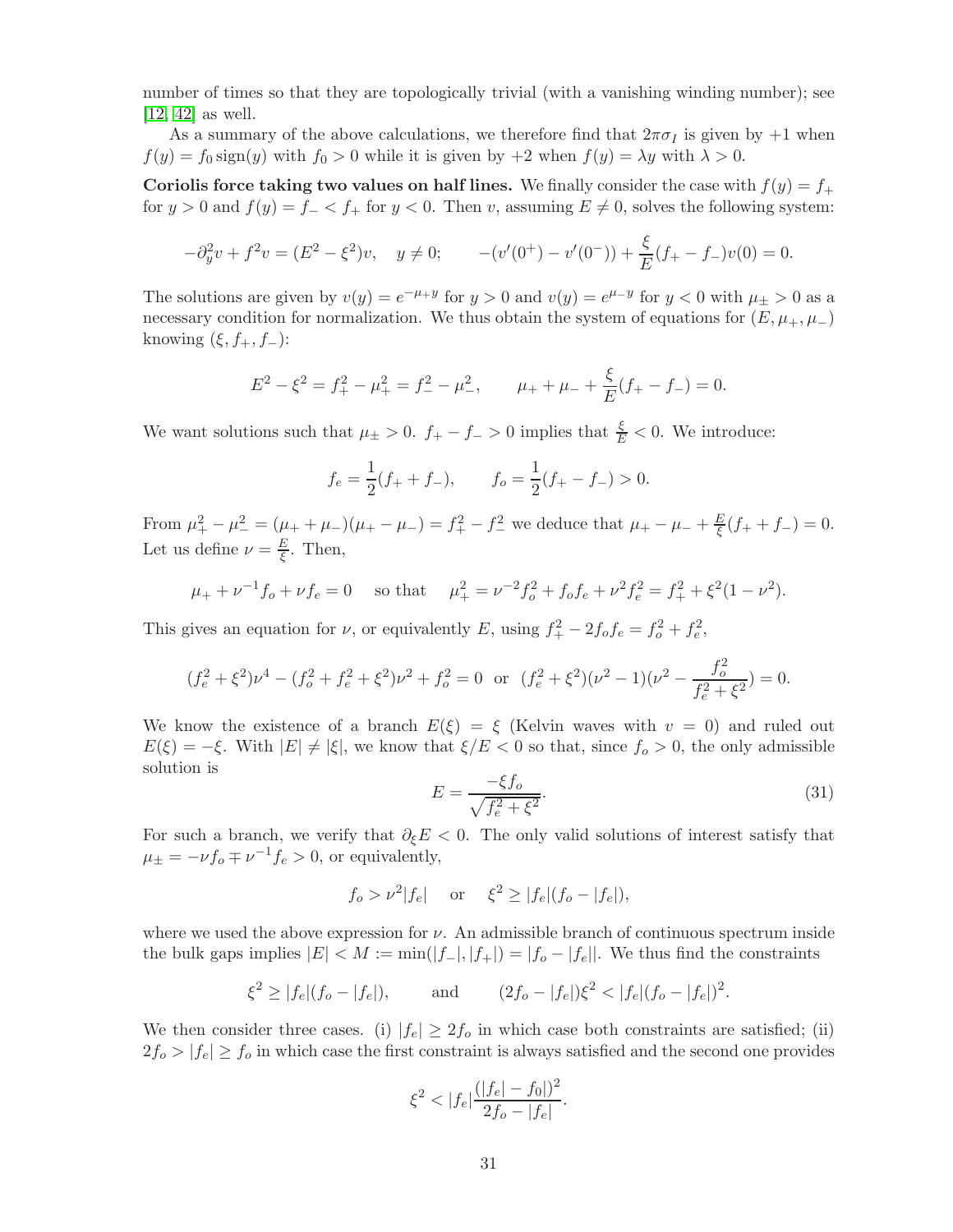(iii) The third and last case is  $|f_e| < f_o$  in which case the two constraints combined impose  $2f_o - |f_e| < f_o - |f_e|$ , which is not possible.

We verify that  $f_ - < 0 < f_ +$  belongs to case (iii). Only the Kelvin waves  $E(\xi) = \xi$ , as in the case  $f = -f_{+}$ , cross the bulk band gap. Surprisingly, as soon as  $|f_e| \ge f_o$ , which corresponds to  $f - \langle f_+ \rangle \leq 0$  or  $0 \leq f - \langle f_+ \rangle$ , then a branch of absolutely continuous spectrum crosses the intervals  $(-M, 0)$  and  $(0, M)$  with  $M = |f_e| - f_0$ . Since  $\partial_{\xi} E < 0$ , these branches have a winding number equal to  $-1$ .

We have thus considered the three different configurations: (i) when  $f(y) = |\lambda|y$ , then  $I[H] = 2$  as predicted by the bulk interface correspondence; in the piece-wise constant case  $f = f_{-\chi_{y} < 0} + f_{+\chi_{y} > 0}$  (ii) when  $|f_e| < f_o$ , then  $I[H] = 1$ ; and (iii) when  $|f_e| > f_o$ , then  $I[H] = 1 - 1 = 0$  as predicted by the bulk-interface correspondence, since  $f_+$  and  $f_-$  have the same sign.

#### <span id="page-31-0"></span>C Equivalence of bulk-difference invariants

*Proof.* [Lemma [3.2\]](#page-9-2) The objective is to recast  $W_{\alpha} = \frac{i}{8\pi^2} \int T d^2 k$  in terms of the projectors  $\Pi_j$ , where we use that  $\partial_{\omega}G^{-1} = i$  and

$$
T = T(k) := \int tr G[\partial_1 G^{-1} G, \partial_2 G^{-1} G] d\omega.
$$

For  $H = \sum_i h_i \Pi_i$  so that  $G = \sum_i (z - h_i)^{-1} \Pi_i$ , we thus need to estimate

$$
\sum_{i,j,k} \text{tr} \int \frac{\Pi_i(\partial_1 H \Pi_j \partial_2 H - \partial_2 H \Pi_j \partial_1 H) \Pi_k}{(z - h_i)(z - h_j)(z - h_k)} d\omega = \sum_{i,j} \text{tr} \int \frac{\Pi_i(\partial_1 H \Pi_j \partial_2 H - \partial_2 H \Pi_j \partial_1 H)}{(z - h_i)^2 (z - h_j)} d\omega
$$

since  $\Pi_i \Pi_k = \delta_{ik} \Pi_i$  and the trace is cyclic. We now evaluate the integrals over  $\omega$ , which have a different form depending on whether  $i = j$  or not. For the latter case, we have

$$
\frac{1}{(z-h_i)^2(z-h_j)} = \frac{b_1}{\alpha-h_i+i\omega} + \frac{b_2}{(\alpha-h_i+i\omega)^2} + \frac{b_3}{\alpha-h_j+i\omega}
$$

with  $b_3 = -b_1 = (h_j - h_i)^{-2}$  and  $b_2 = (h_i - h_j)^{-1}$ . It remains to evaluate the integrals using that  $\int (\alpha + i\omega)^{-1} d\omega = \pi \operatorname{sign}(\alpha)$  to obtain

$$
\pi \frac{1}{(h_i - h_j)^2} (\text{sign}(\alpha - h_j) - \text{sign}(\alpha - h_i))
$$

since  $\int (\alpha + i\omega)^{-k} d\omega = 0$  for  $k \ge 2$  integer by residue calculation. When  $i = j$ , we similarly obtain a vanishing contribution. Thus,

$$
T = \sum_{i \neq j} \pi(\text{sign}(\alpha - h_j) - \text{sign}(\alpha - h_i)) \text{tr} \frac{\Pi_i(\partial_1 H \Pi_j \partial_2 H - \partial_2 H \Pi_j \partial_1 H)}{(h_i - h_j)^2}.
$$

By cyclicity of the trace, we obtain

$$
T = \sum_{i < j} 2\pi (\text{sign}(\alpha - h_j) - \text{sign}(\alpha - h_i)) \text{tr} \frac{\Pi_i(\partial_1 H \Pi_j \partial_2 H - \partial_2 H \Pi_j \partial_1 H)}{(h_i - h_j)^2}.
$$
 (32)

The above formula is convenient for explicit computations of the invariants. When the projectors  $\Pi_i = \psi_i \otimes \psi_i$  are rank one, using that  $\langle \psi_i, \gamma \psi_j \rangle = \langle \psi_j, \gamma \psi_i \rangle$  for any Hermitian matrix  $\gamma$ , we observe that

<span id="page-31-1"></span>
$$
T = 2\pi \sum_{i < j} \frac{\text{sign}(\alpha - h_j) - \text{sign}(\alpha - h_i)}{(h_i - h_j)^2} 2i \Im(\langle \psi_i, \partial_1 H \psi_j \rangle \langle \psi_j, \partial_2 H \psi_i \rangle). \tag{33}
$$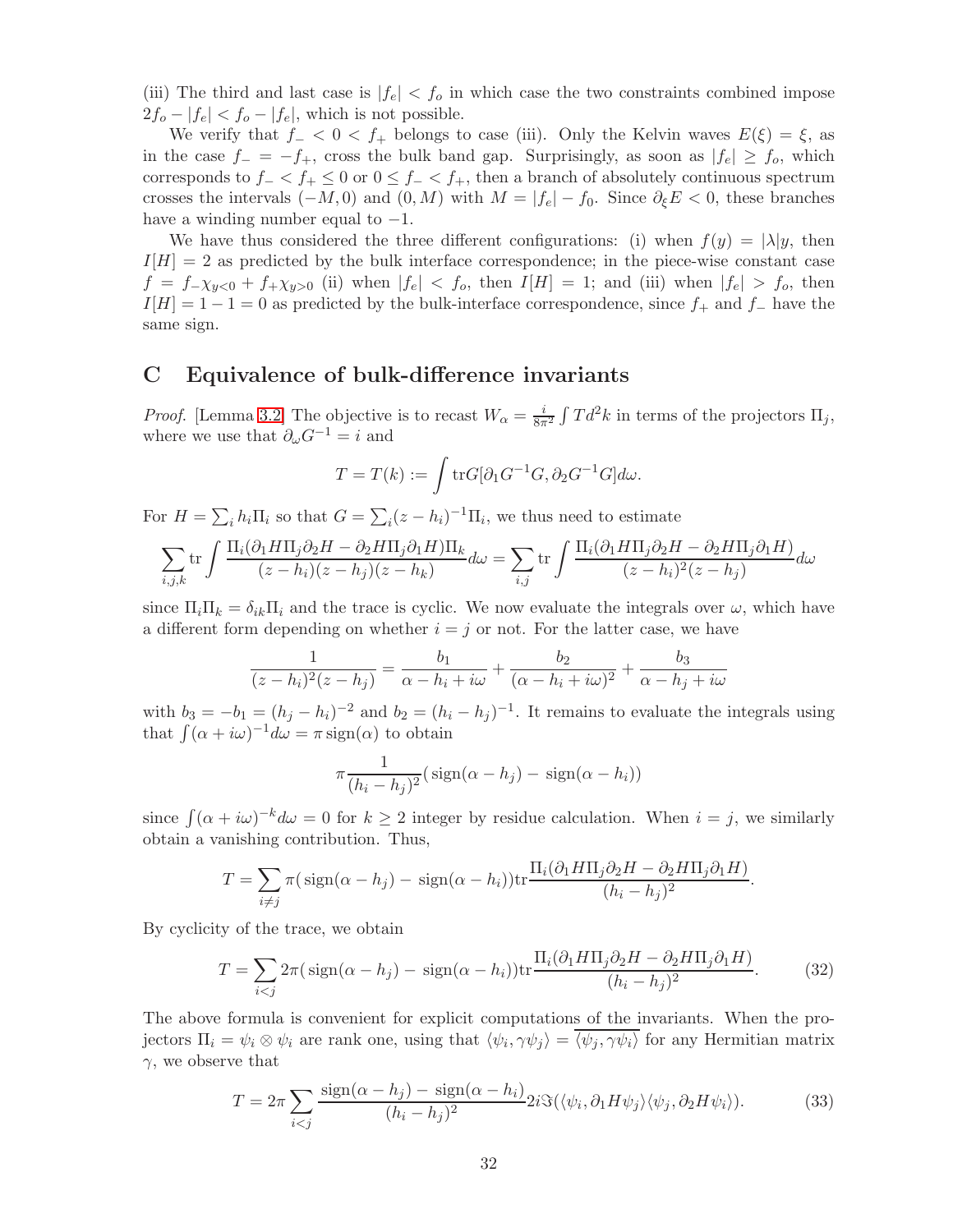From the above expression for H, we deduce that  $\partial_k H = \sum_l \partial_k h_l \Pi_l + h_l \partial_k \Pi_l$ . For  $i \neq j$ , all terms involving  $\partial_k h_l$  cancel as  $\Pi_i \Pi_j \Pi_k = 0$  so that

$$
\sum_{i < j} 2\pi(\text{sign}(\alpha - h_j) - \text{sign}(\alpha - h_i)) \sum_{k,l} \frac{h_k h_l}{(h_i - h_j)^2} \text{tr}\Pi_i(\partial_1 \Pi_k \Pi_j \partial_2 \Pi_l - \partial_2 \Pi_k \Pi_j \partial_1 \Pi_l).
$$

 $\Pi_m \Pi_n = \delta_{mn} \Pi_n$  implies  $\partial_m \Pi_k \Pi_l + \Pi_k \partial_m \Pi_l = \delta_{kl} \partial_m \Pi_k$  so that  $(k, l)$  in the above formula have to equal i or j. The sum over  $(k, l)$  is thus

$$
\operatorname{tr}\frac{h_i^2\Pi_i\partial_1\Pi_i\Pi_j\partial_2\Pi_i + h_ih_j(\Pi_i\partial_1\Pi_i\Pi_j\partial_2\Pi_j + \Pi_i\partial_1\Pi_j\Pi_j\partial_2\Pi_i) + h_j^2\Pi_i\partial_1\Pi_j\Pi_j\partial_2\Pi_j}{(h_i - h_j)^2}
$$

minus the contribution exchanging the order of the derivatives. The above term is

$$
tr\Pi_i\partial_1\Pi_i\Pi_j\partial_2\Pi_i = -tr\Pi_i\partial_1\Pi_i\Pi_j\partial_2\Pi_j = tr\Pi_i\partial_1\Pi_j\Pi_j\partial_2\Pi_j = -tr\Pi_i\partial_1\Pi_j\Pi_j\partial_2\Pi_i
$$

since  $\Pi_j^2 = \Pi_j$  so that  $\partial_k \Pi_j = \partial_k \Pi_j \Pi_j + \Pi_j \partial_k \Pi_j$  and  $tr\Pi_i A = trA \Pi_i$ . We thus have

$$
T = 2\pi \sum_{i < j} (\text{sign}(\alpha - h_j) - \text{sign}(\alpha - h_i)) \text{tr}\Pi_i(\partial_1 \Pi_i \Pi_j \partial_2 \Pi_i - \partial_2 \Pi_i \Pi_j \partial_1 \Pi_i).
$$

Therefore,

$$
T = -4\pi \sum_{h_i < \alpha} \sum_{h_j > \alpha} \text{tr}\Pi_i(\partial_1 \Pi_i \Pi_j \partial_2 \Pi_i - \partial_2 \Pi_i \Pi_j \partial_1 \Pi_i),
$$

or using  $\mathrm{tr}\Pi_i\partial_1\Pi_i\Pi_j\partial_2\Pi_i = \mathrm{tr}\Pi_i\partial_2\Pi_i\Pi_i\partial_1\Pi_i$ 

$$
T = 4\pi \sum_{h_i < \alpha} \text{tr}(\sum_{h_j > \alpha} \Pi_j) (\partial_1 \Pi_i \Pi_i \partial_2 \Pi_i - \partial_2 \Pi_i \Pi_i \partial_1 \Pi_i).
$$

This is also, for  $i_0$  the index so that  $h_{i_0} < \alpha < h_{i_0+1}$ ,

$$
T = 4\pi \sum_{i \leq i_o} tr(I - \sum_{j \leq i_0} \Pi_j) (\partial_1 \Pi_i \Pi_i \partial_2 \Pi_i - \partial_2 \Pi_i \Pi_i \partial_1 \Pi_i).
$$

Now from  $\text{tr}\Pi_j\partial_1\Pi_i\Pi_i\partial_2\Pi_i = \text{tr}\Pi_i\partial_2\Pi_j\Pi_j\partial_1\Pi_j$  for  $i \neq j$  and  $\text{tr}[\Pi_i\partial_1\Pi_i, \Pi_i\partial_2\Pi_i] = 0$ , we deduce that the double sum for  $(i, j) \leq i_0$  vanishes and

$$
T = 4\pi \sum_{i \leq i_0} \text{tr}(\partial_1 \Pi_i \Pi_i \partial_2 \Pi_i - \partial_2 \Pi_i \Pi_i \partial_1 \Pi_i) = -4\pi \sum_{i \leq i_0} \text{tr} \Pi_i [\partial_1 \Pi_i, \partial_2 \Pi_i].
$$

This shows that for  $\alpha$  in the  $i_0$ th gap, the winding number is given by the sum of the first  $i_0$ Chern numbers as expected.  $\square$ 

Application to bulk invariant calculations for the  $3 \times 3$  system [\(2\)](#page-1-2). We now use [\(33\)](#page-31-1) to compute the bulk-difference  $W_{\alpha}$  invariant. We recast the system [\(2\)](#page-1-2) as  $H = \xi \gamma_1 + \zeta \gamma_4 - f \gamma_7$ . This is diagonalized as follows. We find  $I = \Pi_- + \Pi_0 + \Pi_+$  for  $H = \kappa(\Pi_+ - \Pi_-)$  and  $\Pi_j = \psi_j \psi_j^*$ rank one projectors given by

<span id="page-32-0"></span>
$$
\psi_0 = \frac{1}{\kappa} \begin{pmatrix} if \\ \zeta \\ -\xi \end{pmatrix}, \quad \psi_{\pm} = \frac{1}{\rho} \begin{pmatrix} if\xi \pm \kappa \zeta \\ \xi \zeta \pm if\kappa \\ \zeta^2 + f^2 \end{pmatrix}
$$
(34)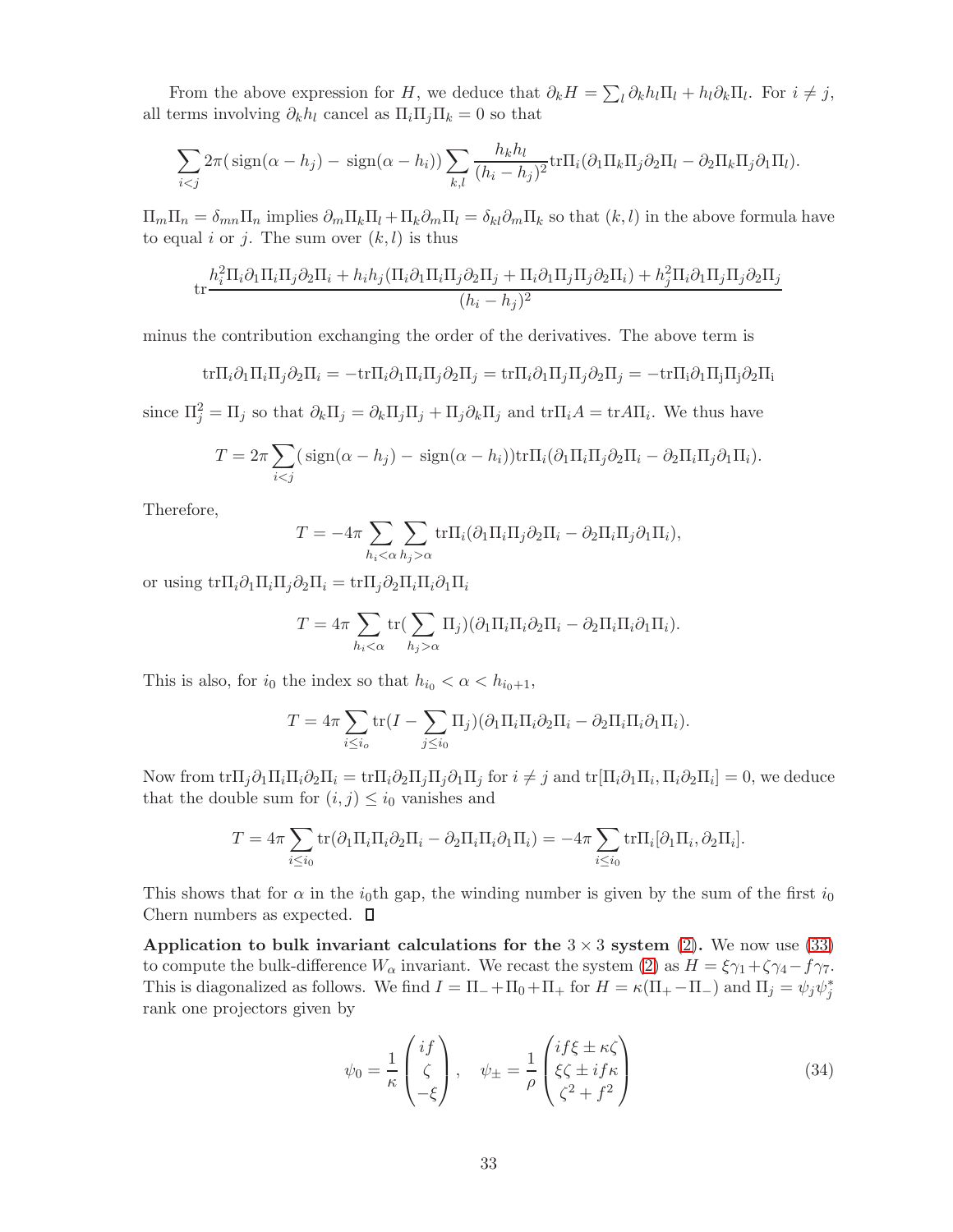and  $(\xi, \zeta)$  –dependent eigenvalues given by

$$
h_0 = 0
$$
,  $h_{\pm} = \pm \kappa$ , for  $\kappa = \sqrt{\xi^2 + \zeta^2 + f^2}$  and  $\rho = \kappa \sqrt{2(f^2 + \zeta^2)}$ .

We find  $\partial_{\xi}H = -\partial_{\xi}G^{-1} = \gamma_1$  and  $\partial_{\zeta}H = -\partial_{\zeta}G^{-1} = \gamma_4$ . As a consequence, [\(33\)](#page-31-1) gives  $W_{\alpha} = \frac{i}{8\pi^2} \int_{\mathbb{R}^2} T d\xi d\zeta$  with

$$
T = 2\pi \sum_{1 \leq i < j \leq 3} \frac{\text{sign}(\alpha - h_j) - \text{sign}(\alpha - h_i)}{(h_i - h_j)^2} 2i \Im(\langle \psi_i, \gamma_1 \psi_j \rangle \langle \psi_j, \gamma_4 \psi_i \rangle).
$$

For  $\alpha > 0$ , the only differences of signs contributing non trivial terms are  $(i, j)$  with  $i < j$  in  ${(-, +), (0, +)}$  with then  $sign(\alpha - h_i) - sign(\alpha - h_i) = -2$ . We find

$$
\langle \psi_+, \gamma_4 \psi_- \rangle = 0, \quad \langle \psi_+, \gamma_4 \psi_0 \rangle = \frac{1}{\rho} (i f \kappa - \zeta \xi), \quad \langle \psi_0, \gamma_1 \psi_+ \rangle = \frac{1}{\rho} (\zeta^2 + f^2).
$$

Thus,  $2i\Im(\langle\psi_0,\gamma_1\psi_+\rangle\langle\psi_+,\gamma_4\psi_0\rangle) = \frac{if}{\kappa}$ . Note that  $h_+ - h_0 = \kappa$ . The bulk difference is defined for  $f_{\pm} = \pm f$  on the top and bottom planes, which yields

$$
-W_{\alpha} = 2\operatorname{sign}(f)\frac{i}{8\pi^2} \int_{\mathbb{R}^2} \frac{i|f|}{\kappa} \frac{-4\pi}{\kappa^2} d\xi d\zeta = \frac{\operatorname{sign}(f)}{\pi} \int_{\mathbb{R}^2} \frac{|f|d\xi d\zeta}{(\zeta^2 + \xi^2 + f^2)^{\frac{3}{2}}} = 2\operatorname{sign}(f),
$$

as a standard integration for two-dimensional invariants. This was obtained for  $\alpha > 0$  and  $f_ - = -f_+$ . All other expressions are obtained similarly. In particular, we observe that  $W_\alpha$ after some algebra takes the same value for  $\alpha < 0$  so that  $c_+ = c_+ + c_0 = -c_- = -2 \text{sign}(f)$ , which yields [\(15\)](#page-8-0). See [\[40,](#page-38-2) [42\]](#page-38-3) and in particular [\[23,](#page-37-11) Appendix A] for alternative methods to compute the above invariants.

#### <span id="page-33-0"></span>D Bulk-interface correspondences

This paper presents two methods to compute the interface conductivity for general classes of operators  $H_V$ . Both involve two steps. The first step is to assume that  $H_V = H[\mu(y)] + V$ with V a perturbation in an appropriate sense so that we may prove  $\sigma_I[H_V] = \sigma_I[H]$ . The second step is the computation of  $\sigma_I$  for an operator that is invariant by translations along the x axis. In the Fourier domain  $x \to \xi$ , we thus end up with the analysis of problems of the form  $H(\xi)\psi(\xi) = E(\xi)\psi(\xi)$  for  $E(\xi)$  an energy inside the bulk band gap.

The two methods presented here in sections [2](#page-3-0) and [4](#page-9-0) are related to the notion of spectral flow and the similar one of spectral asymmetry. The computation given in section [2](#page-3-0) is based on the assumption of finitely many spectral branches  $\xi \to E(\xi)$ . The computations in section [4](#page-9-0) are more closely related to (a regularization of) a spectral asymmetry.

In this appendix, we briefly present some related results on the bulk-interface correspondences primarily developed in [\[22,](#page-37-8) [19,](#page-37-15) [43\]](#page-38-5). All revolve around the following observation. Consider the graph  $\xi \mapsto E(\xi)$  and assume that it crosses the value 0 a finite number of times. If that number is even, then the graph can be continuously deformed (with fixed end points) so that it no longer crosses the line 0. Such a deformation is not possible when that number is odd, where the minimal number of crossings is  $\pm 1$  accounting for direction of crossing. This number is topologically protected and equivalent to the winding number of the spectral branches we considered in section [2.](#page-3-0) This asymmetric edge transport is also the main physically observable manifestation of the non-trivial topology of the system.

Spectral flow. The above asymmetry may be formalized by the notion of spectral flow. Consider the 2 × 2 system and assume that  $m(y)$  is a continuous function equal to  $m_-\,$  for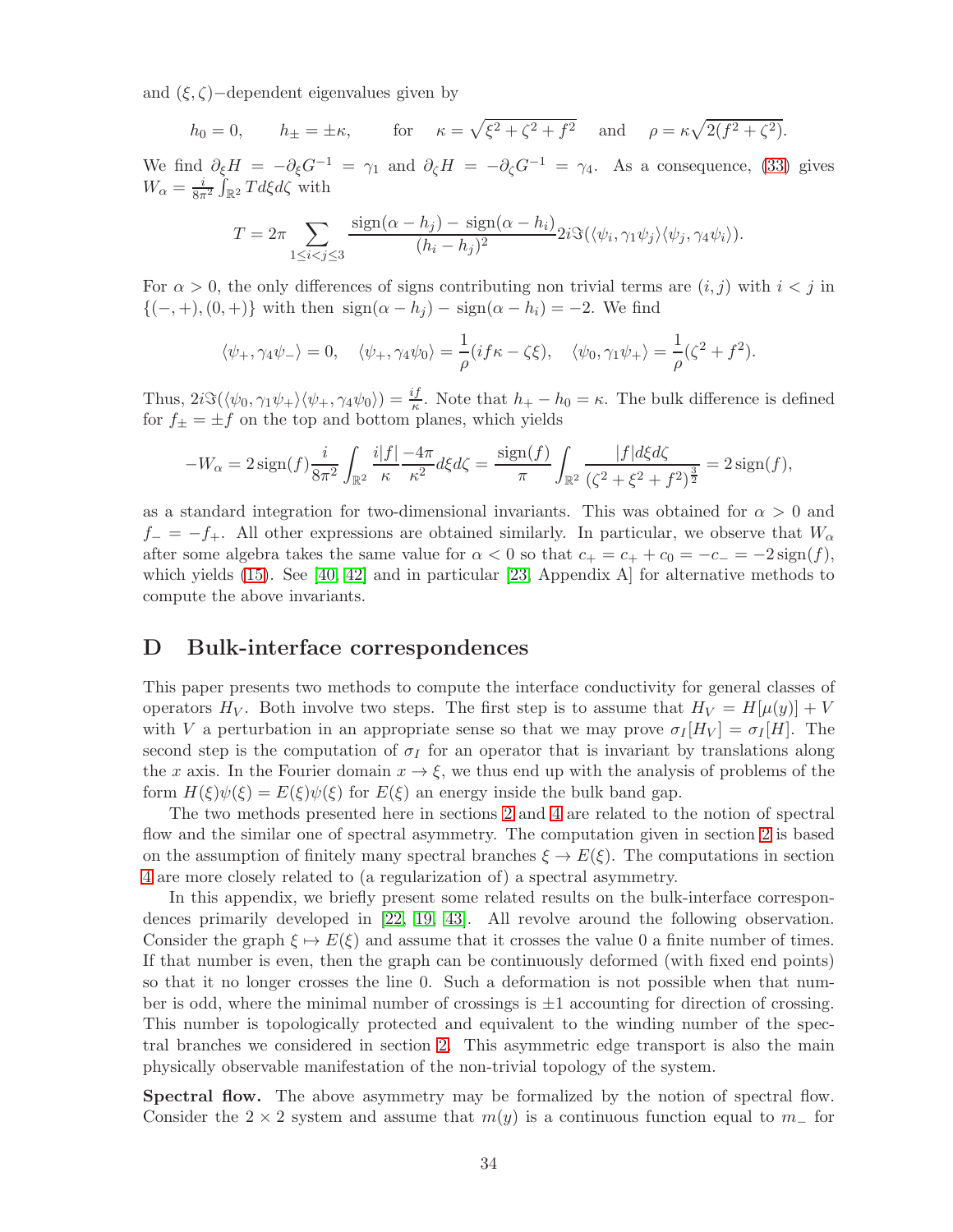$y < -|y_0| < 0$  and equal to  $m_+$  for  $y > |y_0|$ . The bulk Hamiltonian has a spectral gap in  $(-m_0, m_0)$  for  $m_0$  the minimum of  $|m_-|$  and  $|m_+|$ . For any energy E in the spectral gap  $(-m_0, m_0)$ , we look at the graph  $\xi \mapsto (H[\xi] - E)$  for eigenvalues of  $H[\xi]$  in the spectral gap as well. The spectrum of  $H[\xi]$  restricted to the spectral gap is only composed of point spectrum as already recalled in the preceding section. We then consider an energy  $-m_0 < E < m_0$  and define the number of protected edge states as [\[22\]](#page-37-8)

$$
I(E) = \mathrm{SF}[H[\xi] - E],
$$

the number of signed crossings of  $H[\xi]$  through E (counted as positive from bottom to top and negative from top to bottom). The method devised in [\[22\]](#page-37-8) to compute the spectral flow is to relate it (semi-formally) to the index of the Fredholm operator :

<span id="page-34-1"></span>
$$
H_v = v\partial_{\xi} + H[\xi] - E = \begin{pmatrix} \mathfrak{a}_{\xi} - E & -i\mathfrak{a}_y \\ i\mathfrak{a}_y^* & -\mathfrak{a}_{\xi}^* - E \end{pmatrix}, \qquad \mathfrak{a}_y = \partial_y + m(y), \quad \mathfrak{a}_{\xi} = v\partial_{\xi} + \xi \qquad (35)
$$

for some  $v > 0$  arbitrary. Using that the kernel of  $a_y$  is non-trivial whereas that of  $a_y^*$  is trivial when  $m_- < 0 < m_+$  and that the kernel of  $\mathfrak{a}_{\xi} - E$  is non-trivial whereas that of  $\mathfrak{a}_{\xi}^* - E$ is, it is straightforward to obtain that  $I[H_v] = -\frac{1}{2}$  $\frac{1}{2}(\text{sign}(m_+) - \text{sign}(m_-)),$  which is also the bulk-difference invariant  $c_+ = -c_-$  in [\(14\)](#page-8-2). This is the bulk-interface correspondence for the  $2 \times 2$  system. The correspondence only depends on the asymptotic behavior of  $m(y)$  for large |y|. This shows that  $\mathfrak{a}_{\xi}$  and  $\mathfrak{a}_y$  can be continuously modified without changing the invariant so long as  $m_{\pm}$  remain of constant sign.

The above calculations extend to a large class of models as shown in [\[22\]](#page-37-8). However, the calculations we obtained earlier show that the above correspondence cannot extend to arbitrary  $3 \times 3$  models since the spectral flow depends on some details of the coefficient  $f(y)$ . We will revisit the above notion of spectral flow below.

Spectral asymmetry. An intuitive picture of the bulk-interface correspondence was developed in [\[43,](#page-38-5) Chapter 22] and further analyzed in [\[19,](#page-37-15) [27\]](#page-38-4). It is based on the spectral asymmetry,

$$
\nu(\xi;\alpha) = \text{Tr} \int_{\mathbb{R}} \frac{d\omega}{2\pi i} \mathcal{G} \partial_{\omega} \mathcal{G}^{-1} = \text{Tr} \int_{\mathbb{R}} \frac{d\omega}{2\pi} \mathcal{G}
$$

defined for  $\alpha \in \mathbb{R}$ , where  $\mathcal{G} = (\alpha + i\omega - H[\xi])^{-1}$  is the Green's (resolvent) operator, whose kernel is the Green's function, and where Tr is the operator trace. The above operator is in fact not necessarily trace-class and the asymmetry will be appropriately regularized below. Heuristically, we expect  $\nu(\xi;\alpha)$  to provide the difference of the numbers of eigenvalues of H that are larger and smaller than  $\alpha$  since, formally,

$$
\nu(\xi;\alpha) = -\text{Tr}\int \frac{d\omega}{2\pi} \frac{H[\xi] - \alpha}{\omega^2 + (H[\xi] - \alpha)^2} = -\frac{1}{2} \sum_n \text{sign}(E_n(\xi) - \alpha).
$$

The sum in  $\nu(\xi_2; \alpha) - \nu(\xi_1, \alpha)$  counts the number of eigenvalues  $E_n(\xi)$  that cross  $\alpha$  as  $\xi$  runs from  $\xi_1$  to  $\xi_2$  as does the spectral flow considered earlier.

The above sign function is defined only when  $\alpha$  is not an eigenvalue of  $H[\xi]$ . Assuming that this is the case when  $|\xi|$  is large, then, still heuristically, we expect that

<span id="page-34-0"></span>
$$
-I(\alpha) = \lim_{\xi \to \infty} \left( \nu(\xi; \alpha) - \nu(-\xi; \alpha) \right). \tag{36}
$$

The works in [\[19,](#page-37-15) [43\]](#page-38-5) then recast the right-hand side in [\(36\)](#page-34-0) as an integral of the symbol of  $H[\mu(y)]$ , or equivalently the symbol of the resolvent (Green's) operator. Such a derivation,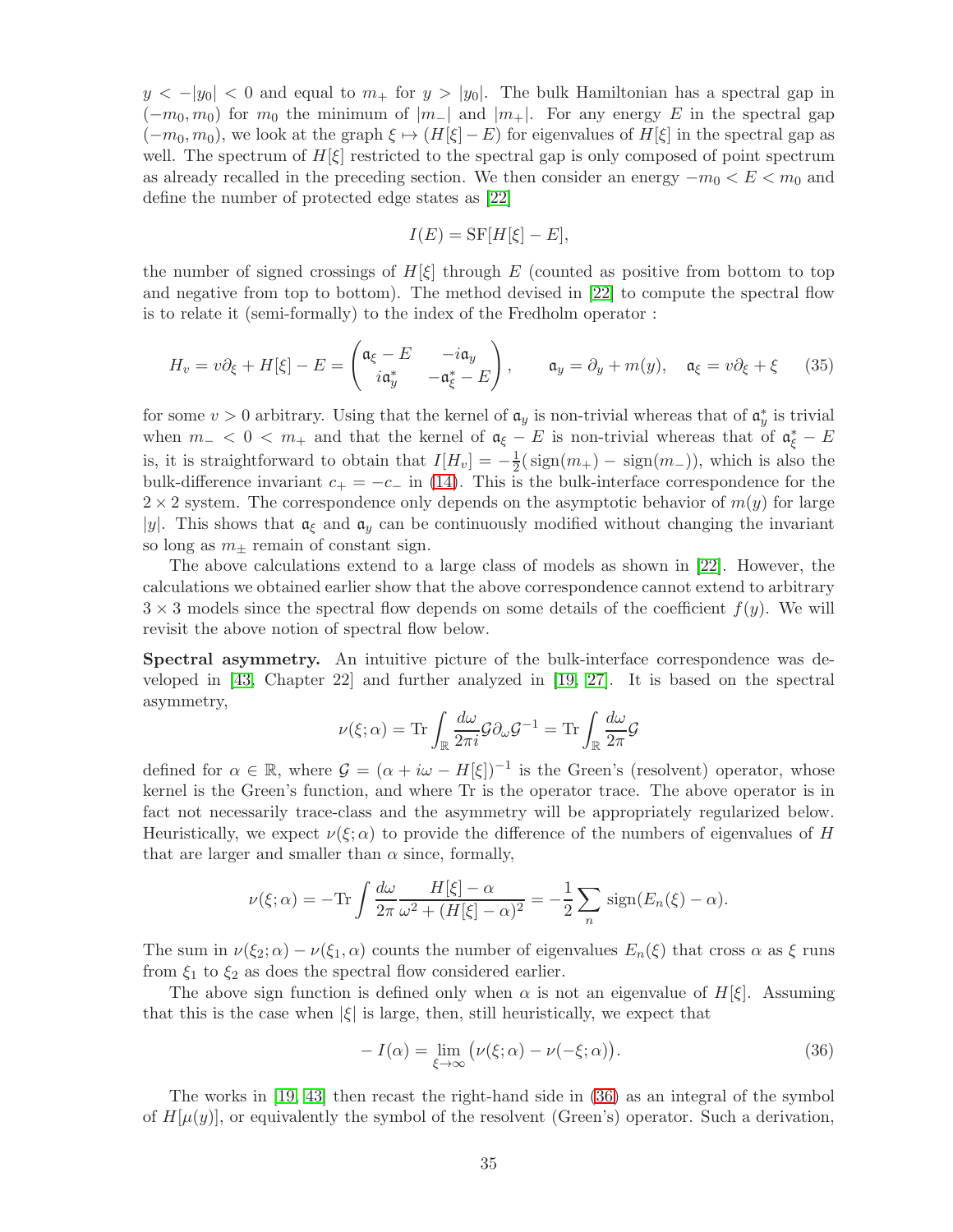called gradient expansion in these references, will be justified below by using semiclassical calculus in a spirit similar to the derivation of the Fedosov-Hörmander index theorem  $[30,$ Theorem 19.3.1]. We also refer to [\[15\]](#page-37-5) for a recent application of semiclassical calculus for the derivation of the bulk-interface correspondence for periodic magnetic Schrödinger operators.

In the rest of the section, we introduce this calculus, which only applies for Hamiltonians with smooth coefficients, and recast the bulk-interface correspondence as a calculation of an index for an appropriate Fredholm operator that is similar to [\(35\)](#page-34-1). In doing so, we obtain that [\(36\)](#page-34-0) actually holds only in specific cases, which for the  $2 \times 2$  and  $3 \times 3$  systems correspond to the cases where  $\mu(y)$  converges to infinity at infinity.

#### <span id="page-35-0"></span>E Semiclassical calculus and Helffer-Sjöstrand formula

We collect here notation and results on pseudo-differential, semiclassical, and spectral calculus used in this paper following [\[7,](#page-37-16) [11,](#page-37-9) [13,](#page-37-10) [44\]](#page-38-18), to which we refer for details.

Let  $V = \mathbb{R}^d$  and  $V' \simeq \mathbb{R}^d$  its dual. A bounded matrix-valued operator A from  $\mathcal{S}(V) \otimes \mathbb{C}^n$ the Schwartz space to its dual  $\mathcal{S}'(V) \otimes \mathbb{C}^n$  admits a (Schwartz) distribution kernel  $K_A \in$  $\mathcal{S}'(V \times V) \otimes \mathbb{M}_n(\mathbb{C})$  and can be represented for  $0 < h \leq 1$  as

$$
A = \text{Op}_{h}^{w}(a) := \text{Op}_{h}(a), \quad \text{Op}_{h}(a)\psi(x) = \frac{1}{(2\pi h)^{d}}\int_{V' \times V} e^{i\frac{x-y}{h}\cdot\xi}a(\frac{x+y}{2}, \xi)\psi(y)dyd\xi, \quad (37)
$$

where  $a(x,\xi) \in \mathcal{S}'(V \times V') \otimes \mathbb{M}_n$  is the Weyl symbol of A defined as

$$
a(x,\xi) = \int_{V} e^{-i\frac{y\cdot\xi}{h}} K_{A}(x + \frac{y}{2}, x - \frac{y}{2}) dy.
$$

The notation  $a^w(x, hD) := \text{Op}_h(a)$  is also used to define the semiclassical operator  $(h\Psi DO)$ for the Weyl quantization of a with  $D = \frac{1}{i} \nabla$ . Finally, we use the notation  $Op^{w}(a) = Op(a) :=$  $Op<sub>1</sub>(a)$  for the Weyl quantization of pseudo-differential operators defined at the scale  $h = 1$ .

To define operators with smoother kernels that can be composed with each other, we define the space of *order functions*  $m(x, \xi)$  from  $V \times V' \rightarrow [0, \infty)$  satisfying the growth condition:

$$
m(x,\xi) \le C(1+|x-y|+|\xi-\zeta|)^N m(y,\zeta)
$$
\n(38)

for some constants  $C = C(m)$  and  $N = N(m)$ . Examples of interest are  $(1 + |x|^2 + |\xi|^2)^s$ for  $s \in \mathbb{R}$  as well as max $(0, \pm x_1)$ . We then denote by  $S(m)$  the Fréchet space of symbols  $a(x,\xi) \in C^{\infty}(V \times V') \otimes \mathbb{M}_n$  such that

$$
\|\partial_x^{\alpha}\partial_{\xi}^{\beta}a(x,\xi)\|_{\mathbb{M}_n} \le C_{\alpha,\beta}m(x,\xi). \tag{39}
$$

For h-dependent symbols  $a(\cdot; h)$ , we say that  $a \in S^0(m)$  when  $a(\cdot; h) \in S(m)$  uniformly in  $0 < h \leq 1$ .

For two operators  $a^w$  and  $b^w$  with symbols  $a \in S^0(m_1)$  and  $b \in S^0(m_2)$ , we then define the composition  $c^w = a^w \circ b^w$  with symbol  $c \in S^0(m_1m_2)$  given by the Moyal product

$$
c(x,\xi) = (a\sharp_h b)(x,\xi) := \left(e^{i\frac{h}{2}(\partial_x \cdot \partial_\zeta - \partial_y \cdot \partial_\xi)} a(x,\xi) b(y,\zeta)\right)_{|y=x;\zeta=\xi}.
$$
\n(40)

In other words,  $Op_h(a)Op_h(b) = Op_h(a\sharp_h b)$ . We also define  $\sharp = \sharp_1$  when  $h = 1$ .

For $a \in S^0(1)$ , we obtain ([\[13,](#page-37-10) Th. 7.11],[\[7,](#page-37-16) Prop. 1.4]) that  $Op_h(a)$  is bounded as an operator in  $\mathcal{L}(L^2(V)\otimes \mathbb{C}^n)$  with bound uniform in  $0 < h \leq 1$  so that  $I - hOp_h(a)$  is invertible on that space when  $h$  is sufficiently small.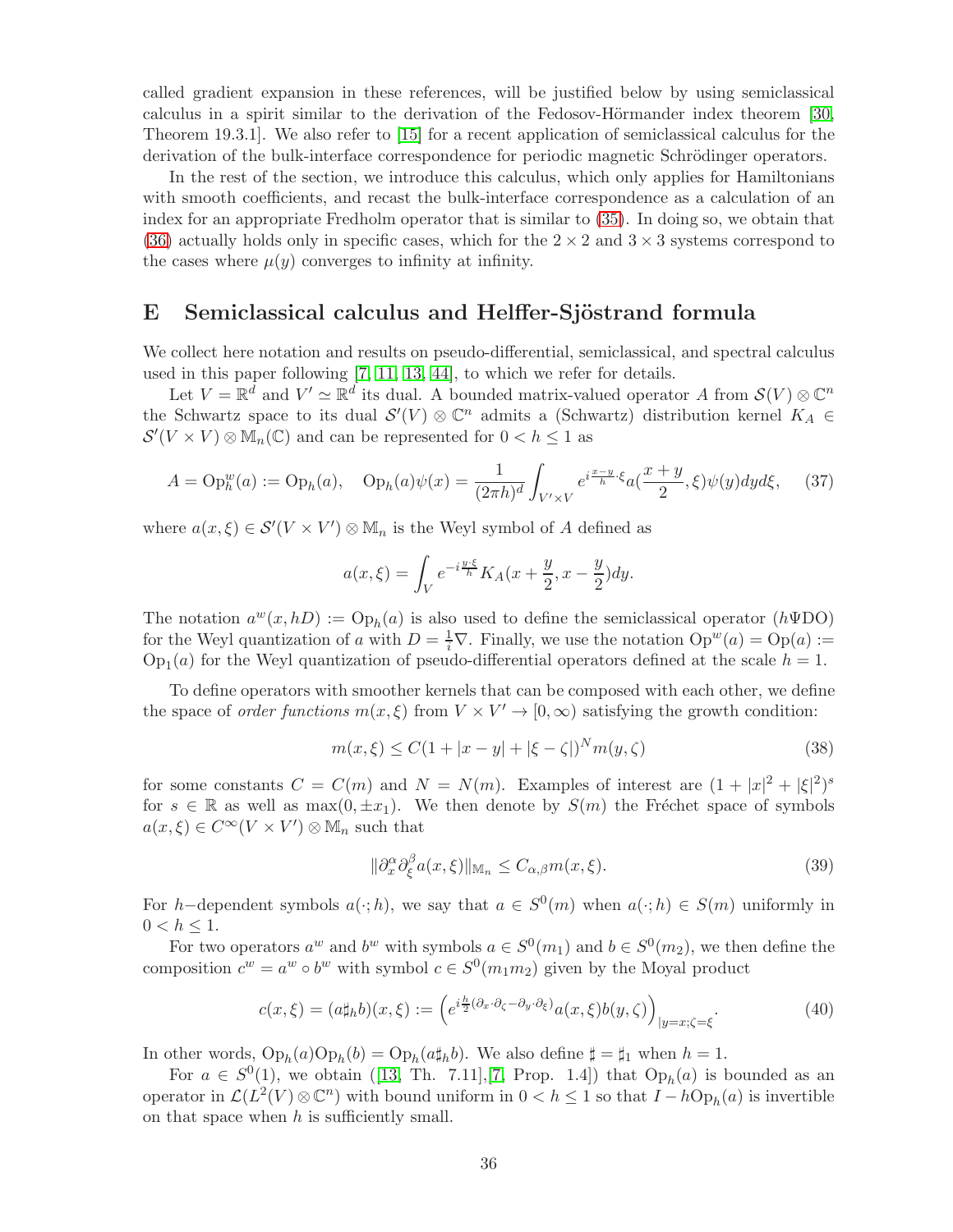An operator is said to be (semiclassically) elliptic when the symbol  $a = a(x, \xi; h) \in S^0(m)$ is invertible in  $\mathbb{M}_n$  for all  $(x,\xi) \in V \times V'$  with  $a^{-1} \in S^0(m^{-1})$ . For  $\sigma$  a Hermitian-valued symbol and  $H_h = \text{Op}_h(\sigma)$ , we then obtain that  $z - H_h$  is elliptic for  $z = \lambda + i\omega$  with  $\omega \neq 0$ . Moreover,  $(z - H_h)^{-1}$  is a operator with symbol  $r_z \in S^0(1)$  uniformly in  $0 < h \le h_0$  sufficiently small,  $|\lambda|$  bounded and  $|\omega|$  bounded away from 0; see [\[13,](#page-37-10) Prop. 8.6], which extends to the matrix-valued case, and Lemma [4.12](#page-18-2) for a more precise bound for  $\omega$  small.

We next recall the sharp semiclassical Gårding inequality [\[13,](#page-37-10) Theorem 7.12] (which extends to the vectorial case without modification) stating that for  $a$  a Hermitian-valued symbol in  $S^0(1)$  with eigenvalues greater than or equal to  $\beta \in \mathbb{R}$  for all  $(x,\xi) \in V \times V'$ , then

<span id="page-36-6"></span>
$$
(\text{Op}_h(a)\psi, \psi) \ge (\beta - Ch) \|\psi\|^2 \tag{41}
$$

for all  $\psi \in L^2(V) \otimes \mathbb{C}^n$  and for C a constant independent of  $0 < h \leq h_0$  sufficiently small. Thus, for  $\beta > 0$  and h sufficiently small, the operator  $Op_h(a)$  has spectrum bounded away from 0.

Finally, we recall some results on spectral calculus and the Helffer-Sjöstrand formula following  $[11, 13]$  $[11, 13]$ ; see also  $[7]$  for the vectorial case. For any self-adjoint operator H from its domain  $\mathcal{D}(H)$  to  $L^2(V) \otimes \mathbb{C}^n$  and any bounded continuous function  $\varphi$  on  $\mathbb{R}$ , then  $\varphi(H)$  is uniquely defined as a bounded operator on  $L^2(V) \otimes \mathbb{C}^n$  [\[13,](#page-37-10) Chapter 4]. Moreover, for  $\varphi$ compactly supported, we have the following spectral representation

<span id="page-36-5"></span>
$$
\varphi(H) = -\frac{1}{\pi} \int_{\mathbb{C}} \bar{\partial}\tilde{\varphi}(z)(z - H)^{-1} d^2 z,\tag{42}
$$

where, for  $z = \lambda + i\omega$ ,  $d^2z := d\lambda d\omega$ ,  $\overline{\partial} = \frac{1}{2}$  $\frac{1}{2}\partial_{\lambda}+\frac{1}{2}$  $\frac{1}{2}\partial_{\omega}$ , and where  $\tilde{\varphi}(z)$  is an almost analytic extension of  $\varphi$ . The extension  $\tilde{\varphi}$  is compactly supported in  $\mathbb{C}$ . Moreover,  $\tilde{\varphi}(\lambda + i0) = \varphi(\lambda)$ and  $\partial \tilde{\varphi}(\lambda + i0) = 0$ , whence the name of *almost* analytic extension. We can choose the almost analytic extension such that  $|\bar{\partial}\tilde{\varphi}| \leq C_n |\omega|^n$  for any  $n \in \mathbb{N}$  in the vicinity of the real axis uniformly in  $(\alpha, \omega)$  on compact sets. Several explicit expressions, which we do not need here, for such extensions are available in [\[11,](#page-37-9) [13\]](#page-37-10).

#### <span id="page-36-4"></span>References

- [1] M. F. Atiyah, V. K. Patodi, and I. M. Singer. Spectral asymmetry and Riemannian geometry. I. In Mathematical Proceedings of the Cambridge Philosophical Society, volume 77, pages 43–69. Cambridge University Press, 1975.
- <span id="page-36-3"></span>[2] J. Avron, R. Seiler, and B. Simon. Homotopy and quantization in condensed matter physics. Physical review letters, 51(1):51, 1983.
- <span id="page-36-1"></span>[3] G. Bal. Continuous bulk and interface description of topological insulators. Journal of Mathematical Physics, 60(8):081506, 2019.
- <span id="page-36-2"></span>[4] G. Bal. Topological protection of perturbed edge states. Communications in Mathematical Sciences, 17(1):193–225, 2019.
- <span id="page-36-7"></span>[5] G. Bal and D. Massatt. Multiscale Invariants of Floquet Topological Insulators. In Preparation, 2021.
- <span id="page-36-0"></span>[6] B. A. Bernevig and T. L. Hughes. Topological insulators and topological superconductors. Princeton university press, 2013.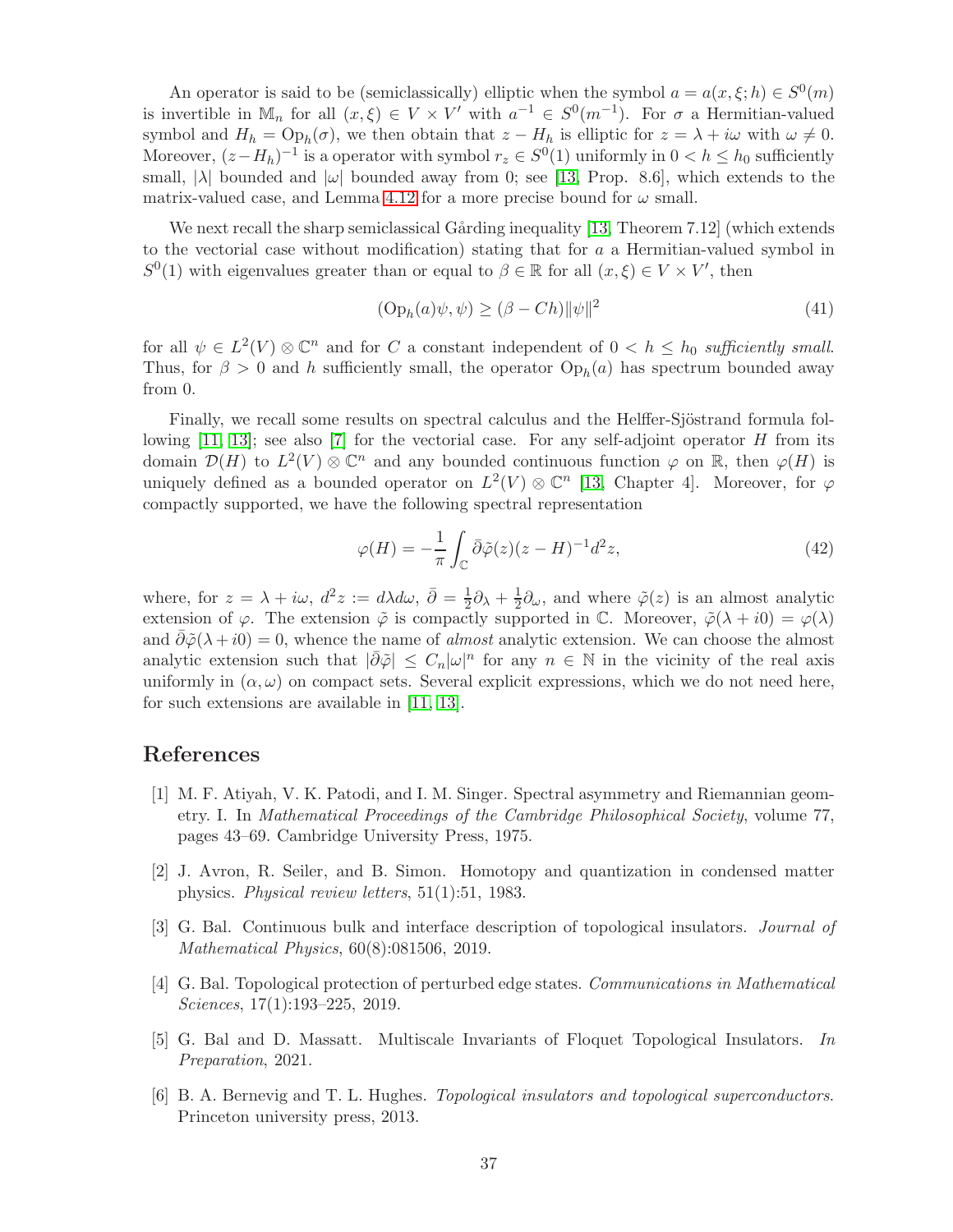- <span id="page-37-16"></span><span id="page-37-12"></span>[7] J. Bolte and R. Glaser. A semiclassical egorov theorem and quantum ergodicity for matrix valued operators. Communications in mathematical physics, 247(2):391–419, 2004.
- [8] C. Bourne, J. Kellendonk, and A. Rennie. The k-theoretic bulk–edge correspondence for topological insulators. In Annales Henri Poincaré, volume 18, pages 1833–1866. Springer, 2017.
- <span id="page-37-13"></span>[9] C. Bourne and A. Rennie. Chern numbers, localisation and the bulk-edge correspondence for continuous models of topological phases. Mathematical Physics, Analysis and Geometry, 21(3):16, 2018.
- <span id="page-37-17"></span><span id="page-37-9"></span>[10] C. Brislawn. Kernels of trace class operators. Proceedings of the American Mathematical Society, 104(4):1181–1190, 1988.
- <span id="page-37-1"></span>[11] E. B. Davies. Spectral Theory and Differential Operators. Cambridge Studies in Advanced Mathematics. Cambridge University Press, 1995.
- <span id="page-37-10"></span>[12] P. Delplace, J. Marston, and A. Venaille. Topological origin of equatorial waves. Science, 358(6366):1075–1077, 2017.
- <span id="page-37-2"></span>[13] M. Dimassi and J. Sjöstrand. *Spectral asymptotics in the semi-classical limit*. Number 268. Cambridge university press, 1999.
- <span id="page-37-5"></span>[14] A. Drouot. The bulk-edge correspondence for continuous honeycomb lattices. arXiv preprint [arXiv:1901.06281](http://arxiv.org/abs/1901.06281), 2019.
- <span id="page-37-3"></span>[15] A. Drouot. Microlocal analysis of the bulk-edge correspondence. arXiv preprint [arXiv:1909.10474](http://arxiv.org/abs/1909.10474), 2019.
- <span id="page-37-6"></span>[16] A. Drouot, C. L. Fefferman, and M. I. Weinstein. Defect modes for dislocated periodic media. arXiv preprint [arXiv:1810.05875](http://arxiv.org/abs/1810.05875), 2018.
- <span id="page-37-7"></span>[17] P. Elbau and G. Graf. Equality of bulk and edge hall conductance revisited. Communications in mathematical physics, 229(3):415–432, 2002.
- [18] A. Elgart, G. Graf, and J. Schenker. Equality of the bulk and edge hall conductances in a mobility gap. Communications in mathematical physics, 259(1):185–221, 2005.
- <span id="page-37-15"></span>[19] A. M. Essin and V. Gurarie. Bulk-boundary correspondence of topological insulators from their respective green's functions. Physical Review B, 84(12):125132, 2011.
- <span id="page-37-4"></span>[20] C. L. Fefferman, J. P. Lee-Thorp, and M. I. Weinstein. Edge States in Honeycomb Structures. Annals of PDE, 2(2):12, 2016.
- <span id="page-37-0"></span>[21] M. Fruchart and D. Carpentier. An introduction to topological insulators. Comptes Rendus Physique, 14(9–10):779 – 815, 2013.
- <span id="page-37-8"></span>[22] T. Fukui, K. Shiozaki, T. Fujiwara, and S. Fujimoto. Bulk-edge correspondence for Chern topological phases: A viewpoint from a generalized index theorem. Journal of the Physical Society of Japan, 81(11):114602, 2012.
- <span id="page-37-14"></span><span id="page-37-11"></span>[23] G. M. Graf, H. Jud, and C. Tauber. Topology in shallow-water waves: a violation of bulk-edge correspondence. arXiv preprint [arXiv:2001.00439](http://arxiv.org/abs/2001.00439), 2020.
- [24] G. M. Graf and M. Porta. Bulk-edge correspondence for two-dimensional topological insulators. Communications in Mathematical Physics, 324(3):851–895, 2013.